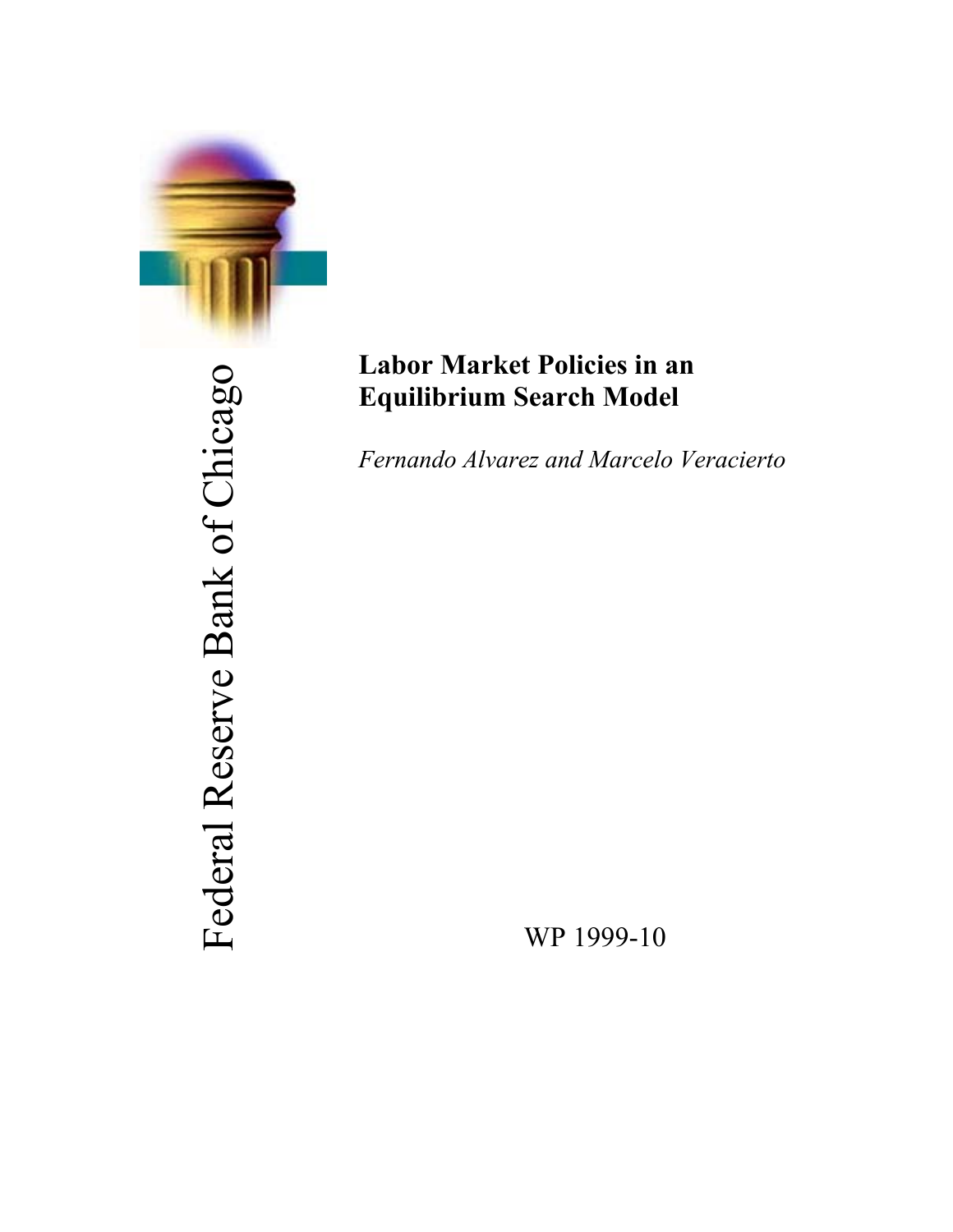# Labor Market Policies in an Equilibrium Search Model<sup>¤</sup>

Fernando Alvarez University of Chicago, Universidad T. Di Tella and NBER

> Marcelo Veracierto Federal Reserve Bank of Chicago

> > June, 1999

Abstract. We explore to what extent di¤erences in employment and unemployment across economies can be generated by di¤erences in labor market policies. We use a version of the Lucas-Prescott equilibrium search model with undirected search and endogenous labor-force participation. Minimum wages, degree of unionization, …ring taxes, and unemployment bene…ts are introduced and their e¤ects analyzed. When the model is calibrated to US observations it reproduces several of the elasticities of employment and unemployment with respect to changes in policies reported in the empirical literature. We …nd that: i) minimum wages have small e¤ects; ii) …ring taxes have similar e¤ects to those found in frictionless general equilibrium models; iii) unions have large and negative effects on employment, unemployment, and welfare; and iv) unemployment bene…ts substantially increase unemployment and reduce welfare.

<sup>¤</sup>Prepared for the 1999 NBER Macroeconomics Annual. We thank Je¤ Campbell, Larry Jones, Alan Krueger, Robert Lucas, Giuseppe Moscarini, Julio Rotemberg, Nancy Stokey and Edward Prescott for their comments, as well as seminar participants at Carnegie-Mellon, Duke, Northwestern, ITAM, Federal Reserve Bank of Chicago, University of Chicago, and the 1999 NBER Macro Annual Conference. We also thank Enric Fernandez for excellent research assistance. The views express here do not necessarily re‡ect the position of the Federal Reserve Bank of Chicago or the Federal Reserve System.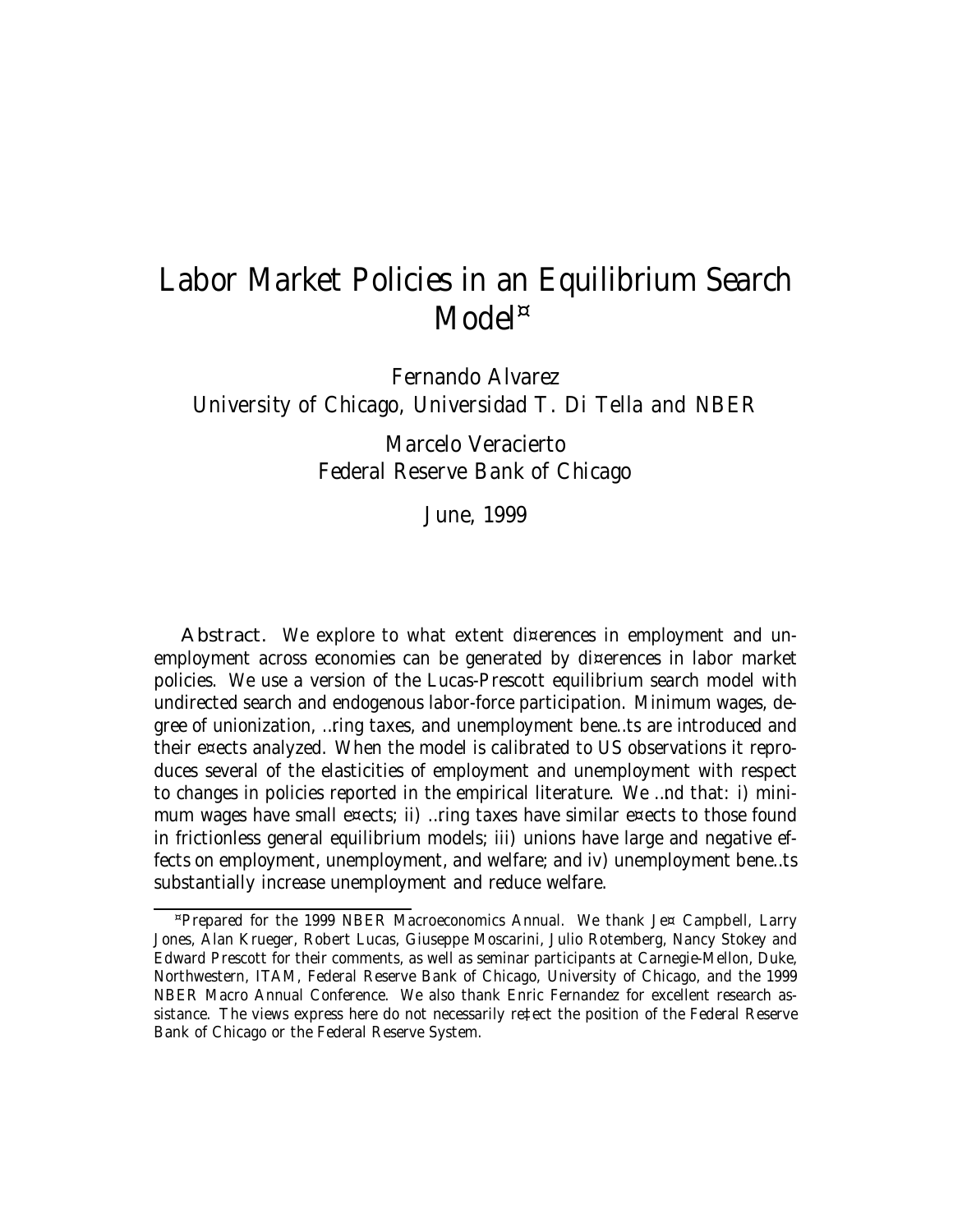## 1 Introduction

Labor markets perform quite di¤erently across countries. An often cited example is the sharp contrast in unemployment rates between Europe and the U.S. There are large and persistent di¤erences in labor market policies as well.<sup>1</sup> The goal of this paper is to explore to what extent di¤erences in labor market policies can generate di¤erences in labor market performance. In particular, the paper builds a general equilibrium model to evaluate the aggregate e¤ects and welfare consequences of a variety of labor market policies and institutions; mainly: minimum wages, …ring restrictions, unemployment insurance and unions. The model embodies a McCall search model in a general equilibrium production economy by modifying the Lucas and Prescott [15] islands model to incorporate undirected search and out-of-the-labor-force participation.

Production takes place in a large number of separate locations called islands which use labor as an input of production in a decreasing returns to scale technology. In each island there is a …xed number of …rms which share a common productivity shock. Productivity shocks follow a Markov process, and are identically and independently distributed across islands. At the beginning of a period, there is a given distribution of agents across islands. After shocks are realized, agents decide whether to leave their islands and become non-employed, or stay and work. Non-employed agents must decide whether to search or engage in home production. If an agent searches, he is randomly assigned to an island the following period. In this sense search is undirected.

Labor markets are competitive within each island: …rms and workers take the process for spot wages as given. We also assume that …rms and workers have access to a complete set of state contingent securities indexed by the shocks to each island. Given this market structure, workers and …rms maximize the expected discounted value of their earnings. The model abstracts from any insurance role of labor market policies. In Alvarez and Veracierto [1] we analyzed unemployment insurance and severance payments in a model with incomplete markets and found that the insurance role of these policies was quantitatively very small.<sup>2</sup> Their welfare implications were dominated by their e¤ects on productivity, search decisions and …rm dynamics. Those

<sup>&</sup>lt;sup>1</sup>This has been documented in a number of OECD Jobs Studies and surveyed and analyzed by Nickel [5], among others.

 $2$ Also see Costain [10], Hansen and Imrohoroglu [12], and Valdivia [26].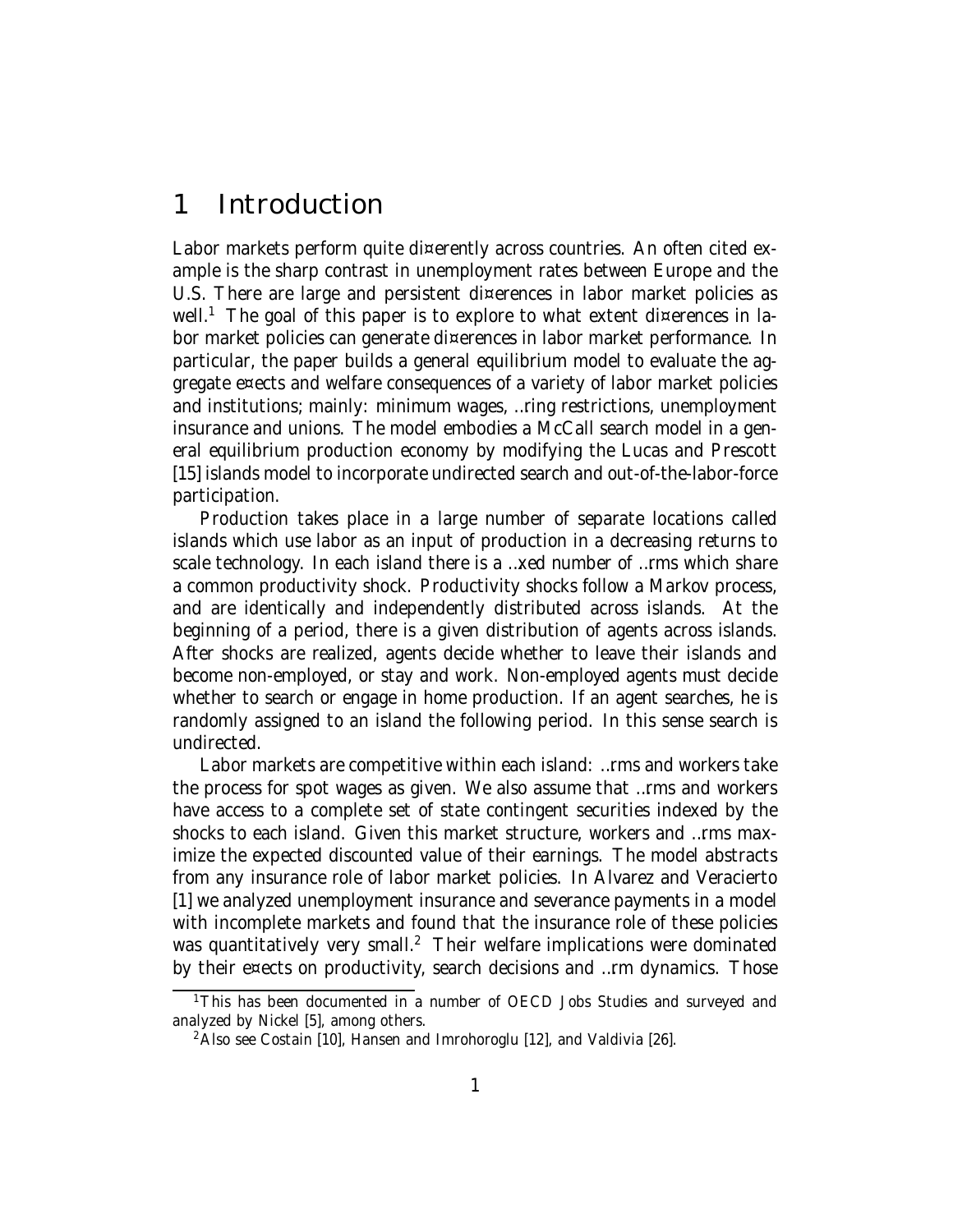…ndings motivate our current assumption of complete markets: it considerably simpli…es the analysis, allowing us to analyze a richer set of policies while still capturing most of the e¤ects of these policies.

The model is general equilibrium in the sense that: 1) wages are consistent with market clearing in each island, 2) the cross sectional distribution of employment and wages is endogenous, 3) the endogenous distribution of wages across islands is consistent with the incentives to search, and 4) aggregate employment is consistent with the number of workers that search and the aggregate labor supply.

The model is closely related to two strands in the literature. First, it incorporates important elements of industry equilibrium models where the job creation and destruction process is determined by changes in the labor demand of …rms. Examples of these models include Bertola and Caballero [6], Bentolila and Bertola [4], Hopenhayn and Rogerson [13], Campbell and Fisher [7], and Veracierto [24]. Second, it incorporates features of standard search models where the job creation and destruction process is determined by the accept-reject decisions of workers. Examples of these models include McCall [17], Mortensen [20], Wolpin [25], and Lundqvist and Sargent [16].

Industry equilibrium models (e.g. Hopenhayn and Rogerson [13]) have typically abstracted from unemployment decisions, focusing on the employment /non-employment decision. Most equilibrium models of unemployment that have been used for policy analysis (e.g. Millard and Mortensen [19]) have abstracted from the employment/non-employment decision and studied production units that consist of single workers. The model in this paper incorporates all three margins: 1) the employment decision of …rms, which allows to study …rms dynamics; 2) home vs. market production decisions, which allows to analyze labor force participation; and 3) the search decisions of workers, which allows to study unemployment.<sup>3</sup> In fact, the labor market policies that we analyze will have important consequences on all of these margins.

We start by considering a laissez-faire regime. Since this is an economy where the laissez-faire equilibrium is e¢cient (despite of the search frictions), we use it as a benchmark when comparing the e¤ects of di¤erent policies. We show how to modify the basic environment to introduce minimum wages, unions, …ring taxes and unemployment bene…ts. In all cases, we consider

<sup>&</sup>lt;sup>3</sup>On the other hand, our model abstracts from entry and exit and from any search done by …rms, two margins that have been analyzed in previous studies.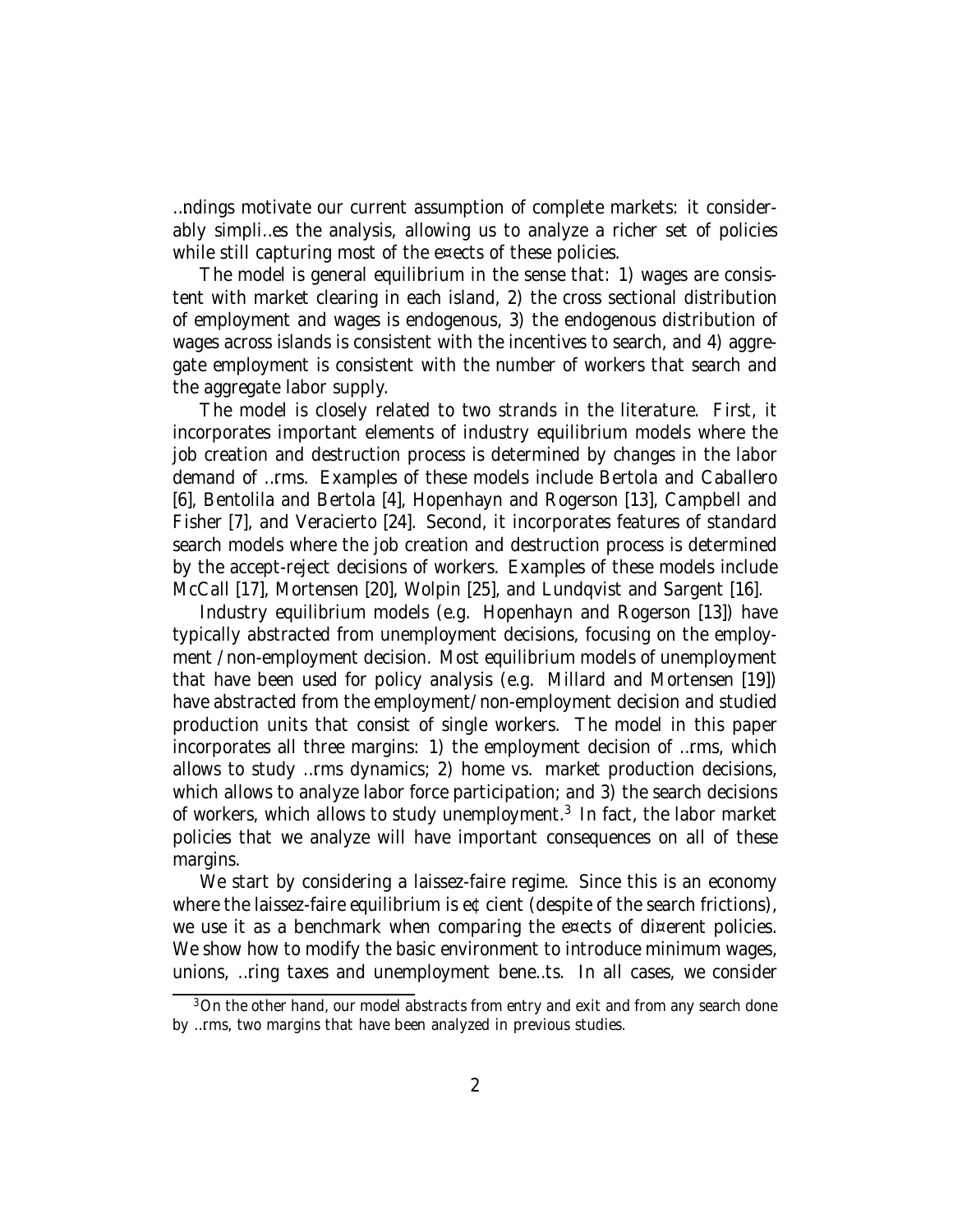stationary equilibria only. We select parameters values by matching model moments with selected U.S. statistics under a stylized version of U.S. policies.

Minimum wages are introduced as in text-book analyses: if equilibrium wages in a given island are lower than the minimum wage, jobs must be rationed in some way until wages equal the minimum wage. We experiment with di¤erent ways of rationing the supply of workers. For instance, we allow for a distinction between "insiders" and "outsiders". We …nd that the aggregate e¤ects of minimum wages are extremely small in all the cases.

We introduce unions, by assuming that the workers in a certain fraction of the islands sector are unionized. As in textbook analyses, unions restrict employment in order to increase total wage earnings. As a consequence, unionized islands generate higher unemployment rates than competitive islands. We consider two models of unions, with quite di¤erent implications. In one version, a union is constituted by the coalition of all workers present in the island at a given period of time. The workers collude to extract rents from the …xed factor, sharing the bene…ts equally among themselves. In the other version, the union is dominated by a "union boss" who appropriates all the rents from the …xed factor, and pays workers their opportunity cost. We …nd that in the coalitions model of unions, higher degrees of unionization increases the unemployment rate and decreases welfare levels substantially. This is due to the incentives to search for a unionized island in order to appropriate rents. The rationing of employment in unionized islands contribute to larger ‡ows into unemployment as well.

Following Bentolila and Bertola [4] and Hopenhayn and Rogerson [13], we introduce …ring restrictions as a tax on employment reductions. This tax makes the …rms employment decision dynamic, since increasing current employment exposes …rms to future …ring costs. Firms react to the …ring taxes by …ring and hiring workers less often, leading to higher unemployment duration and lower unemployment incidence. Under our parametrization, the decrease in unemployment incidence dominates the increase in unemployment duration. As a consequence, …ring taxes reduce the unemployment rate in the economy. Similarly to previous studies, we …nd that …ring taxes equivalent to one year of wages have large negative welfare e¤ects. However, …ring taxes of similar magnitudes as the severance payments observed in OECD countries produce relatively small negative e¤ects.

Finally, we model unemployment insurance bene…ts as payments that accrue to workers after a job separation. In our model, unemployment bene…ts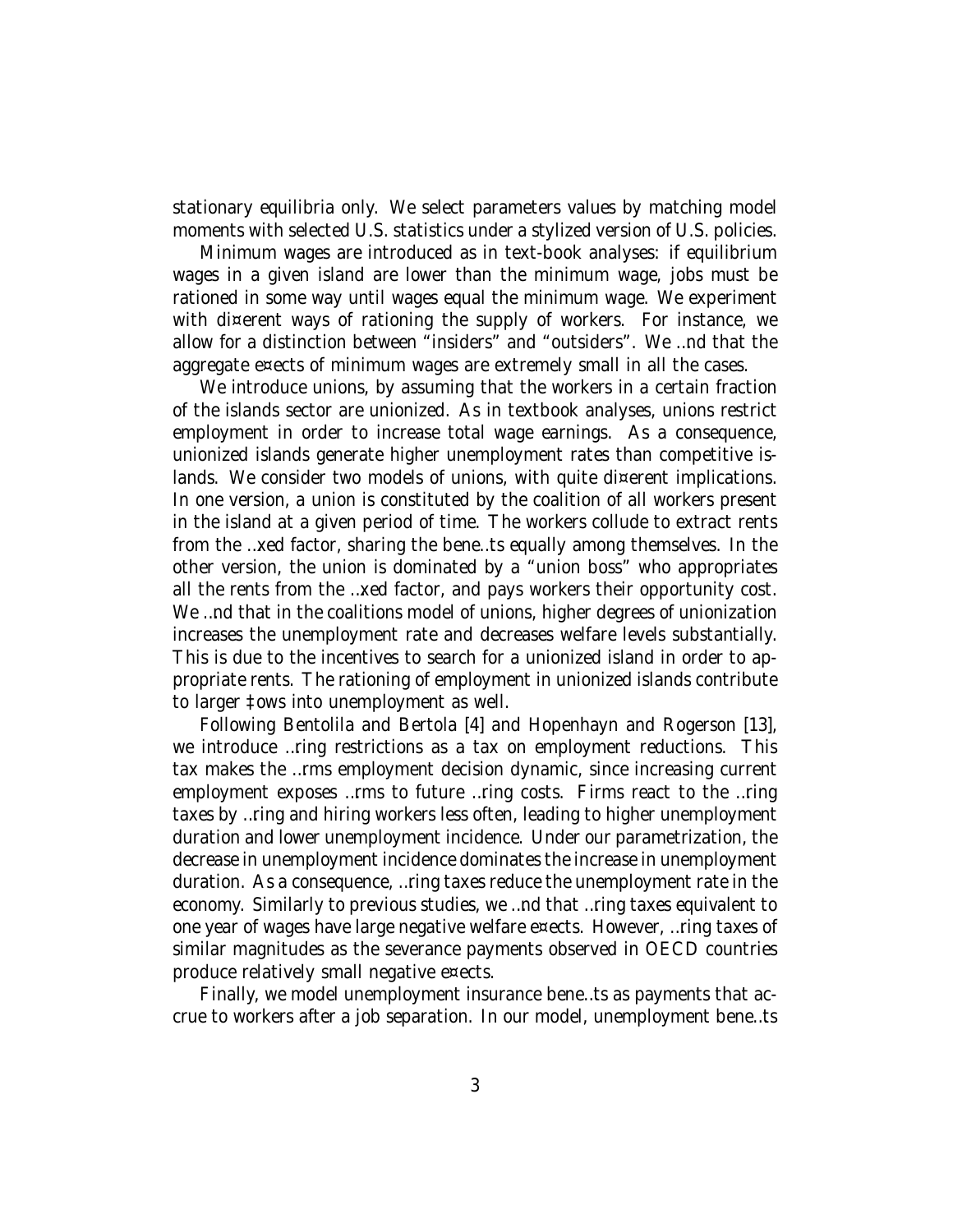have similar e¤ects as …ring subsidies. 4 In particular, agents chose to stay out of the labor force and not search as long as they are eligible for UI bene- …ts. We …nd that UI bene…ts have large e¤ects on unemployment rates since they increase both the duration and the incidence of unemployment. For instance, doubling the present value of UI bene…ts (from U.S. values) increases unemployment rates by about 1 per cent.

Our quantitative analysis indicates that the responses of the unemployment rate and employment to changes in UI bene…ts, degree of unionization, minimum wages and …ring taxes are broadly consistent with estimates in the empirical literature (Nickel [5], for example). This provides some con…dence about the structure of our model economy and the welfare results obtained.

The paper is organized as follows. Section 2 describes the economy. Section 3 describes that laissez-faire equilibrium. Section 4 introduces di¤erent policies/institutions into the basic model. Section 5 explains our choice of parameter values. Section 6 describes the e¤ects of the di¤erent policies in the calibrated economy. Finally, Section 7 compares these e¤ects with estimates provided by the empirical literature.

### 2 The economy

The economy is populated by a measure one of ex-ante identical agents with preferences given by:

$$
E \underset{t=0}{\mathbf{X}}^{-t} \cdot \underset{1}{\mathbf{H}} \frac{c_t^{1} \cdot \underset{i}{\mathbf{I}} \cdot \underset{j}{\mathbf{I}}}{\mathbf{I}} \mathbf{I} \underset{1}{\mathbf{I}} \cdot \underset{1}{\mathbf{I}} \cdot \underset{1}{\mathbf{I}} \cdot \mathbf{I} \cdot \mathbf{I} \cdot \mathbf{I}
$$

where  $\mathsf{c}_\mathsf{t}$  is consumption of market goods,  $\mathsf{h}_\mathsf{t}$  is consumption of home goods,  $\degree$ , 0, and 0 <  $\degree$  < 1.

The market good is produced in a continuum of islands. Each island has a production technology given by:

$$
y_t = F(z_t; g_t) \f z_t g_t^{\circledast}
$$

where  $\mathsf{y}_\mathsf{t}$  is output,  $\mathsf{g}_\mathsf{t}$  is abor input,  $\mathsf{z}_\mathsf{t}$  is an idiosyncratic productivity shock and  $0 < \mathcal{O} < 1$ . The productivity shock  $z_t$  evolves according to the following AR(1) process:

$$
\ln z_{t+1} = a + \frac{1}{2} \ln z_t + \binom{u}{t+1}
$$

<sup>&</sup>lt;sup>4</sup> In fact, they are completely equivalent when the UI bene...ts are small.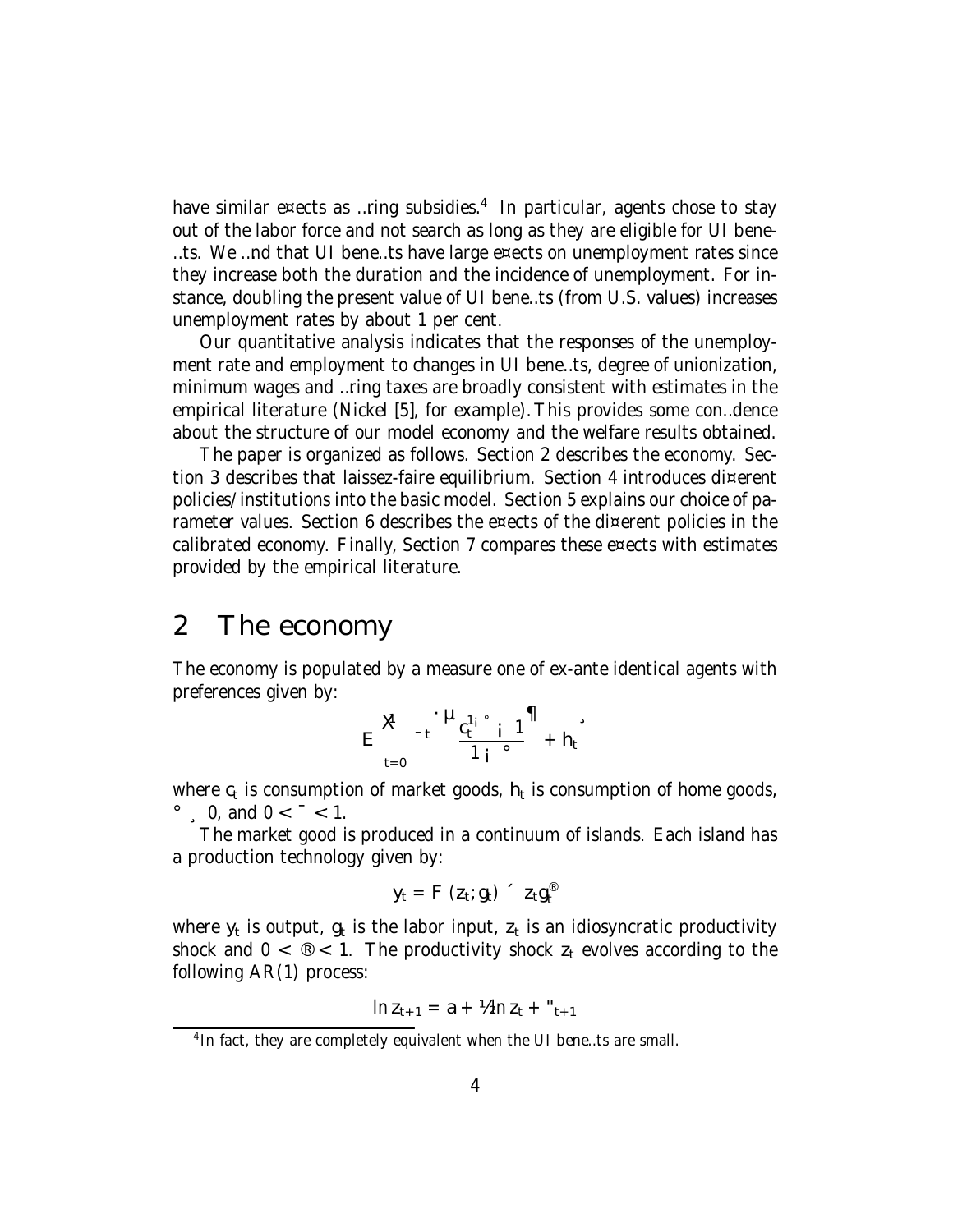where " $_{t+1}$  s N(0; ¼<sup>2</sup>), and 0 < ½ < 1. Realizations of  $z_t$  are assumed to be independent across islands. Throughout the paper we will refer to  $Q$  as the corresponding transition function for  $z_t$ , and to  $f(g_t; z_t) = \varpi F(z_t; g_t)$  = $\varpi g_t$  as the marginal productivity of labor.

Home goods are produced in a non-market activity which requires labor as an input of production. If an agent spends a period of time at home, he obtains w<sup>h</sup> units of the home good. Home and market activities are mutually exclusive: agents cannot engage in both at the same time.

At the beginning of every period there is a given distribution of agents across islands. An island cannot employ more than the total number of agents  $x<sub>t</sub>$  present in the island at the beginning of the period. If an agent stays in the island he is currently located, he produces market goods and starts the following period in that same location. Otherwise, the agent leaves the island and becomes non-employed.

A non-employed agent has two alternatives. First, he can leave the labor force and engage in home production during the current period. The following period the agent will remain non-employed. The second alternative is to search. If the agent searches, he obtains zero home production during the current period but becomes randomly assigned to an island at the beginning of the following period. A key feature of the search technology is that agents have no control over which island they will be assigned to, i.e. search is undirected. In particular, we assume that searchers arrive uniformly across all islands in the economy.

Hereon, we refer to agents doing home production as being "out of the labor force", agents working in the islands sector as "employed", and agents searching as "unemployed".

We now describe feasibility for stationary allocations.<sup>5</sup> An island is indexed by its current productivity shock z and the total number of agents x available at the beginning of the period. Feasibility requires that the island's employment level, denoted by  $g(x; z)$ , cannot exceed the number of agents initially available:

$$
g(x; z) \cdot x
$$

The number of agents in the island at the beginning of the following period, denoted by  $x^0$ , is given by:

$$
x^0 = U + g(x; z)
$$

<sup>&</sup>lt;sup>5</sup>Since our analysis will focus on steady state equilibria, we restrict our discussion of feasibility to stationary allocations.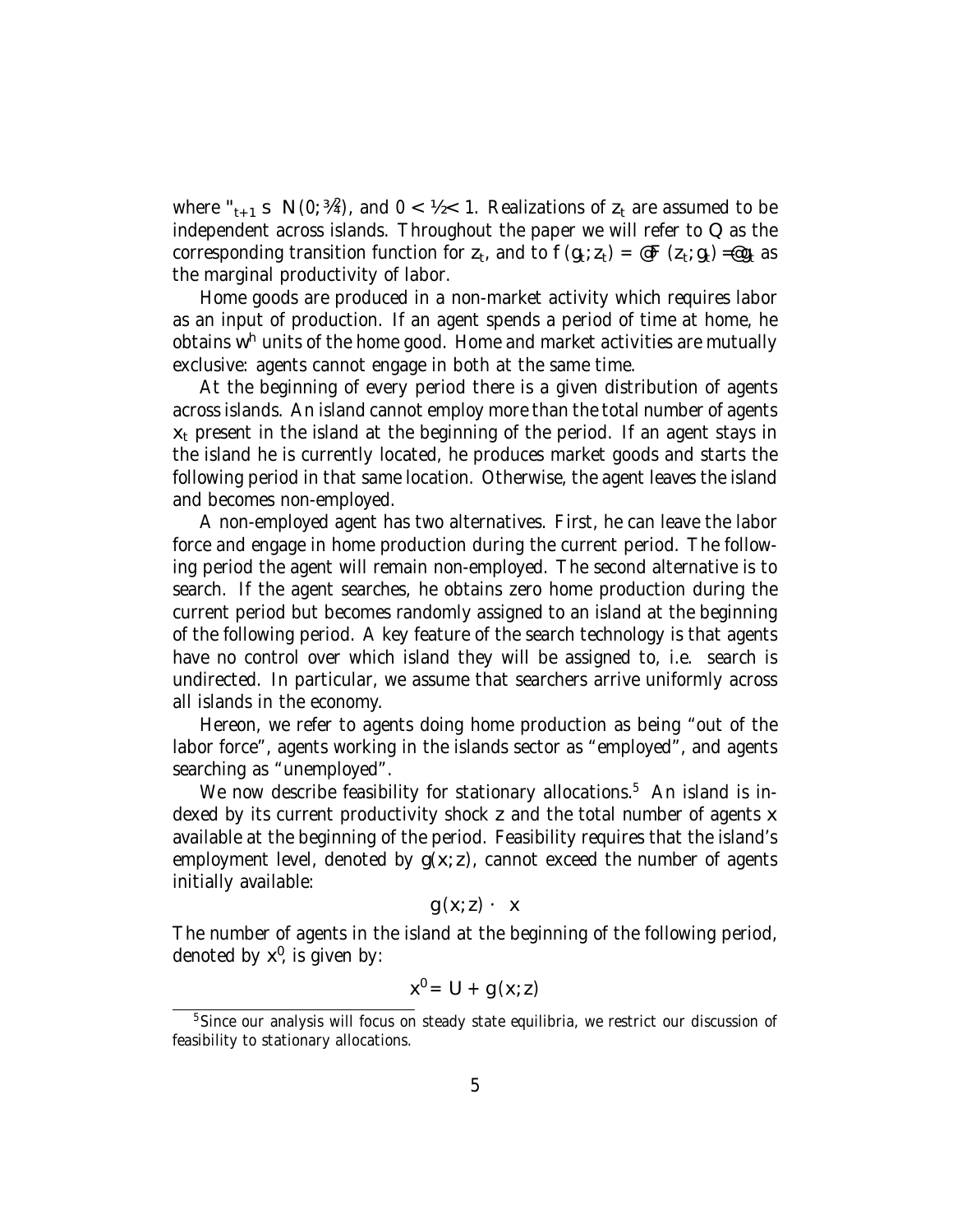where U is total unemployment in the economy. Note that this equation uses the fact that unemployed agents become uniformly distributed across all islands in the economy.

The law of motion for x and the Markov process for z generate an invariant distribution  $1$  which satis...es:

$$
{}^{1} (X^{0}; Z^{0}) = \sum_{f(x:z): g(x:z) + U - 2x^{0}g} Q(z; Z^{0}) {}^{1} (dx \in dz)
$$

for all  $\mathsf{X}^{\mathsf{0}}$  and  $\mathsf{Z}^{\mathsf{0}}$ : This equations states that the total number of islands with a number of agents in the set  $\mathsf{X}^{\mathsf{0}}$  and a productivity shock in the set  $\mathsf{Z}^{\mathsf{0}}$  is given by the sum of all islands that transit from their current shocks to a shock in Z $^{\mathfrak{g}}$  and chose an employment level such that  $\mathsf{x}^{\mathfrak{g}}$  is in  $\mathsf{X}^{\mathfrak{g}}$ :

Aggregate employment N is then given by:

$$
N =
$$
  $g(x; z) \cdot (dx \pm dz)$ 

and aggregate consumption by:

$$
c = \sum F(g(x; z) : z)^{-1} (dx \in dz)
$$

Both expressions are obtained by adding the corresponding magnitudes across all islands in the economy.

Finally, the number of agents that stay out-of-the-labor-force cannot be negative:

$$
1_i U_i N, 0:
$$

## 3 Laissez-Faire Competitive Equilibrium

In this section we describe a competitive equilibrium with complete markets. For expositional purposes, we …rst discuss the case where the market good and the home good are perfect substitutes, i.e. where  $\degree$  = 0. The case  $\degree$  > 0 will be discussed at the end of the section. When both goods are perfect substitutes agents seek to maximize the expected discounted value of their wage earnings and home production. We assume competitive spot labor markets in every island. As a consequence wages are given by the marginal productivity of labor f.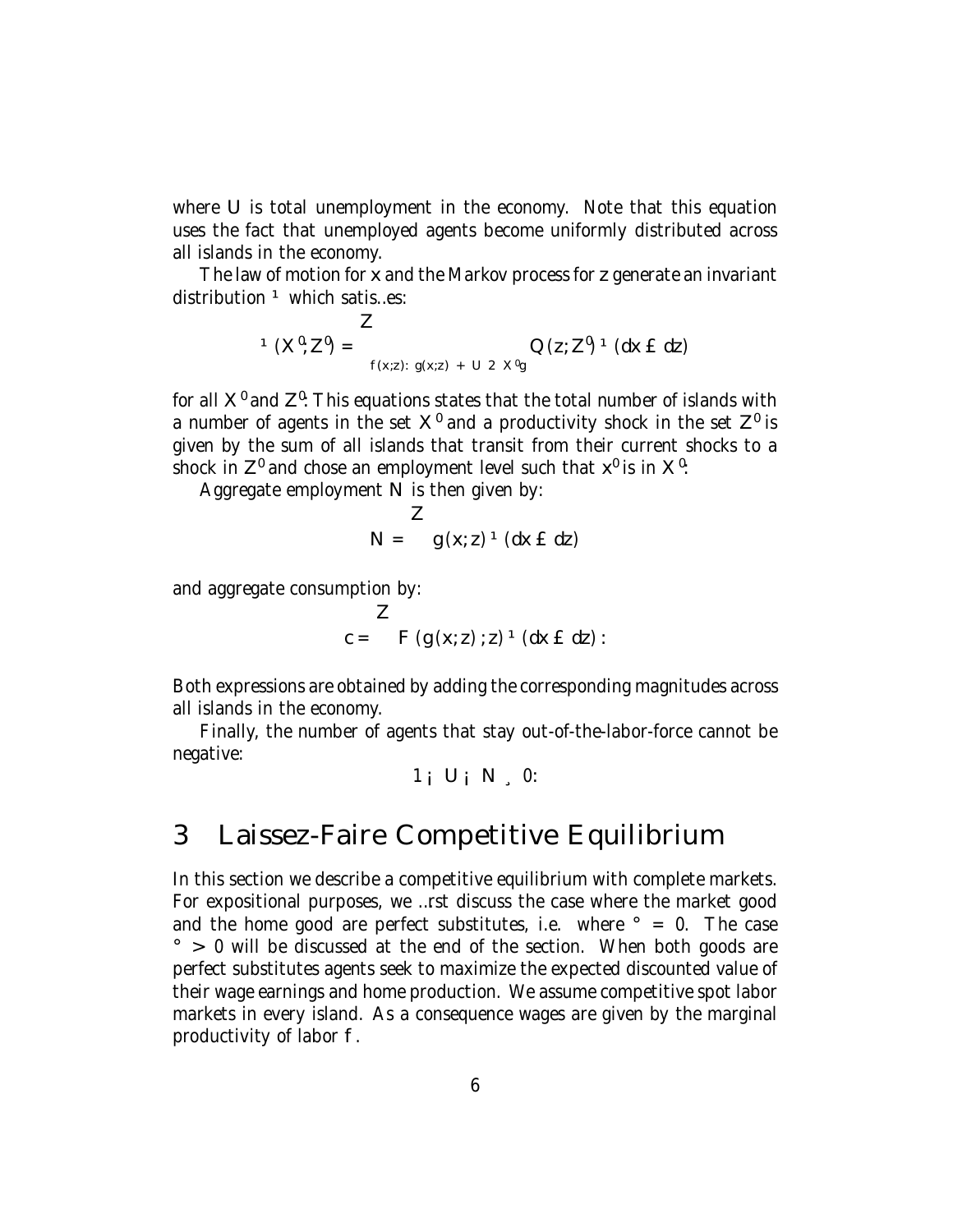Let consider the decision problem of an agent that begins a period in an island of type  $(x; z)$  and must decide whether to stay or leave, taking the employment level of the island  $g(x; z)$  and the aggregate unemployment level as given. If the agent decides to stay, he earns the competitive wage rate  $f(g(x; z); z)$  and begins the following period in the same island. If the agent decides to leave, he becomes non-employed and obtains a value of  $\mu$  (to be determined below). His problem is then described by the following Bellman equation:

$$
V_2
$$
  
 
$$
V(x; z) = max \mu; f(g(x; z); z) + \nu(g(x; z) + U; z^0) Q(z; dz^0)
$$
 (1)

where  $v(x; z)$  is the expected value of beginning a period in an island of type  $(x; z)$ .

At equilibrium, the employment rule  $q(x; z)$  must be consistent with individual decisions. In particular,

(i) if  $v(x; z) > \mu$  (agents are strictly better-o¤ staying than leaving):

$$
g(x; z) = x \tag{2}
$$

(ii) if  $v(x; z) = \mu$  (agents are indi¤erent between staying or leaving):

$$
g(x; z) = \hat{g}(z) \tag{3}
$$

where  $d(z)$  satis...es:

$$
\mu = f(g(z); z) + \begin{cases} 2 \\ v(g(z) + U; z^0) \, Q(z; dz^0) : \end{cases}
$$
 (4)

Figure 1 illustrates the labor market within an island. Between 0 and  $x<sub>i</sub>$ , the labor supply is in... nitely elastic at  $\mu$  since at that value agents are indi¤erent between staying or leaving. For values larger than  $\mu$  all agents prefer to stay, so the labor supply becomes inelastic at x. For values lower than µ all agents prefer to leave, so the labor supply becomes inelastic at zero.

The downward sloping curve is the marginal value of a worker at the island, which can be interpreted as a demand function for labor. If the intersection of both curves occurs at the left of x, the equilibrium employment level is  $\phi(z)$ : Otherwise, the equilibrium employment level is x.

Figures 2 and 3 depicts the equilibrium values  $v(x; z)$  and equilibrium employment  $q(x; z)$  that correspond to Figure 1. If x is larger than  $\dot{q}(z)$  the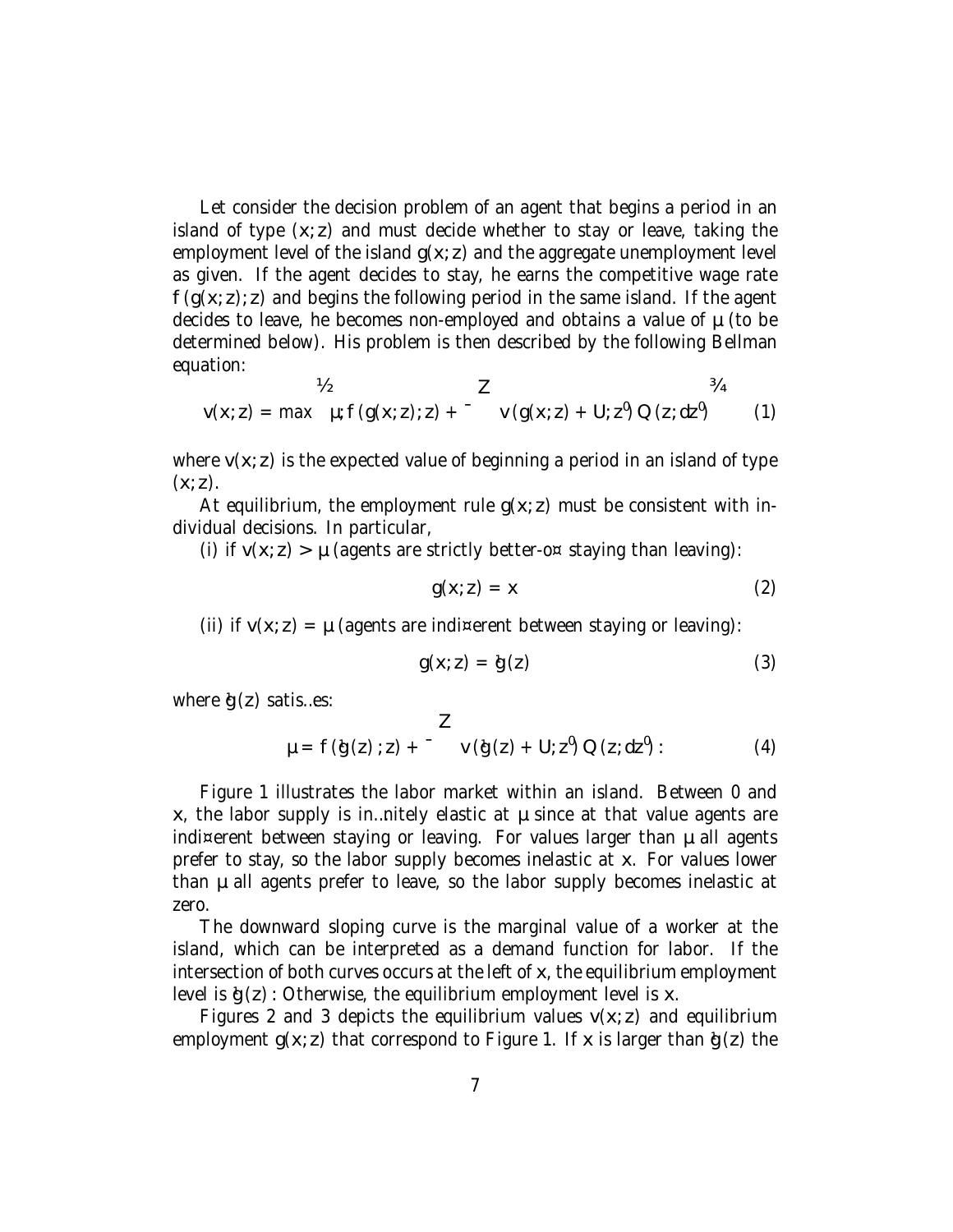equilibrium employment is  $\phi(z)$  and the equilibrium value is  $\mu$ . If x is smaller than  $g(z)$  the equilibrium employment is x and the equilibrium value is the marginal value of labor evaluated at x.

Let now consider the problem of a non-employed agent who must decide whether to go home and obtain home production or search for a job. If the agent chooses to stay out of the labor force, he obtains w<sup>h</sup> of home goods during the current period but remains non-employed the following period. If the agent decides to search, he obtains no home production during the current period but gets a new draw at the beginning of the following period from the invariant distribution of islands  $1$ . Thus the problem of a non-employed agent is described by the following equation:

$$
\frac{V_2}{\mu} = \max \quad w^h + \mu; \quad \frac{Z}{\nu(x; z)^1 (dx; dz)}
$$
 (5)

If  $w^h$  +  $^{-} \mu$  <  $^{-}$   $v(x; z)^1(dx; dz)$  (non-employed agents strictly prefer to search than stay at home) no one stays at home and employment feasibility becomes: Z

$$
U + g(x; z) \cdot (dx \tE dz) = 1
$$
 (6)

If  $w^{h}$  +  $^{-}\mu$  =  $^{-h}$  v(x; z)<sup>1</sup>(dx; dz) (non-employed agents are indi¤erent between searching and staying at home) some agents may stay out-of-thelabor-force and employment feasibility becomes:

$$
U + g(x; z) \cdot (dx \in dz) \cdot 1 \tag{7}
$$

The inequality  $w^h$  +  $^{-} \mu$  >  $^{-}$   $v(x; z)^1(dx; dz)$  implies that U = 0, which is inconsistent with an equilibrium (see Alvarez and Veracierto [2]). It follows that:

$$
\mu = \int_{0}^{2\pi} v(x; z)^{1} (dx; dz)
$$
 (8)

In Alvarez and Veracierto [2] we show that despite the search frictions, this is an economy where the Welfare Theorems hold: laissez-faire competitive allocations coincide with the stationary solutions to a Pareto problem. We also establish the existence and uniqueness of stationary competitive equilibria. Moreover, our proof provides an e¢cient algorithm to compute the unique steady state equilibrium.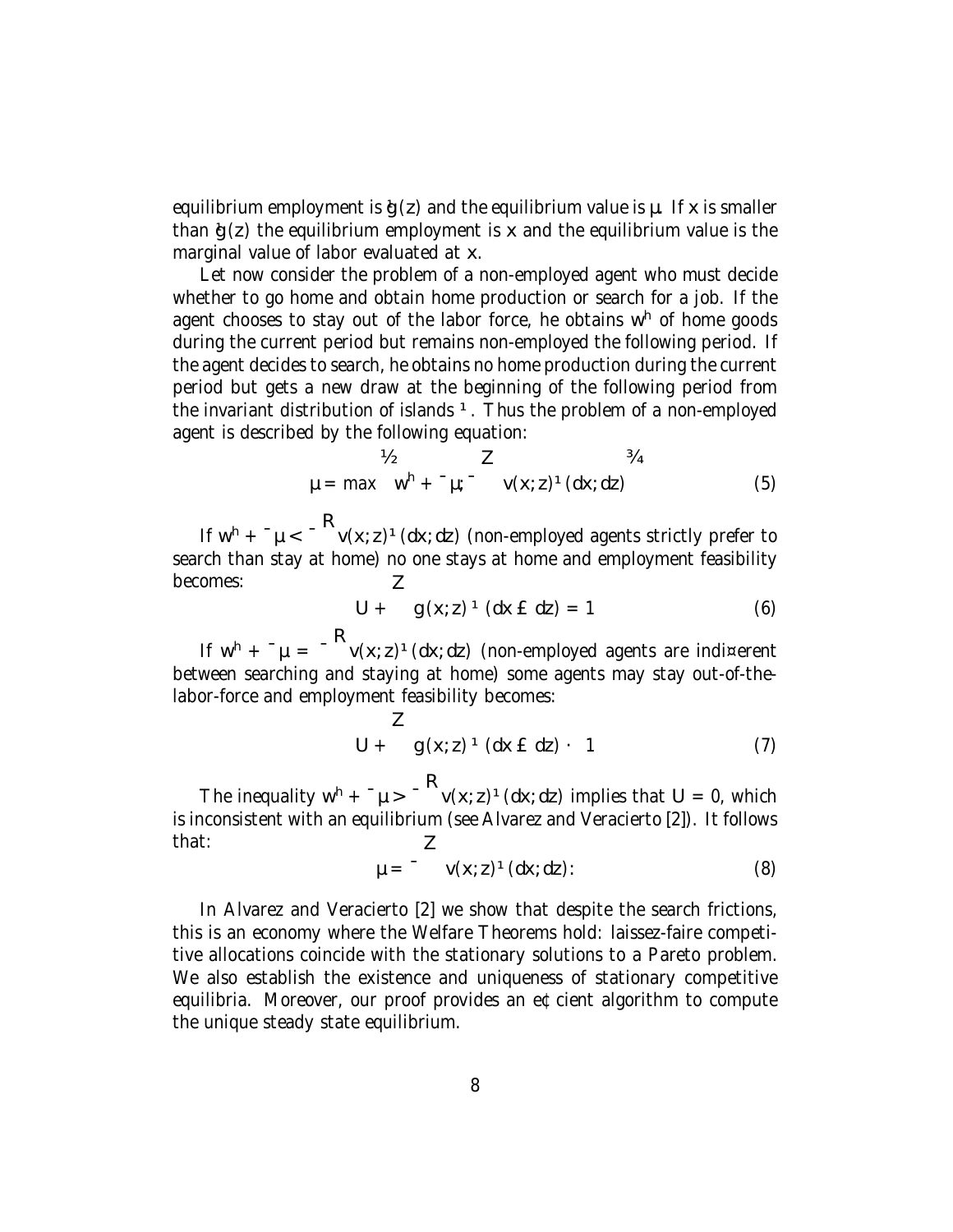When  $\degree$  > 0 market goods and home goods are imperfect substitutes, which is the preference speci…cation used by Hopenhayn and Rogerson [13] to analyze the employment and welfare e¤ects of …ring taxes. Following them, we assume that agents have access to employment lotteries and …nancial markets where they can diversify the income risk associated with search and employment histories.<sup>6</sup> The employment lotteries are not realistic. Nevertheless we think that the tractability that they bring to the problem more than outweigh their lack of realism.

The case of  $\degree$  > 0 requires only minor modi...cations to the equilibrium conditions presented above. If  $\mu$  is interpreted as the present value of search in terms of market goods, equation (8) is satis…ed by de…nition and the functional equation (1) still describes optimal behavior by agents and …rms within the islands sector. The only equilibrium condition that must by modi…ed is the one that determines the optimal mix of agents between market and home activities. The new relevant condition is:

$$
\frac{w^h}{1+i} - c^{i} \overset{\circ}{\mu}
$$

The left hand side of this equation gives the present value gain of increasing by one unit the number of agents in the home sector. The right hand side represents the present value loss of decreasing by one unit the number of agents that search: it is the present value of forgone wages in terms of consumption goods,  $\mu$ , times the marginal utility of consumption, ci. At equilibrium, both sides must be equal if there is a positive number of agents at home. If the right-hand-side is larger than the left-hand-side, no one must be at home in equilibrium.

In Alvarez and Veracierto [2] we show that the equilibrium unemployment rate is independent of the value of °. Instead ° determines the elasticity of the labor supply, with  $\degree$  = 0 corresponding to an in... nitely elastic labor supply and a large ° corresponding to a low elasticity.

In the description that follows of the equilibrium conditions for the di¤erent policies we focus on the case where  $\degree$  = 0 to simplify the exposition. The case where ° > 0 would require modi…cations to the optimal non-employment decisions analogous to the ones just described.

<sup>&</sup>lt;sup>6</sup> Prescott and Rios-Rull [23] show how to use classical competitive equilibrium analysis to study a similar economy by using lotteries.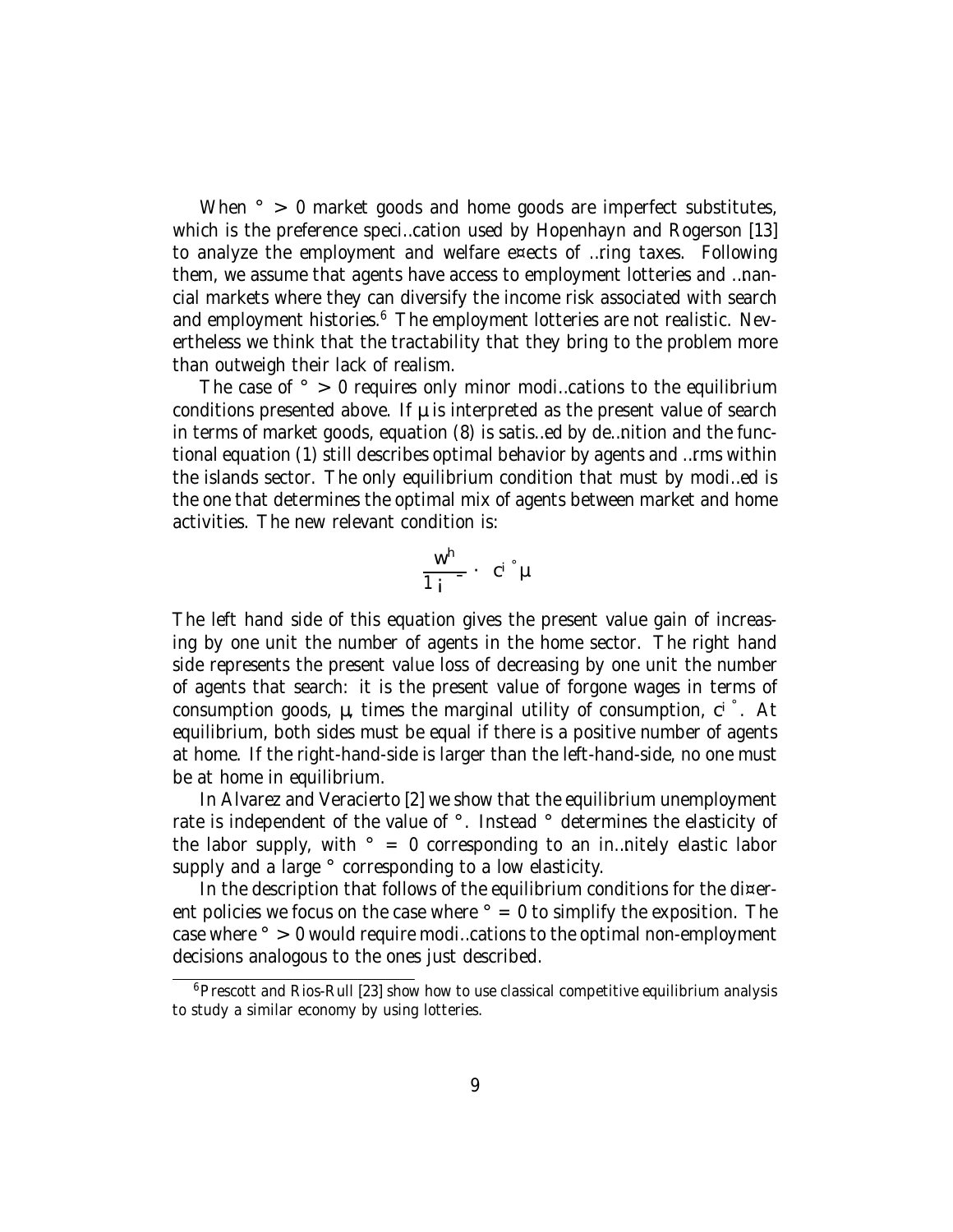## 4 Labor Market Policies

In this section we introduce a variety of labor market policies and institutions to our model economy, in particular, we consider minimum wages, unions, …ring taxes, and unemployment insurance.

#### 4.1 Minimum wages

The …rst labor market policy we consider is a minimum wage legislation. If equilibrium wages in an island are lower than the mandated minimum wage  $\underline{w}$ , employment must be rationed. In this case, a lottery determines who becomes employed. The losers of the lottery are forced to leave the island and become non-employed.<sup>7</sup> Throughout the section we denote  $\mathbf{E}(z)$  to be the maximum employment level consistent with w and z, i.e.

$$
\underline{w} = f(\mathbf{R}(z); z)
$$

Let consider the problem of an agent that begins a period in an island of type  $(x; z)$ . If  $g(x; z) < x(z)$ , the minimum wage does not bind in the island and the problem of the agent is similar to laissez faire:

$$
v(x; z) = \max \mu; f(g(x; z); z) + \frac{z}{\nu} (g(x; z) + U; z^{0}) Q(z; dz^{0})
$$

But if  $g(x; z) = x(z)$ , the minimum wage binds and an employment lottery takes place. Since the lottery treats all agents the same way, the probability that the agent wins is given by  $\mathbf{E}(z)=x$ . In that case he receives the minimum wage  $\underline{w}$  during the current period and begins the following period in the same island. His expected value is then given by:<sup>8</sup>

$$
v(x; z) = \frac{\mathbf{R}(z)}{x} \int_0^z f(\mathbf{R}(z); z) + \int_0^z v(x(z) + U; z^0) O(z; dz^0) + \frac{x + \mathbf{R}(z)}{x} \mu
$$

 $<sup>7</sup>$  In actual computations we allow the losers of the lotteries to stay in the islands if they</sup> so desire. But (except for extreme cases) we found that they always preferred to leave than to stay without working. As a consequence, here we describe the more restrictive but simpler case where agents are forced to leave. In Alvarez and Veracierto [2] we discuss the more general case.

<sup>&</sup>lt;sup>8</sup> In Alvarez and Veracierto [2] we show that  $f(\mathbf{g}(z); z) + \int u(x(z) + U; z^0) Q(z; dz^0) > \mu$ : agents always prefer to go through the employment lottery than to leave directly.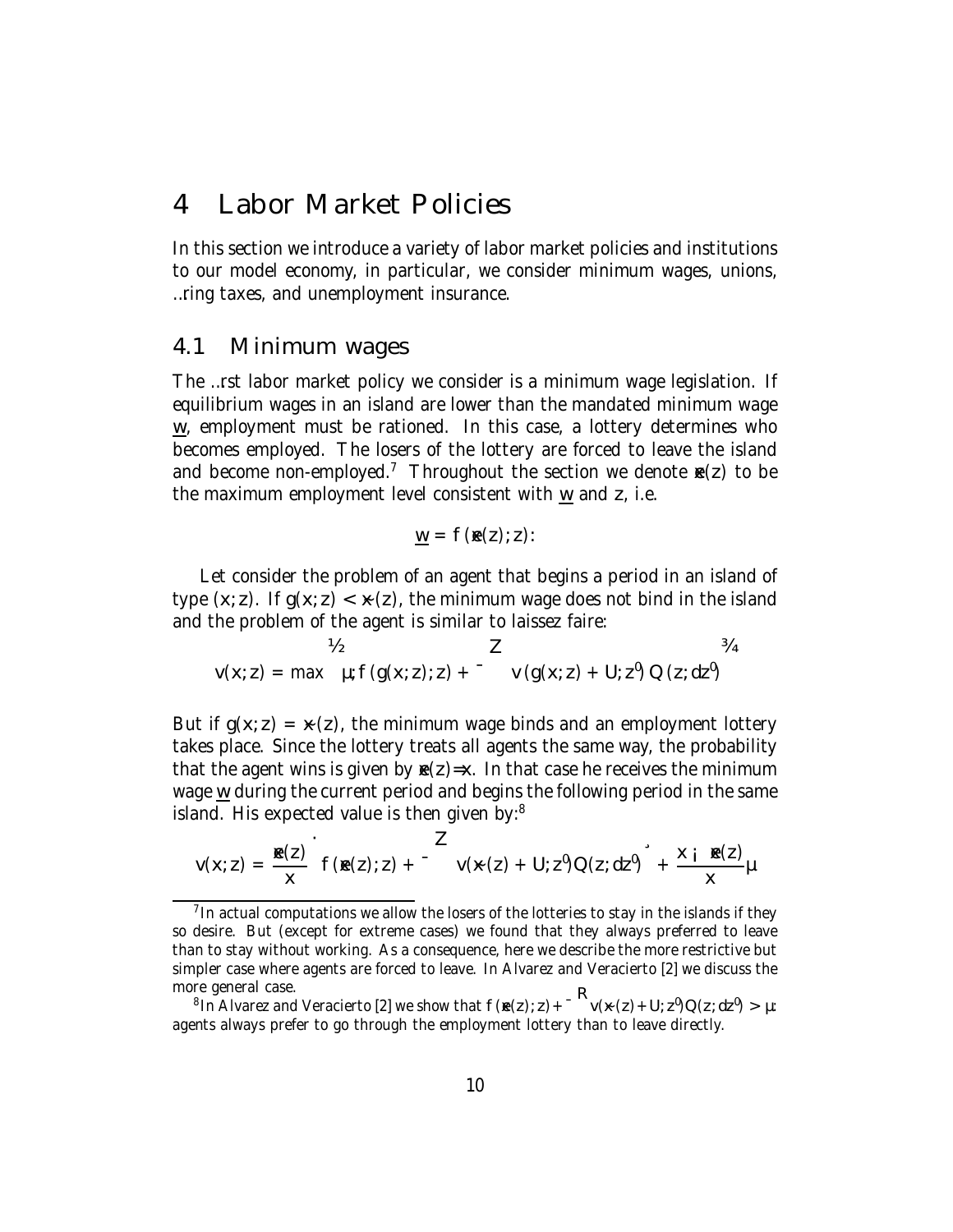Figure 4 illustrates the labor market when the minimum wage binds. At the equilibrium employment level, wages are lower than the minimum wage. Hence, the labor supply must be rationed down to  $\times$  (z) workers.

The decision problem of non-employed agents as well as the rest of the equilibrium conditions are the same as under laissez-faire.

#### 4.1.1 Insider-Outsider model of minimum wages

We explore a variation on the previous case in order to capture the distinction between "insiders" and "outsiders". In this case we assume that when the minimum wage is binding, the rationing scheme gives priority to the previously employed agents. More speci…cally, the agents that worked in the island last period (the "insiders", of which there are  $x_i, U$ ), are given priority over the ones that searched last period and just arrived ("the outsiders", of which there are U). We assume that if rationing must take place, one of the following two cases applies: either 1) all "insiders" stay employed and the remaining  $\times$  (z)  $\cdot$   $\times$   $\cdot$  U positions are rationed between the U "outsiders", or 2) the available  $x(z)$  positions are rationed between the  $x_i$  U "insiders" and none of the U "outsiders" are employed.

The analysis of minimum wages for this case is similar to the previous one, but it requires some additional notation to consider the di¤erent problems of "outsiders" and "insiders". The details of the analysis can be found in Alvarez and Veracierto [2].

### 4.2 Unions

We assume that a fraction of the islands are unionized. In these islands a union determines the total labor supply, taking the wages of the rest of the economy as given. Once the union decides how many agent to work in the island, there is a competitive market where workers are paid their marginal productivity. Agents that are restricted from entering this competitive labor market leave the island and become non-employed. We explore two extreme assumptions on the distribution of the rents generated by the union. In the …rst case, which we label the "coalition model", we assume that they are shared equally among all current union members. In the second case, which we label the "union-boss model", we assume that they are entirely captured by one individual.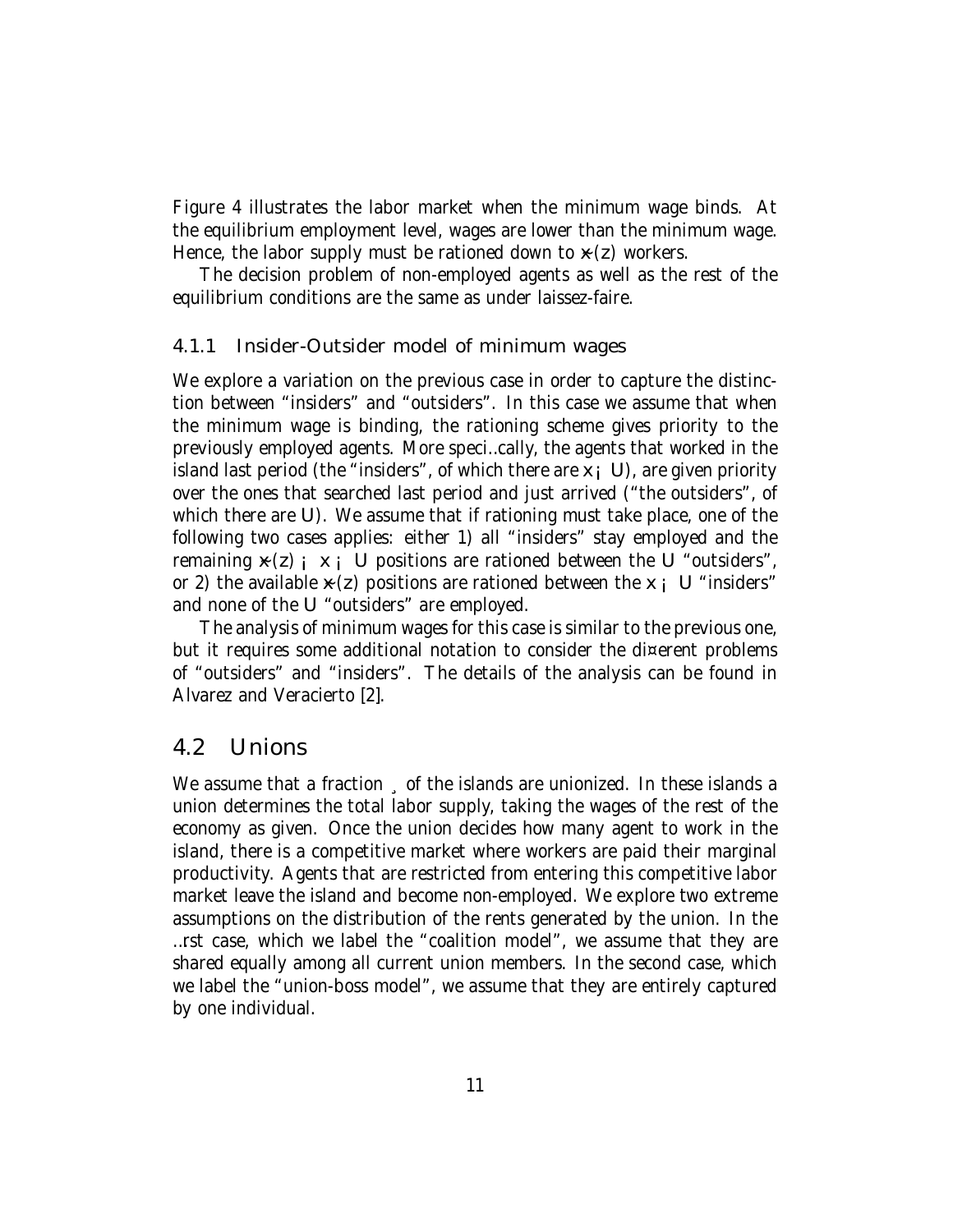We use a simple story to illustrate the two models. Consider an economy made out a large number of piers, where cargo must be unloaded from ships, and where the number of ships arriving to each pier is random. Workers are distributed across piers, and take one period to move between them. There is a gate in each pier on the other side of which ship managers hire workers in a competitive spot market. The two model of unions di¤er on the assumption about the control over the gate. In the coalition model the gate is controlled by all the workers present in the pier at the beginning of the period. In the union-boss model the gate is controlled by a union boss.

#### 4.2.1 The coalition model

We denote the total expected discounted earnings of the coalition in an island of type  $(x, z)$  by  $u(x, z)$ . Since we assume that the monopoly rents of the coalition are shared equally among all workers in the island, each agent receives a value  $u(x; z)=x$ . The union maximizes the expected discounted value of earnings of its current members. Hence, u satis…es:

$$
u(x; z) = \max_{0 \leq g \leq x} f f(g; z) g + \mu[x_i \ g] + \frac{z}{g+U} u(g+U; z^0) Q(z; dz^0) g
$$
\n(9)

where g is the number of agents that the union allows to work -i.e. those allowed to cross the gate-. The present discounted value of total earnings of the agents that leave the island equals  $\mu[x_i, g]$ . On the other hand, the total current wage earnings of the agents that become employed equal f (g; z) g. Each of these agents receive a value u (g + U;  $z^0$ ) =(g + U) starting the following period, since they will form a coalition with the new U agents that will arrive to the island. The total expected discounted value of the g members that are allowed to stay is given by last term in equation (9).

The Bellman equation in (9) has a non-standard structure due to the endogenous discount factor  $\frac{9}{94}$  $\frac{g}{g+U}$ : However, in Alvarez and Veracierto [2] we show that a unique value function u satis…es this Bellman equation, that it is concave and di¤erentiable, and that its optimal employment policy is described by a threshold rule of the same form that in the competitive islands.

Competitive islands behave exactly the same as under laissez-faire. The employment decision rule of unionized islands generates an invariant distribution <sup>1u</sup>, while the employment decision rule of competitive islands generate an invariant distribution <sup>1</sup>. The decision problem of non-employed agents is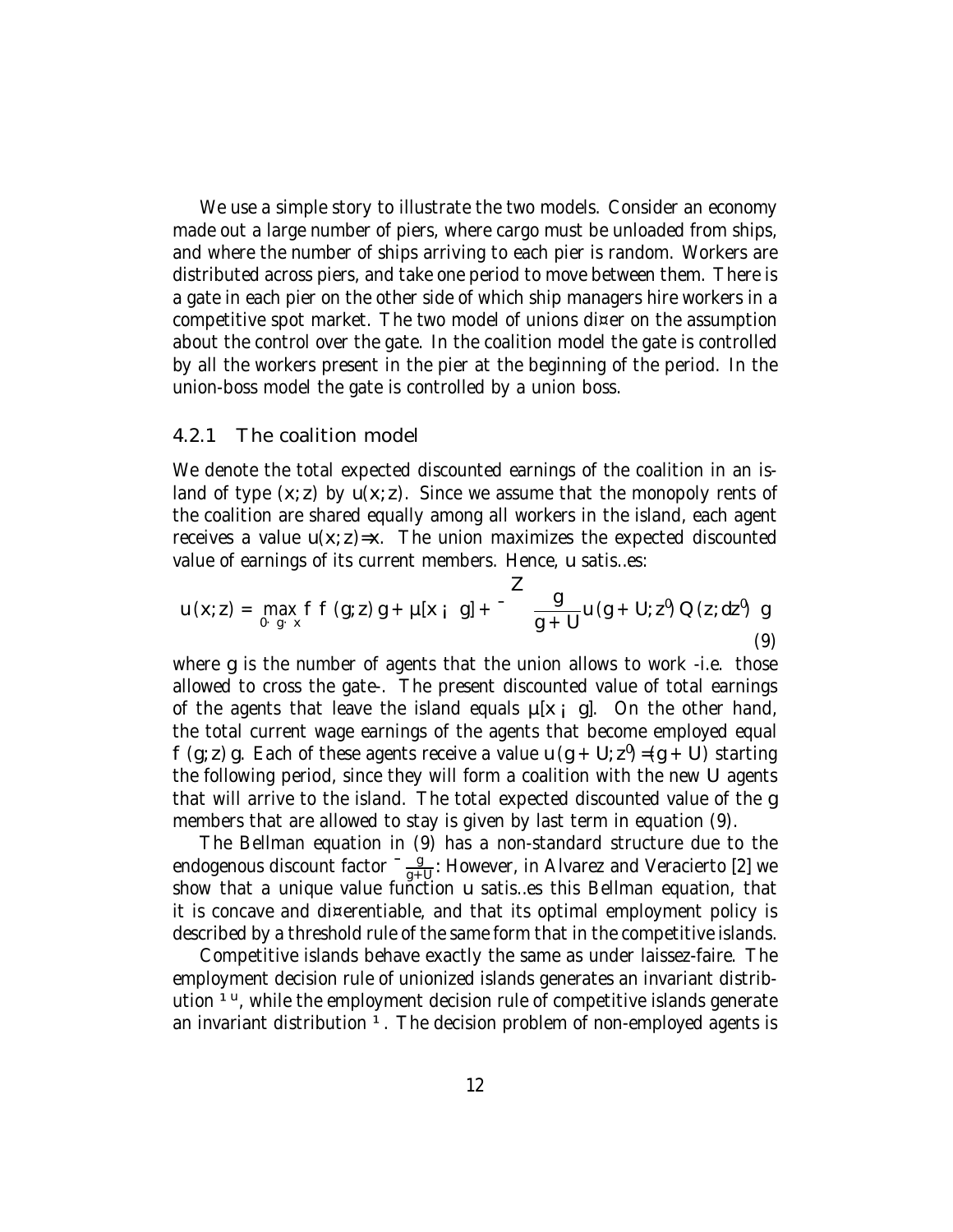then given by:

$$
\mu = \max_{M} w^{h} + \mu; \quad \frac{z}{x} = \frac{u(x;z)}{x^{1}} \cdot u \cdot (dx \in dz) + \mu \cdot (1 + \mu) \cdot v \cdot (x;z)^{1} \cdot (dx \in dz)
$$

Note that agents that search have no control whether they will arrive to a unionized island or not. As in the previous cases, if the right hand side of this expression is larger than the left hand side, no-one stays out-of-thelabor-force.

#### 4.2.2 The union boss model

In a unionized island a union boss acts as a monopolist with respect to the competitive …rms and as a monopsonist with respect to the workers. The union boss maximizes his own expected discounted revenue net of payments to workers, so he solves:

$$
V_2 \t Z \t 3/4
$$
  
\n
$$
V (x; z) = \max_{0 \leq y \leq x} f (g; z) g i g \mu (1 i^{-1}) + \frac{z}{1 + 1} \quad V (g + U; z^0) Q (z; dz^0)
$$
\n(10)

where g is the number of workers that he allows to work. Letting  $\mu$  denote the equilibrium non-employment value for a worker, note that a worker is indi¤erent between working at the wage  $\mu(1 - \bar{})$  and leaving the island. The union boss can then charge an access fee to workers, so that after paying this fee they only receive  $\mu(1_i^-)$ : In Alvarez and Veracierto [2] we show that the optimal employment policy is described by a threshold rule similar to that which characterizes employment in competitive islands.

Letting <sup>1u</sup> and <sup>1</sup> be the invariant distribution corresponding to unionized and competitive islands, optimality of search decisions requires that,

$$
\mu = \max \n\begin{array}{c}\n\gamma_2 \\
\mu = \max \n\begin{array}{cc}\n(1_{i_{s}}) - R \sqrt{x(z)} & \frac{1}{2} \\
\frac{1}{2} & \frac{1}{2} \sqrt{x(z)} & \frac{1}{2} \\
\frac{1}{2} & \frac{1}{2} \sqrt{x(z)} & \frac{1}{2} \sqrt{x(z)} \\
\frac{1}{2} & \frac{1}{2} \sqrt{x(z)} & \frac{1}{2} \sqrt{x(z)} \\
\frac{1}{2} & \frac{1}{2} \sqrt{x(z)} & \frac{1}{2} \sqrt{x(z)} & \frac{1}{2} \sqrt{x(z)} \\
\frac{1}{2} & \frac{1}{2} \sqrt{x(z)} & \frac{1}{2} \sqrt{x(z)} & \frac{1}{2} \sqrt{x(z)} \\
\frac{1}{2} & \frac{1}{2} \sqrt{x(z)} & \frac{1}{2} \sqrt{x(z)} & \frac{1}{2} \sqrt{x(z)} & \frac{1}{2} \sqrt{x(z)} \\
\frac{1}{2} & \frac{1}{2} \sqrt{x(z)} & \frac{1}{2} \sqrt{x(z)} & \frac{1}{2} \sqrt{x(z)} & \frac{1}{2} \sqrt{x(z)} \\
\frac{1}{2} & \frac{1}{2} \sqrt{x(z)} & \frac{1}{2} \sqrt{x(z)} & \frac{1}{2} \sqrt{x(z)} & \frac{1}{2} \sqrt{x(z)} \\
\frac{1}{2} & \frac{1}{2} \sqrt{x(z)} & \frac{1}{2} \sqrt{x(z)} & \frac{1}{2} \sqrt{x(z)} & \frac{1}{2} \sqrt{x(z)} \\
\frac{1}{2} & \frac{1}{2} \sqrt{x(z)} & \frac{1}{2} \sqrt{x(z)} & \frac{1}{2} \sqrt{x(z)} & \frac{1}{2} \sqrt{x(z)} \\
\frac{1}{2} & \frac{1}{2} \sqrt{x(z)} & \frac{1}{2} \sqrt{x(z)} & \frac{1}{2} \sqrt{x(z)} & \frac{1}{2} \sqrt{x(z)} & \frac{1}{2} \sqrt{x(z)} \\
\frac{1}{2} & \frac{1}{2} \sqrt{x(z)} & \frac{1}{2} \sqrt{x(z)} & \frac{1}{2} \sqrt{x(z)} & \frac{1}{2} \sqrt{x(z)} \\
\frac{1}{2} & \frac{1}{2} \sqrt{x(z)} & \frac{1}{2} \sqrt{x(z)} & \frac{1}{2} \sqrt{x(z)} & \frac{1}{2} \sqrt{x(z)} \\
\frac{1}{2} & \frac{1}{2} \sqrt
$$

where we use the fact that the value for a worker of arriving to an unionized island is µ.

#### 4.3 Firing taxes

In this section we consider a competitive equilibrium with ... ring taxes: whenever a …rm reduces employment below its previous period level the …rm must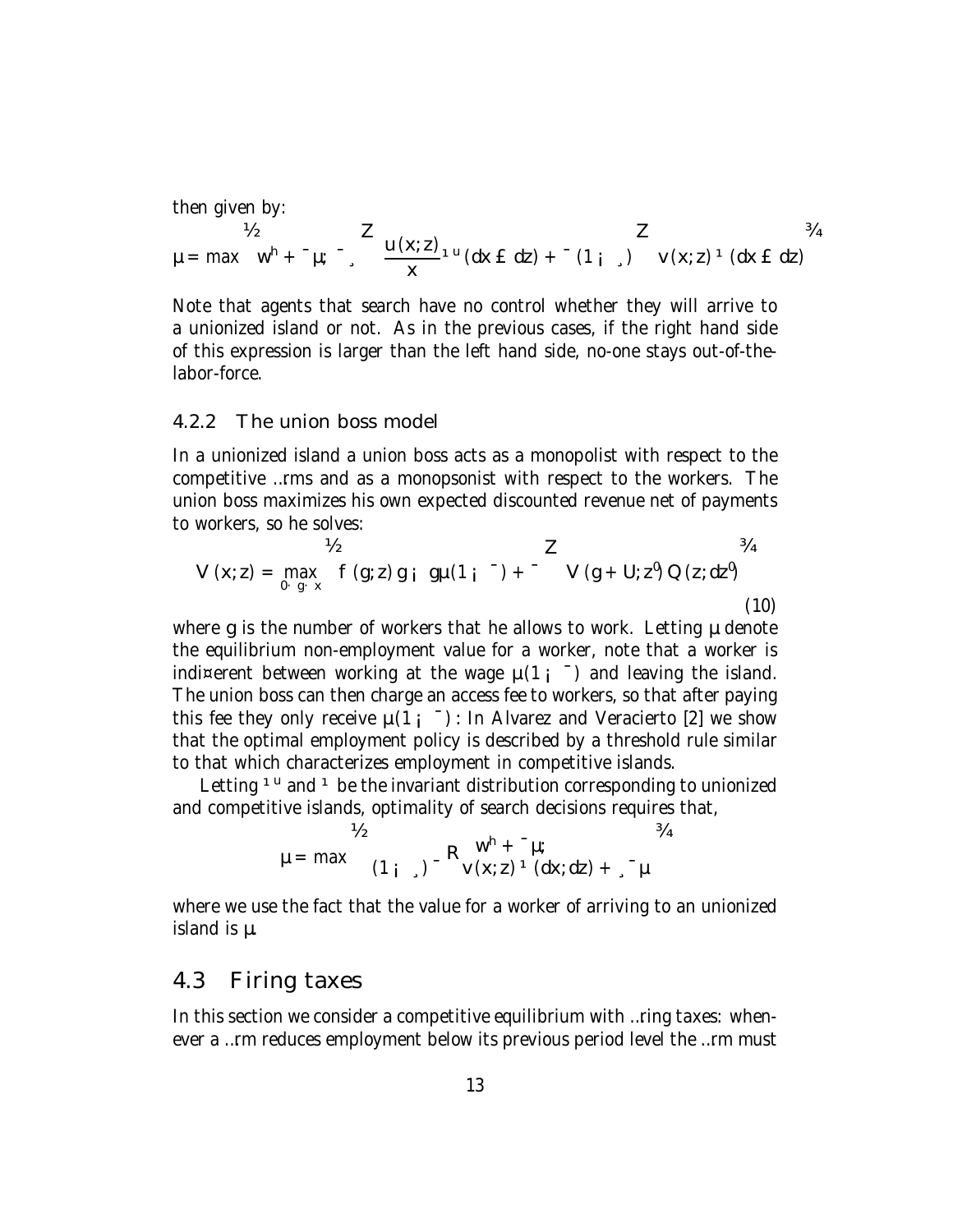pay a tax ¿ per unit reduction in employment. The proceeds are rebated as lump sum transfers.

Because of the …ring cost  $\chi$ , the …rms' maximization problem now becomes dynamic. The individual state of a ...rm is given by  $(x; n; z)$ , where n is its previous period employment level. The …rms's problem is described by the following Bellman equation:

$$
R(x; n; z) = \max_{g_s,0} f F(g; z) i w(x; z) g i \text{ max} f n i g; 0g \qquad (11)
$$
  
+<sup>-</sup> 
$$
R(G(x; z) + U; g; z0) Q(z; dz0) g
$$

where g is current employment,  $F(g; z)$  is output, and  $\lambda$  max fn  $\mu$  g; 0g are the …ring taxes. The …rm behaves competitively, taking the equilibrium employment level of the island  $G(x; z)$ , the equilibrium wage rate w  $(x; z)$ , and the number of agents that search U as given. We denote the optimal employment decision rule for this problem by  $g(x; n; z)$ .

Note that at equilibrium, the islands' employment rule must be generated by the individual decisions of …rms. In particular,

$$
g(x; x_i \cup z) = G(x; z), \text{ for all } x; z;
$$

where  $x_i$  U is the previous period employment level of the island.

The problem of a worker in an island of type  $(x, z)$  is given by the following Bellman equation:

$$
V_2 \t Z \t 34
$$
  
H (x; z) = max w (x; z) +  $-$  H (G (x; z) + U; z<sup>0</sup>) Q (z; dz<sup>0</sup>) ;  $\mu$  (12)

where  $\mu$  is the value of non-employment. The worker chooses to leave the island whenever the expected discounted value of wages in the island is less than the value of non-employment. Similarly to …rms, workers behave competitively taking the island's employment level  $G(x; z)$ , the equilibrium wage rate w  $(x; z)$ , and the number of agents that search U as given.

Figure 5 illustrates the behavior of an island's labor market under …ring taxes. The supply curve is similar to that under laissez faire: it is in…nitely elastic at µ, and becomes inelastic at x for values larger than µ. On the contrary, the demand for labor is substantially di¤erent. In particular, the …ring tax introduces a wedge between the marginal value of hiring and the marginal value of …ring a worker. This translates into a jump of size  $\chi$  at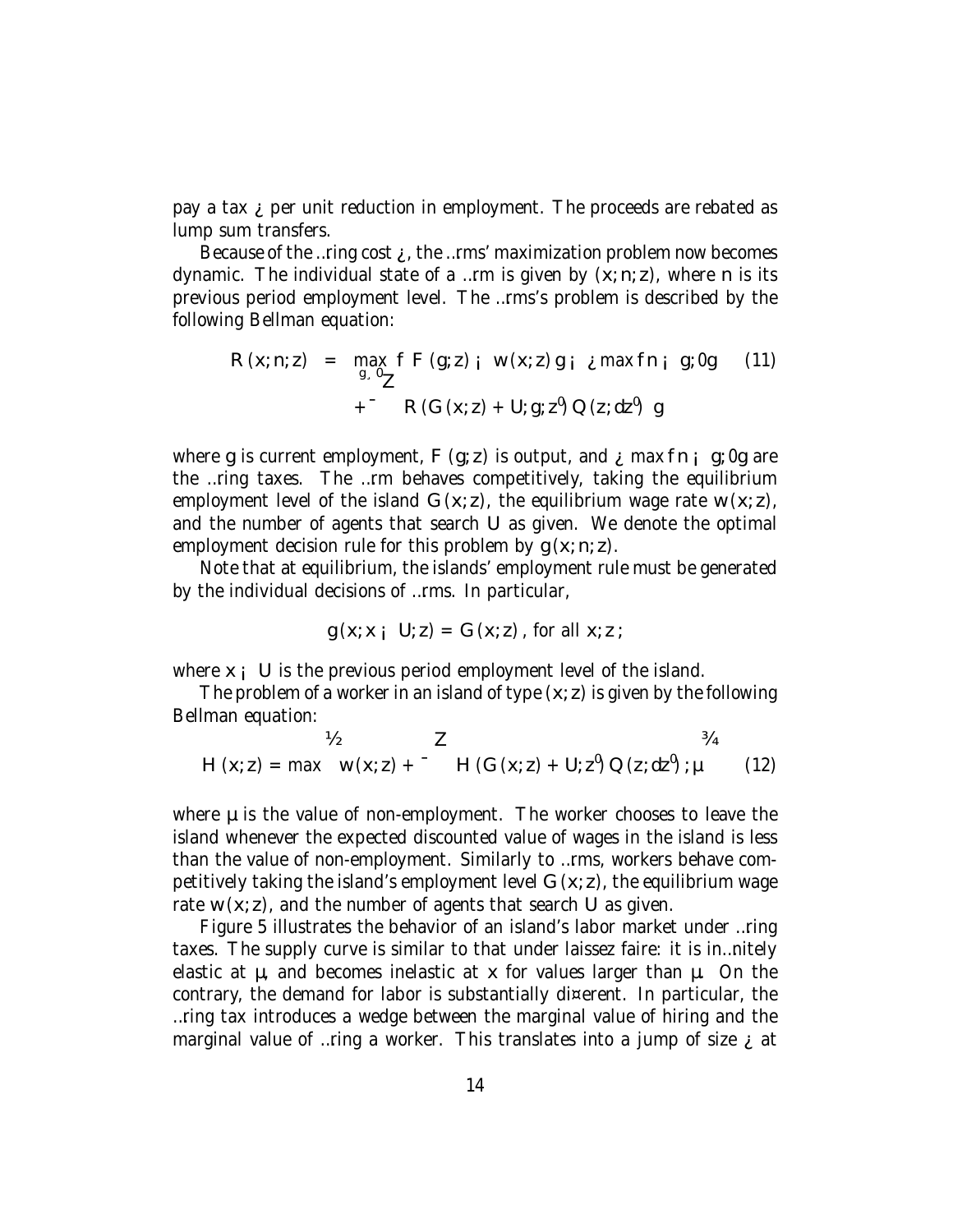the previous period employment level n, which in equilibrium equals  $x_i \, U$ . Note that only large enough shocks induce …rms to hire or …re workers. For intermediate shocks, …rms will leave their labor force unchanged.

The decision problem of non-employed agents as well as the rest of the equilibrium conditions are the same as under laissez-faire, so we omit them. Note that equilibrium wages  $w(x; z)$  are not equal to marginal productivities f (g (x; z); z). Instead wages have to be lower than marginal productivities, e¤ectively making workers pre-pay the …ring taxes.

In Alvarez and Veracierto [2] we show that a competitive equilibrium with …ring taxes coincide with the stationary solution to a constrained Pareto problem, where the planner treats the employment separation costs as technological. This is an important result. It establishes that the spot labor contracts considered above are su¢cient to exploit all mutually bene…cial trades, even in the presence of search frictions and …ring taxes. We also show that the equilibrium described above coincides (except for equilibrium wages) with a competitive equilibrium where the …ring taxes are paid directly by the workers. The advantage of this alternative decentralization is that it is much simpler to analyze, since it only requires a small variation on the arguments used in the laissez-faire case.

### 4.4 Unemployment Insurance

In this section we introduce an unemployment insurance system in which the government pays unemployment bene…ts b to eligible agents, …nancing the system with lump sum taxes. Non-employed agents may or may not be eligible for bene…ts. Whenever an agent leaves an island where he was employed during the previous period, he becomes eligible for bene…ts with probability ·. Eligible agents lose their eligibility for the following period with probability A. Agents that lose their bene...ts cannot regain eligibility within the same spell of unemployment.<sup>9</sup>

Given the nature of the unemployment insurance system we must keep track not only whether non-employed agents are out-of-the-labor-force or unemployed, but whether they are eligible for bene…ts or not.

Let  $\mu_0$  be the expected value of being non-employed without bene...ts,  $\mu_1$ the value of being non-employed with bene...ts,  $U_0$  the new arrivals (i.e. the

<sup>9</sup>We model the eligibility and duration of the bene…ts as stochastic to reduce the dimension of the state in the agent's problem.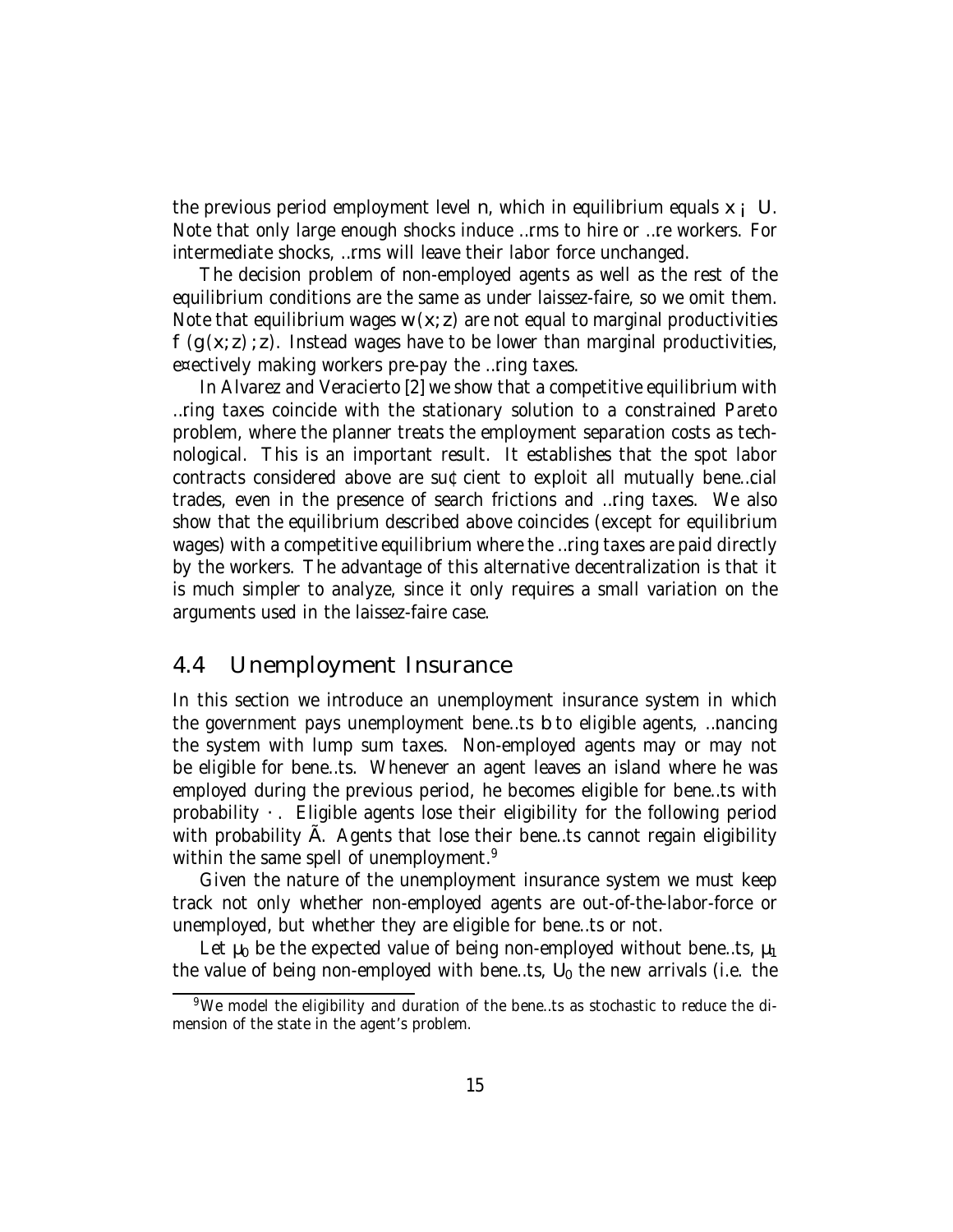number of agents that searched during the previous period) which are not eligible for bene...ts during the current period, and  $U_1$  the new arrivals which are eligible for bene...ts during the current period. Note that  $U = U_0 + U_1$ . Agents learn whether they are eligible for bene…ts or not at the beginning of the period.

The problem of an agent that was employed during the previous period in an island with current state  $(x, z)$  is described by the following Bellman equation:

$$
v(x; z) = max + \mu_1 + (1 \mathbf{i} \cdot \mathbf{j} + \mu_0) ; f(g(x; z); z) + \mathbf{i} \cdot \mathbf{j} + (1 \mathbf{j} \cdot \mathbf{k}) \cdot \mathbf{C} = max + \mu_1 + (1 \mathbf{i} \cdot \mathbf{k}) \cdot \mathbf{i} + (1 \mathbf{j} \cdot \mathbf{k}) \cdot \mathbf{i} + (1 \mathbf{k} \cdot \mathbf{k}) \cdot \mathbf{i} + (1 \mathbf{k} \cdot \mathbf{k}) \cdot \mathbf{i} + (1 \mathbf{k} \cdot \mathbf{k}) \cdot \mathbf{i} + (1 \mathbf{k} \cdot \mathbf{k}) \cdot \mathbf{i} + (1 \mathbf{k} \cdot \mathbf{k}) \cdot \mathbf{i} + (1 \mathbf{k} \cdot \mathbf{k}) \cdot \mathbf{i} + (1 \mathbf{k} \cdot \mathbf{k}) \cdot \mathbf{i} + (1 \mathbf{k} \cdot \mathbf{k}) \cdot \mathbf{i} + (1 \mathbf{k} \cdot \mathbf{k}) \cdot \mathbf{i} + (1 \mathbf{k} \cdot \mathbf{k}) \cdot \mathbf{i} + (1 \mathbf{k} \cdot \mathbf{k}) \cdot \mathbf{i} + (1 \mathbf{k} \cdot \mathbf{k}) \cdot \mathbf{i} + (1 \mathbf{k} \cdot \mathbf{k}) \cdot \mathbf{i} + (1 \mathbf{k} \cdot \mathbf{k}) \cdot \mathbf{i} + (1 \mathbf{k} \cdot \mathbf{k}) \cdot \mathbf{i} + (1 \mathbf{k} \cdot \mathbf{k}) \cdot \mathbf{i} + (1 \mathbf{k} \cdot \mathbf{k}) \cdot \mathbf{i} + (1 \mathbf{k} \cdot \mathbf{k}) \cdot \mathbf{i} + (1 \mathbf{k} \cdot \mathbf{k}) \cdot \mathbf{i} + (1 \mathbf{k} \cdot \mathbf{k}) \cdot \mathbf{i} + (1 \mathbf{k} \cdot \mathbf{k}) \cdot \mathbf{i} + (1 \mathbf{k} \cdot \mathbf{k}) \cdot \mathbf{i} + (1 \mathbf{k} \cdot \mathbf{k}) \cdot \mathbf{i} + (1 \mathbf{k} \cdot \mathbf{k}) \cdot \mathbf{i} + (1 \mathbf{k} \cdot \mathbf{k}) \cdot \mathbf{i} + (1 \mathbf{k} \cdot \mathbf{k}) \cdot \mathbf{i} + (1 \mathbf{k} \cdot \mathbf{k}) \cdot \mathbf{i} + (1 \mathbf{k} \cdot \mathbf{k}) \cdot \mathbf{i} + (1 \mathbf{k} \cdot \mathbf{k
$$

where  $g(x; z)$  and U are taken as given by the agent.

The problem of an agent that searched the previous period, has UI eligibility i and arrives to an island with current state  $(x, z)$  is given by:

$$
u_i(x; z) = \max \quad \mu_i \; ; \; f(g(x; z); z) + \frac{z}{\nu(g(x; z) + U; z^0)} \, Q(z; dz^0)
$$

where  $i = 1$  if the agent is eligible for bene...ts, and  $i = 0$  otherwise.

We now consider the non-employment decisions of eligible and ineligible agents. If an agent not eligible for UI bene…ts decides to stay at home, he obtains home production w<sup>h</sup> during the current period. The following period he will be non-employed and ineligible for bene...ts, obtaining a value  $\mu_0$ . If he decides to search, he will draw an island of type  $(x, z)$  under the invariant distribution, obtaining a value  $u_0(x; z)$ . His problem is then described by:  $\frac{1}{2}$ ¾

$$
\mu_0 = \max_{w^h + \mu_0} \mu_0
$$
;  $u_0(x; z)^1(dx; dz)$ 

If an agent eligible for UI bene…ts decides to go home, he obtains home production w<sup>h</sup> during the current period. The following period he will become ineligible for bene...ts with probability  $(1 \, \text{A})$  and will still be eligible for bene…ts with probability  $\hat{A}$ ; obtaining values  $\mu_1$  and  $\mu_0$  respectively. If the agent decides to search he will draw an island type  $(x, z)$  under the invariant distribution, obtaining a value  $u_0(x; z)$  with probability (1;  $\tilde{A}$ ) and a value  $u_1(x; z)$  with probability  $\tilde{A}$ , depending whether the agent loses his eligibility for UI bene…ts or not. His decision problem is then described by the following equation:

$$
\mu_1 = b + \max \left\{ \begin{array}{cc} w^h + \left[ \tilde{A} \mu_1 + (1 \, \, \tilde{A}) \, \mu_0 \right]; & \end{array} \right. \quad \text{and} \quad \frac{34}{1 + 1}.
$$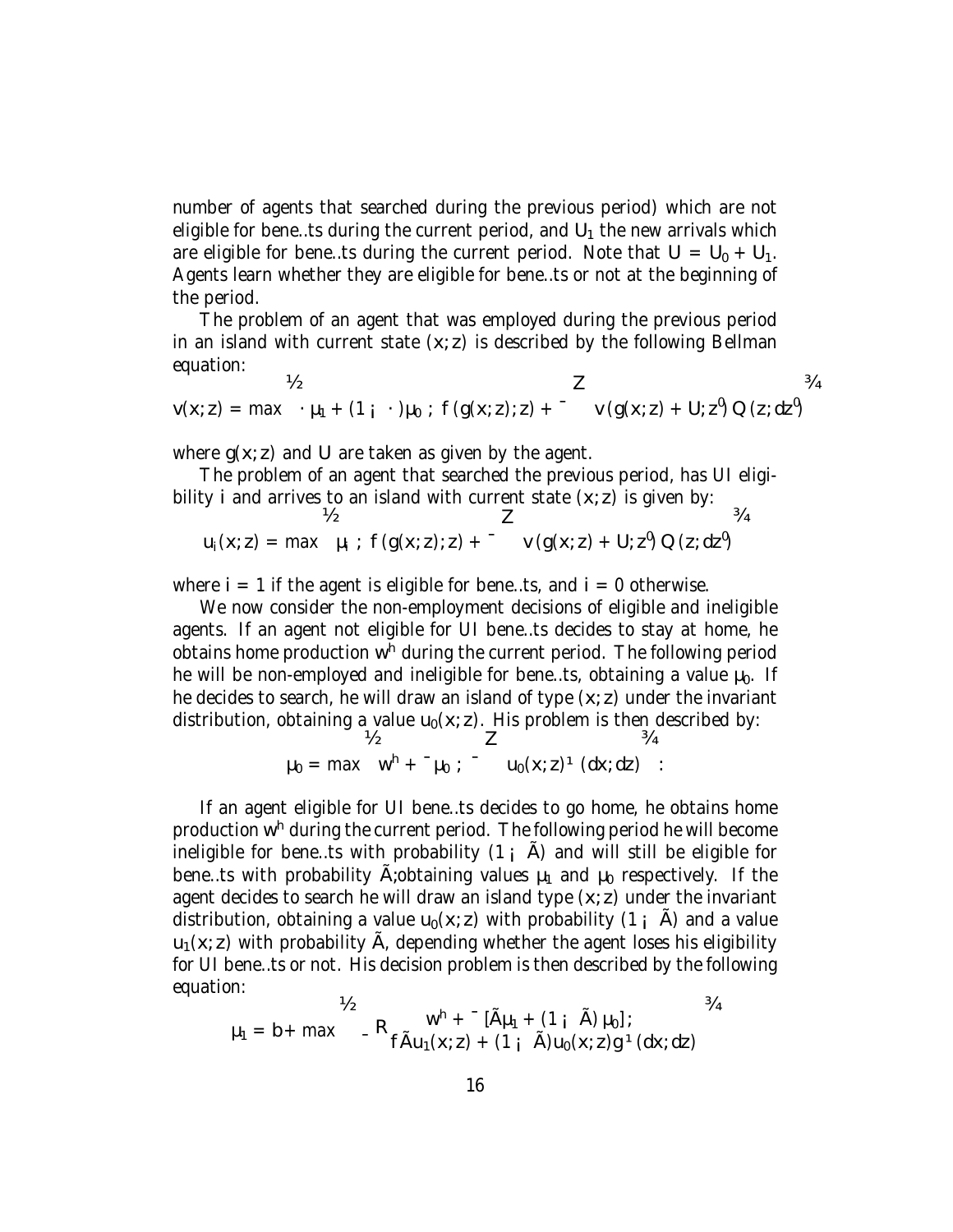Note that the agent receives UI bene…ts independently of whether he stays out-of-the-labor-force or searches.

We denote by  $\hat{A}_i$  2 [0; 1] the fraction of non-employed agents with eligibility  $i = 0$ ; 1 that decide to search. The equilibrium values of  $A_i$  must be consistent with the optimal non-employment decision described above. In particular,

$$
w^{h} + \mu_{0} > -\frac{z}{z} u_{0}(x; z)^{1} (dx; dz) \quad \text{A}_{0} = 0
$$
  

$$
w^{h} + \mu_{0} < -\mu_{0}(x; z)^{1} (dx; dz) \quad \text{A}_{0} = 1
$$

and correspondingly for  $A_1$ :

To describe aggregate consistency, it is useful to introduce the following notation. Let  $H_i$  be the number of non-employed agents that stayed home during the previous period and have eligibility i during the current period, and let  $D_i$  be the total number of agents with eligibility i that leave the islands during the current period. Note that  $D_1$  includes two types of agents: 1) agents that searched during the previous period, their bene…ts have not expired during the current period, and reject employment, and 2) all previously employed agents that decide to leave their islands and gain eligibility. In particular: 10

$$
D_1 = \n\begin{cases}\n\text{min}[U_1; x_i \ g(x; z)]^1(dx; dz) + \n\end{cases}
$$
\n
$$
\text{max}\ \text{fmin}[x_i \ U_1; U_0; x_i \ U_1; g(x; z)]; 0
$$

On the other hand,  $D_0$  consists of: 1) all new arrivals without bene...ts that decide not to accept employment, and 2) all previously employed agents that leave and do not gain eligibility:

$$
D_0 = \max[U_{0 \ i} g(x; z) : 0] \cdot (dx; dz) +
$$
  
\n
$$
Z
$$
  
\n
$$
(1 \ i \ \cdot) \max \text{fmin}[x \ i \ U_1 \ i \ U_0; x \ i \ U_1 \ i \ g(x; z)] : 0g :
$$

<sup>&</sup>lt;sup>10</sup>Since  $\mu_1$  >  $\mu_0$ , the …rst agents to leave an island are those who have just arrived and are eligible for bene…ts, the second group to leave are those that were employed the previous period, and the last agents to leave are those who have just arrived and are not eligible for bene…ts.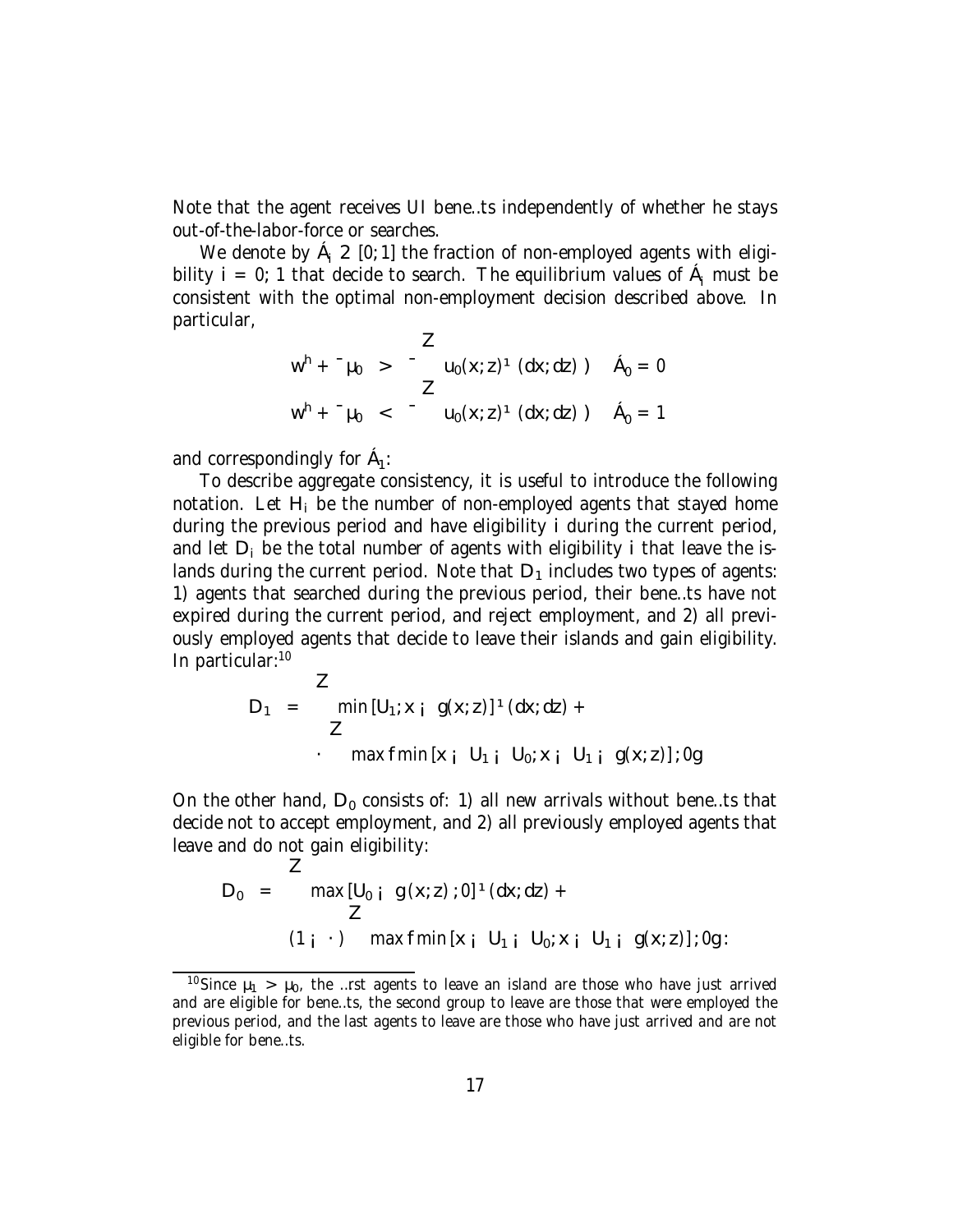In steady state,  $U_0$ ,  $U_1$ ,  $H_0$  and  $H_1$  satisfy their laws of motion:

$$
U_0 = A_0 (D_0 + H_0) + (1 \text{ i } \tilde{A}) A_1 (D_1 + H_1);
$$
  
\n
$$
U_1 = \tilde{A} A_1 (D_1 + H_1);
$$
  
\n
$$
H_0 = (1 \text{ i } A_0) (D_0 + H_0) + (1 \text{ i } \tilde{A}) (1 \text{ i } A_1) (D_1 + H_1);
$$
  
\n
$$
H_1 = \tilde{A} (1 \text{ i } A_1) (D_1 + H_1)
$$

The market clearing condition is given by:

$$
Z
$$
  
U<sub>0</sub> + H<sub>0</sub> + U<sub>1</sub> + H<sub>1</sub> + g(x; z)<sup>1</sup>(dx; dz) = 1:

#### 4.4.1 UI bene…ts, …ring subsidies, …ring taxes and severance payments

We conclude this section with a brief analysis of the relationship between UI bene…ts, …ring taxes, …ring subsidies and severance payments. De…ne p as the expected discounted payments that an agent is entitled after a job separation, contingent on not becoming employed until the expiration of bene…ts, so that

$$
p = -\frac{b}{1 + \tilde{A}^{-}}.
$$
 (13)

In Alvarez and Veracierto [2] we show that non-employed agents with bene…ts search ( $A_1 > 0$ ) only if all non-employed agents without bene...ts search ( $A_0 =$ 1). Moreover, we establish that for small values of p, equilibria with UI bene…ts have  $A_1 = 0$  and  $0 < A_0 < 1$ . In words, agents that receive UI bene…ts do not search, and agents that have no UI bene…ts are indi¤erent between searching and staying out-of-the-labor-force. It follows that the only feature that is important from the UI bene…ts system is the expected discounted value of payments p; regardless of the particular combination of duration  $\tilde{A}$ ; bene...ts per period b, and eligibility  $\cdot$ . Since agents eligible for bene…ts do not search, this results shows that in our model UI bene…ts are equivalent to a …ring subsidy by the amount p.

The previous result has the following two important corollaries about the combined e¤ects of …ring taxes and UI bene…ts, whose proofs can be found in Alvarez and Veracierto [2]. First, these policies can be summarized by a single number: the expected discounted value of UI bene…ts minus of the value of …ring taxes. In particular, if  $\mathsf{p}^{\mathsf{0}}\,$   $\,^{\prime}\,$  p  $_\mathsf{1}\,$   $_\mathsf{2}$   $\,>\,$  0, then the equilibrium is the same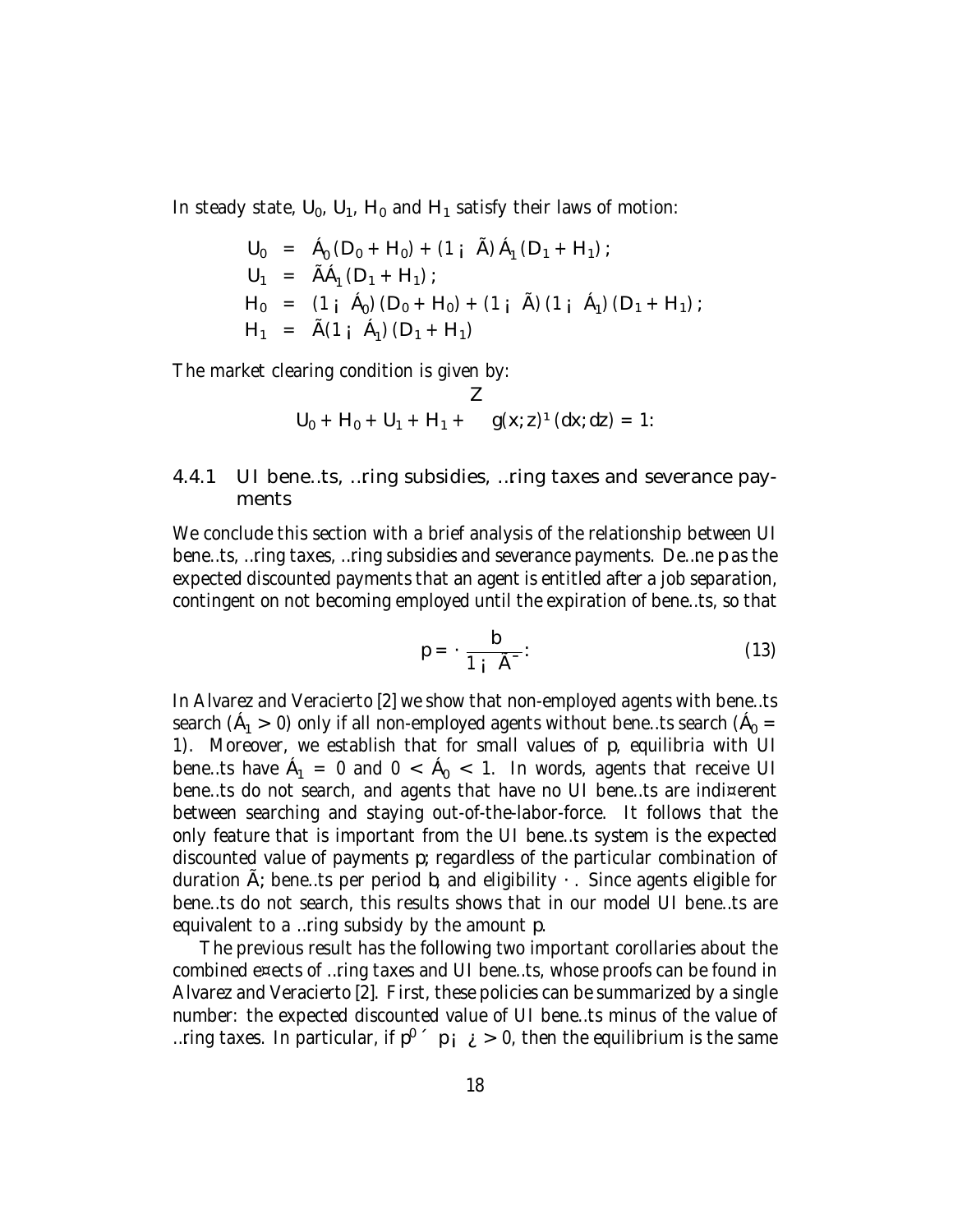that with a …ring subsidy of  $p^0$ : Alternatively, if  $p^0$  < 0 the equilibrium is the same than with a ... ring tax of size  $p^0$ : Second, if we interpret severance payments as a tax to the …rms proportional to the employment reductions and a simultaneous subsidy to each worker that leaves the …rm, then one obtains that severance payments have no e¤ect. This is a known result for competitive markets, see for example Lazear [14]. What is interesting is that it holds even in the presence of the search frictions.

## 5 Calibration

To explore the e¤ects of the labor market policies described above, we parametrize the economy in the following way. There are six structural parameters to determine: 1) the Cobb-Douglas parameter ®, 2) the time discount factor <sup>-</sup>, 3) the home productivity w<sup>h</sup>, 4) the curvature parameter in the utility function  $\degree$ , 4) the persistence of productivity shocks  $\frac{1}{2}$ , and 5) the variance of the innovations  $\frac{3}{4^2}$ . Additionally we have to chose the model period. Parameter values are chosen to reproduce selected U.S. observations under a policy regime that resembles the U.S. unemployment insurance system. We select a model period of one and a half months as a compromise between computational costs and our interest to be able to match the short average duration of unemployment in the U.S.

A characteristic of the U.S. system is that it is …nanced by experience rated taxes. Experience rated taxes work as …ring taxes: they increase the tax liabilities of employers when workers are …red. Anderson and Meyer [3] report that they are quite substantial in magnitude: for each dollar that the government pays as unemployment insurance, about 60 cents are paid by employers as experience rated taxes. For this reason we want to consider a policy regime both with unemployment insurance and experience rated taxes. We use the property of the model described in Section 4.4.1 to introduce both policies in a parsimonious way. We interpret the experience rated UI tax as a …ring tax and set the UI bene…ts in the model to be equal to the present value of the UI bene…ts net of this …ring tax. In particular, we consider the "net" UI bene…ts to be 40 percent of the US unemployment insurance bene…ts.

In a sample of agents that collected UI bene…ts between 1978 and 1983, Meyer [18] found an average replacement ratio of about 66%. Given Anderson and Meyer's estimate of experience rated taxes and our previous discussion,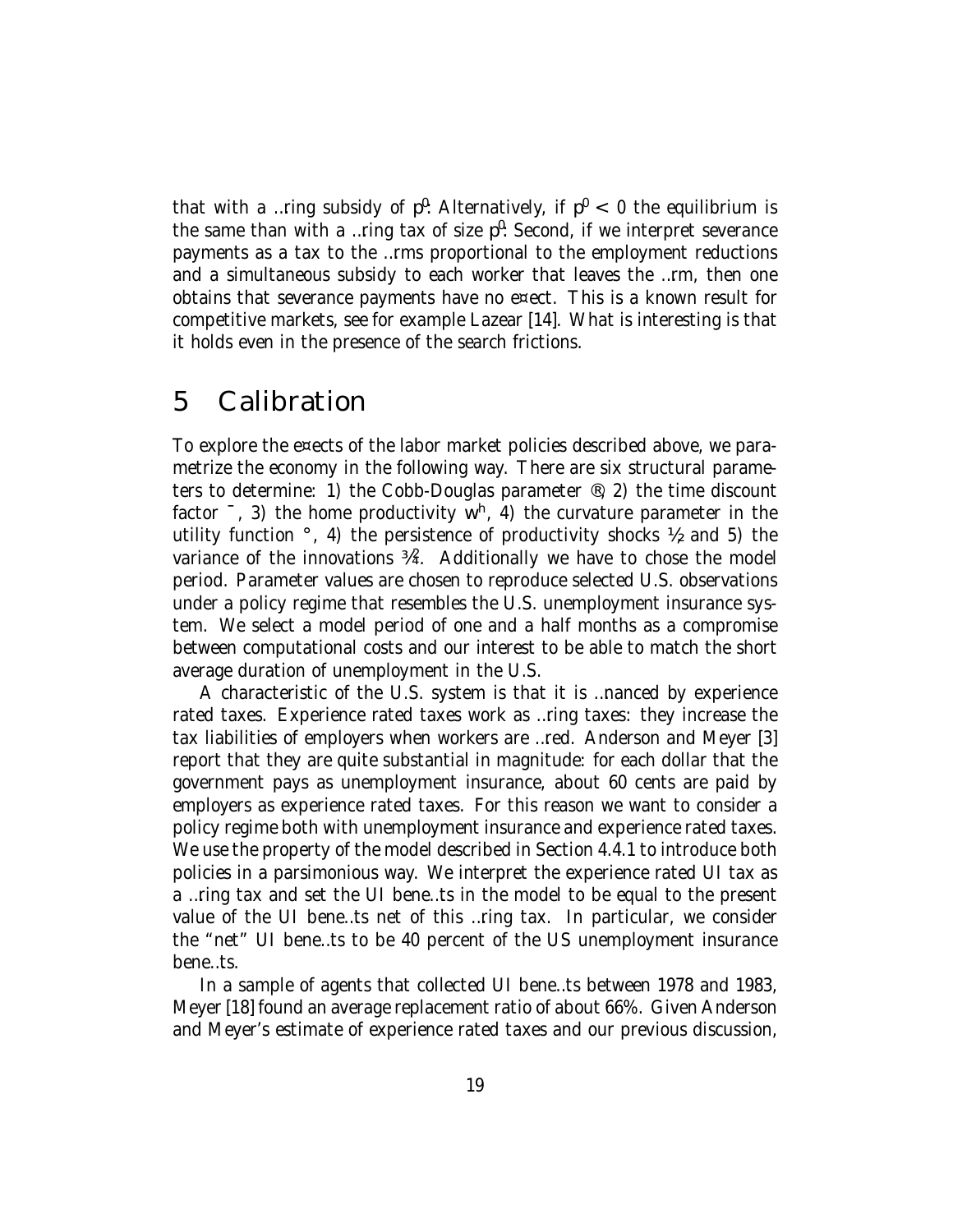we select a replacement ratio which is 60% of Meyer's: 26%. Meyer [18] also reported that the average duration of agents in his sample is 13 weeks. Since we are proceeding under the assumption that agents that collect bene…ts do not search, we identify the 13 weeks with the average duration of UI bene…ts. Given a model period of 6 weeks, this translates to a persistence of UI bene…ts A of about 0.50.

The probability  $\cdot$  that an agent becomes eligible for UI bene...ts at the start of an unemployment spell is chosen as follows. Let h be the escape rate from unemployment and I the ‡ow out of employment. Then in steady state:

$$
hU = I: \t(14)
$$

Let  $H_1$  be the number of agents that stay out-of-the-labor-force collecting UI bene…ts. Note that:

$$
(1 \mathbf{i} \quad \mathbf{\tilde{A}}) \mathbf{H}_1 = \mathbf{1};\tag{15}
$$

since the ‡ow out of  $H_1$  is given by the number of agents that lose their bene…ts, and the ‡ow into  $H_1$  is equal to a fraction  $\cdot$  of the ‡ow out of employment. At steady state both ‡ows must be equal. Substituting (14) in (15) we obtain:

$$
= \frac{(1 + \tilde{A})}{h} \frac{H_1}{U}
$$

Note that  $\frac{H_1}{H}$  $\frac{11}{U}$  is the ratio of agents that receive UI bene…ts to the total number of agents that are unemployed. In OECD [21], Table 8.4, we …nd that this ratio is about 0.35 for the U.S. economy. On the other hand, a 4 months average duration of unemployment in the U.S. suggests a value of 1=h equal to 2.66 model periods. The value of  $\cdot$  consistent with these magnitudes is 0.50.

The Cobb-Douglas parameter ® was set to match a labor share of 0.64, which is the value implicit in the NIPA accounts. The discount factor  $\overline{a}$ was selected so that its inverse reproduces an annual interest rate of 4%, a compromise between the return on equity and the return on bonds.

Given the all the previous choices, the persistence of the productivity shocks  $%$  and the variance of its innovations  $%$  were selected to generate an average duration of unemployment equal to 4 months and an unemployment rate of 6.2%. Note that there is no analytical relation between these parameters and the corresponding observations; we experimented until a good …t was obtained.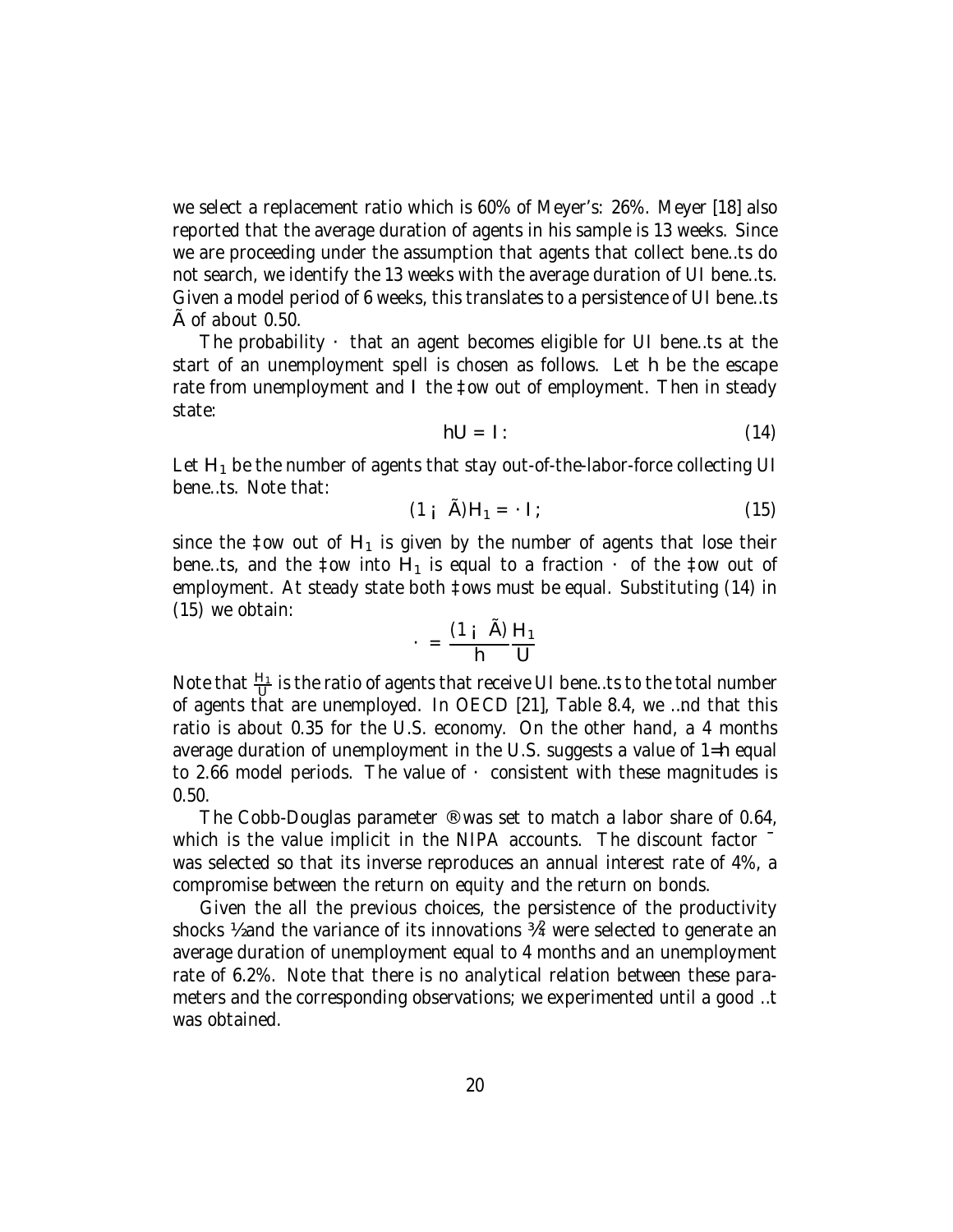In Alvarez and Veracierto [2] we show that the productivity of home production w<sup>h</sup> a¤ects only the labor force participation ratio, leaving all other ratios unchanged. The productivity w<sup>h</sup> was then selected to reproduce a labor force participation of 0.79, which is the ratio of labor force to working age population in the U.S. (OECD [21], Table 8.4).

The curvature parameter ° in the utility function determines the degree of substitutability between home goods and market goods, but has no e¤ects on steady state observations (it only a¤ects the value of w<sup>h</sup> that is needed to reproduce a given labor force participation). However, ° is an important determinant of the elasticity of labor supply. In particular, it can be shown that the elasticity of labor force participation with respect to labor taxes is equal to:

$$
" = i \frac{1}{1i \otimes i \otimes 1 i} \frac{\dot{\mathcal{L}}}{1 \dot{\mathcal{L}}}
$$
 (16)

where  $\lambda$  is the labor tax.

One way of selecting ° is then to use equation (16) to calibrate to some empirical estimate of the elasticity ". The regression coe¢cients in Nickell [5], Table 7, indicate that a cross-country elasticity " equal to 0.18 is not unreasonable. Since the average labor tax in Nickell's sample is about 50%, our choice of ® requires a value of ° equal to 8 to reproduce such elasticity.

Another way of selecting ° is to use macro observations. One stylized fact that has been emphasized in the macroeconomic literature is that wages have increased substantially over long period of times, while total hours worked have displayed no trend. To reconcile this observation with the theory, preferences where income and substitution e¤ects cancel each other are needed. This requires a choice of  $\degree$  = 1 under our preference speci...cation. This parameter value is not only consistent with macro secular observations (and consequently is common in the macroeconomic literature), but is what Hopenhayn and Rogerson [13] have used to estimate the welfare costs of …ring taxes. As a consequence we will treat it as our benchmark, but we will also report results under  $\degree$  = 0 and  $\degree$  = 8.

Table 1 reports selected parameter values under the benchmark case.<sup>11</sup>

<sup>&</sup>lt;sup>11</sup> Parameter values under  $\degree$  = 0 and  $\degree$  = 8 are available upon request.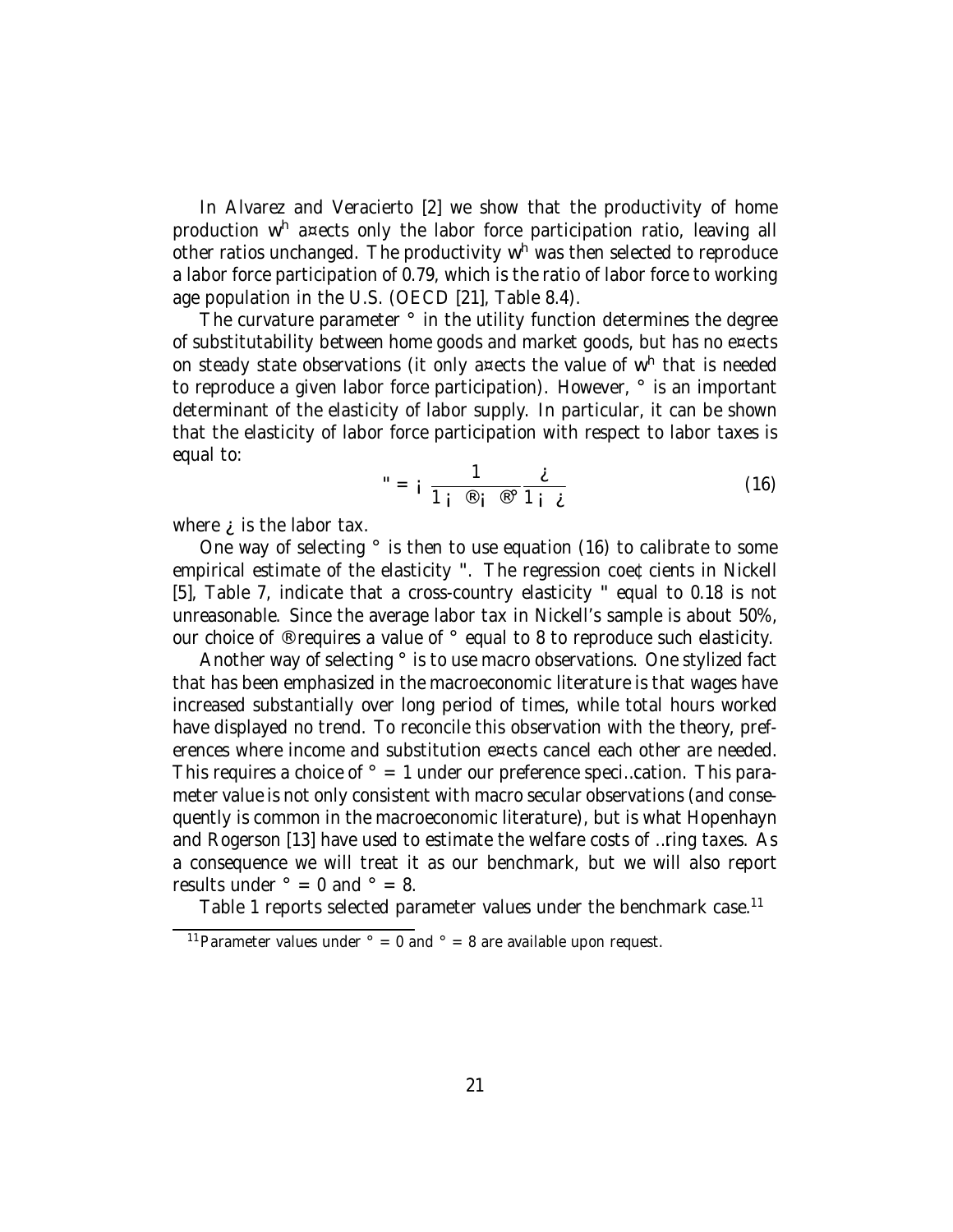## 6 Experiments

This section analyzes the e¤ects of the labor market policies and institutions introduced above for the parameters selected in the previous section. In each subsection we report how the corresponding policy a¤ects laissez-faire, which serves as our benchmark case.

Tables 2 through 5 show the results. To illustrate the role of the elasticity of labor supply, the tables report results for di¤erent values of °. The e¤ects on the unemployment rate, the average duration of unemployment, and the rate of incidence into unemployment are presented in the …rst panels of the tables since they are independent of °. The second panels show results under  $\degree$  = 0 (the case where home and market goods are perfect substitutes), the third panels report results under  $\degree$  = 1 (our benchmark log utility case), and the fourth panels present results under  $\degree$  = 8 (the low elasticity of labor supply case). For each of these panels we report the following: 1) total unemployment (i.e. the total number of agents U that search in the model economy), 2) total employment, 3) total market output, and 4) total home output. Each of these numbers is normalized by its corresponding laissez-faire value. Additionally a welfare measure is provided. It is de…ned as the permanent increase in consumption that must be given to agents in the laissez-faire economy to attain the same utility level as under the policy considered.

### 6.1 Minimum wages

Table 2a describes the e¤ects of minimum wages. The second column corresponds to laissez-faire, while the third and fourth columns correspond to minimum wages equivalent to 85% and 90% of average wages, respectively. In the …rst case only 5% of employed agents receive the minimum wage; in the second case the fraction is 27%.

We see in Table 2a that introducing a minimum wage to an otherwise laissez-faire economy increases the incidence of agents into unemployment. The reason is that employment must now be rationed in islands where the minimum wage becomes binding. For the same reason it becomes more di¢cult for unemployed agents to …nd employment. As a consequence the average duration of unemployment increases. Both e¤ects tend to increase the unemployment rate relative to laissez-faire. However, we …nd that the e¤ects are small: a minimum wage equal to 85 percent of average wages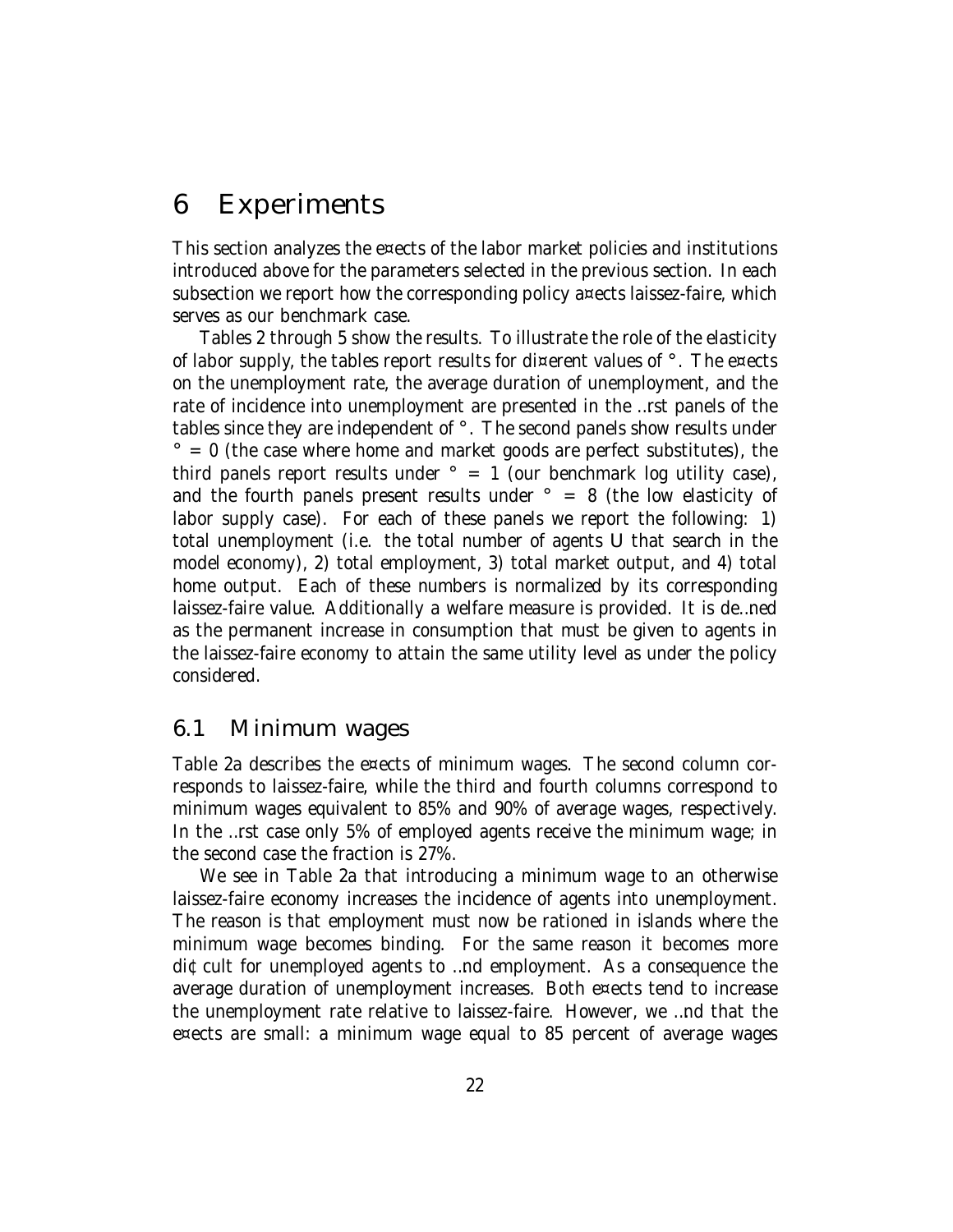increases the unemployment rate only from 5.3 percent to 5.4 percent. Higher minimum wages can increase the unemployment rate further. But even a minimum wage which is large enough so that 27 percent of employed agents receive it, only increases the unemployment rate from 5.3 percent to 6.6 percent, a small e¤ect compared to other policies.

The minimum wage regulation has the e¤ect of increasing average wages. As a result, the number of agents that search for a job (U) increases until indi¤erence between working at home and at the market is restored (i.e. until equality in equation 8 is obtained). Table 2a shows that when home and market goods are perfect substitutes ( $\degree$  = 0), a minimum wage equal to 90 percent of average wages increases the number of agents unemployed (U) by 24.7 percent. However, employment falls by 1.9 percent because the increase in the unemployment rate is large relative to the increase in the number of agents unemployed. The fall in employment dominates the increase in unemployment and labor force participation decreases. This leads to an increase in home output of 1.8 percent and a decrease in market output of 0.5 percent.

On the other extreme when  $\degree$  = 8, the e¤ects are quite di¤erent. The fall in market output increases the marginal utility of market goods so much that agents respond by substituting away from home activities towards market activities. As a consequence, the labor force participation increases and home production decreases. Employment still decreases because the increase in labor force participation is small compared to the increase in the unemployment rate. However, the fall in market output now becomes negligible.

The welfare e¤ects of minimum wages are extremely small. Even for a minimum wage equal to 90 percent of average wages, the welfare cost is only about 0.2 percent in terms of consumption.

In Table 2b we compute the e¤ects of minimum wages when the employment rationing scheme gives priority to "insiders" over "outsiders". This feature could potentially increase the duration of unemployment, since "outsiders" –i.e. agents that search- are rationed more often. However the results are virtually the same: we still …nd small e¤ects of minimum wages.

#### 6.2 Unions

Table 3a reports the e¤ects of the coalition model of unions. Table 3b reports the e¤ects of the union boss model. In both cases we compare laissez faire, with economies that have 20, 40, 60 and 80 percent of their islands unionized.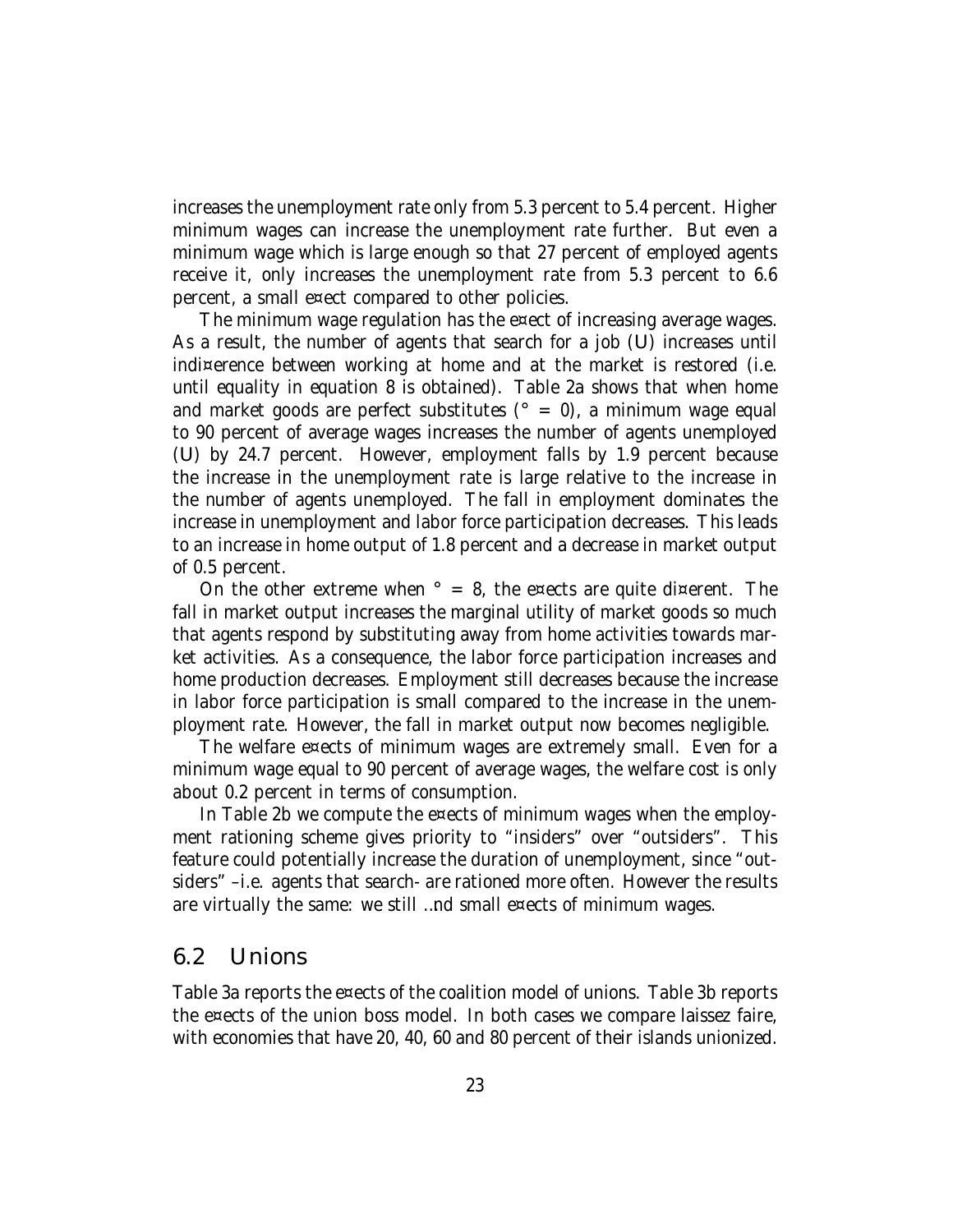We describe the coalition model of unions …rst. Recall that unions obtain monopolistic rents from the …xed factor by restricting the labor supply of its members. As a consequence, unionized islands have higher unemployment rates than competitive islands (for instance with 20 percent of the labor force unionized, the unemployment rate is 4 percentage points smaller in the competitive sector than in the unionized sector). As the number of unionized islands increases, the aggregate unemployment rate of the economy then increases due to a composition e¤ect. Moreover, as the size of the unionized sector becomes larger the average duration of unemployment and the incidence into unemployment in both sectors tend to increase. The reason is that agents demand better conditions to become and remain employed since it is easier for them to …nd monopolistic rents somewhere else. As a consequence, a larger unionized sector unambiguously increases the aggregate unemployment rate in the economy. In fact Table 3.a shows that the e¤ects of unions are surprisingly large. When 60 percent of the islands become unionized the unemployment rate increases from 5.3 percent to 12.5 percent.

Since unions extract rents from the …xed factor, average wages increase with the size of the union sector (since the opportunity cost of becoming employed in the competitive sector increases, wages increase in the competitive sector as well). When home and market goods are perfect substitutes and 60 percent of the islands become unionized, the number of agents unemployed (U) must increase by 115.9 percent before agents again become indi¤erent between participating in market activities and working at home (i.e. before equality in equation 8 is restored) . However, the unemployment rate increases so much that employment falls by 16.1 percent. The fall in employment dominates the increase in the number of agents unemployed, leading to a decrease in labor force participation and a consequent increase in home production of 28.4 percent. Market output falls by 9.3 percent because of the large fall in employment. Note that the e¤ects of unions are qualitatively similar to those of minimum wages since both regimes transfer rents from …rms towards workers. However, the e¤ects of unions are much larger since a minimum wage legislation extracts rents only when the minimum wage becomes binding (i.e. only wages in the lower tail of the distribution are a¤ected) while unions extract rents at all levels.

When  $\degree$  = 8, the marginal utility of home goods increases so much when market output falls, that agents substitute away from home activities to sustain the level of market output. In this case, the labor force participation increases and home output consequently falls by 17.1 percent. The increase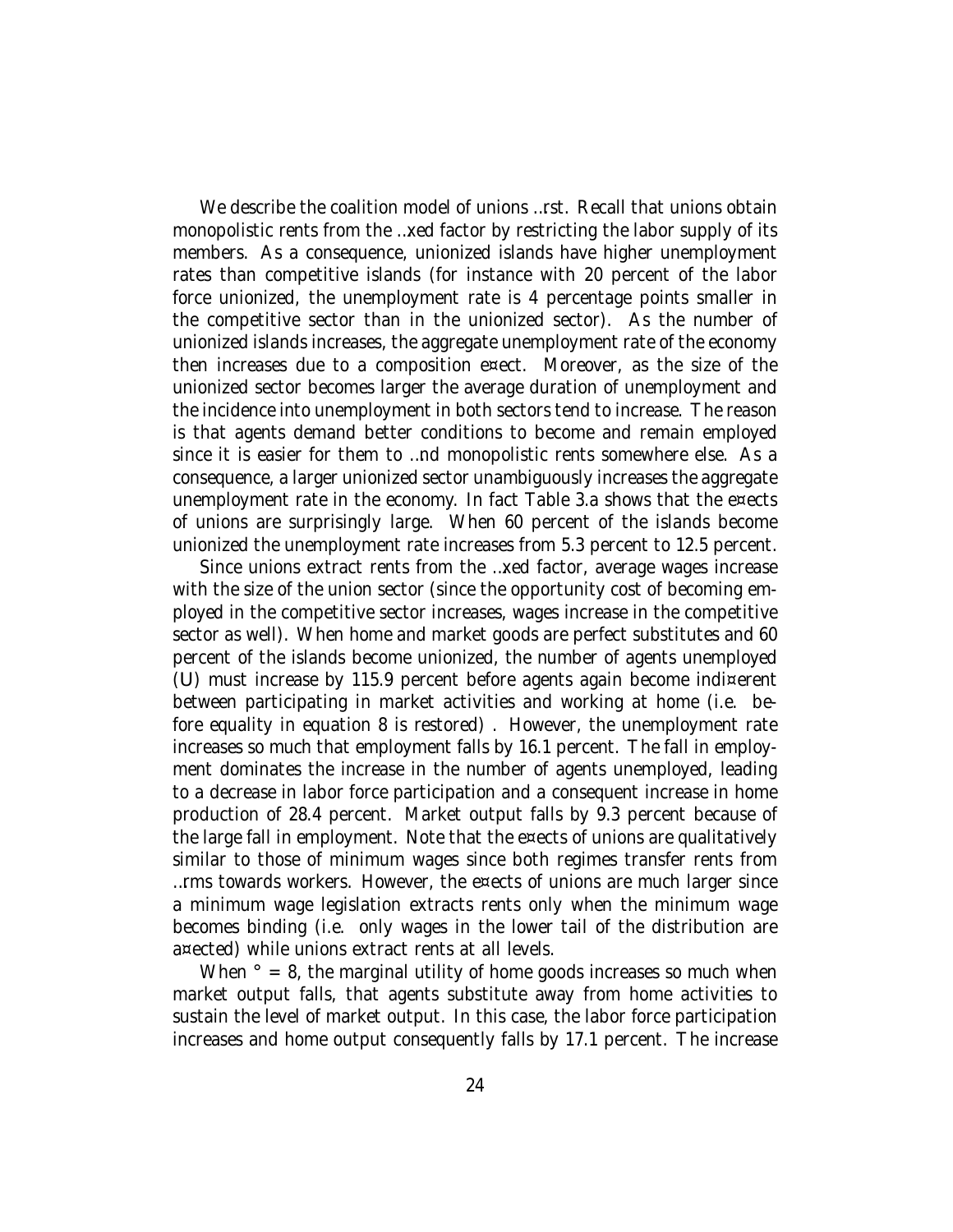in labor force is not enough to outweigh the higher unemployment rate, and employment still falls by 3.3 percent. However, market output now decreases only by 0.7 percent.

We ...nd that the welfare cost of unions is extremely large: when  $\degree$  = 1 and 60 percent of the islands become unionized, the welfare loss is 3.5 percent in terms of consumption.

We now turn to the results under the union-boss model, as described in Table 3.b. We see that the e¤ects are very di¤erent from the coalitions model: larger unionized sectors lead to lower unemployment rates. To understand this di¤erence, notice that in this case it is the "union boss" the one who retains all monopolistic rents: workers in the union sector are merely paid their opportunity cost. As a consequence, average wages fall as the size of the unionized sector increases. With lower average wages, both union bosses and competitive …rms hire more workers and unemployment rates decrease in each sector. Observe that the unemployment rate is always higher in the unionized sector than in the competitive sector, since union bosses restrict the labor supply. However, the composition e¤ect doesn't dominate: unemployment rates fall so rapidly in each sector as the degree of unionization increases that the economy-wide unemployment rate decreases. In fact, as the fraction of islands unionized increases to 60 percent, the unemployment rate decreases from 5.3 percent to 3.5 percent.

When home goods and market goods are perfect substitutes ( $\degree$  = 0), the fall in average wages is so large when 60 percent of the islands become unionized, that the number of agents that search (U) must fall by 53.9 percent before agents again become indi¤erent between working at home and working in the market (i.e. before equality in equation 8 is restored). The fall in unemployment is so large that employment decreases by 29 percent, despite the fall in the unemployment rate. The consequent reduction in labor force participation leads to an increase of 93.7 percent in home output. On the contrary, market output decreases by 21.4 percent.

When  $\degree$  = 8, the fall in market output increases marginal utility of market goods so much, that agents substitute away from home activities to sustain the level of market output. Even though this e¤ect is large enough to increase employment by 1 percent, it is not enough to increase the labor force participation: home output still increases, but only by 3.6 percent. As a counterpart, market output decreases by merely 1.6 percent.

Notice that even though unemployment rates are lower, the negative welfare e¤ects of unions are quite large. For instance, with 60 percent of the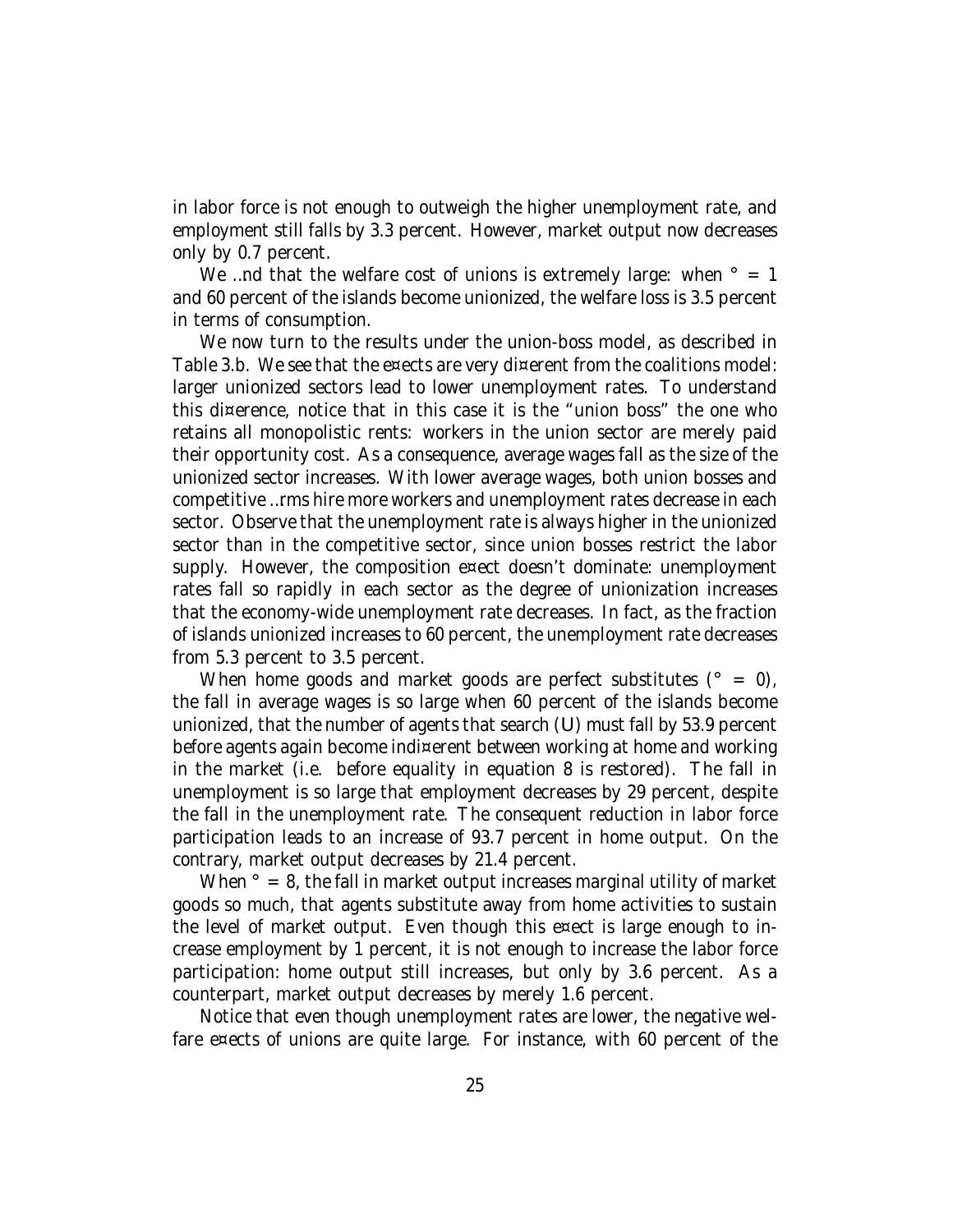labor force unionized the welfare cost of unions is equivalent to a 1.5 percent permanent reduction in consumption under  $\degree$  = 1.

Since the two models of unions predict such di¤erent e¤ects on unemployment rates, it is important to discuss what evidence favors one type of model over the other. Note that in the coalitions model of unions, union members receive higher wages than workers in the competitive sector. The opposite is true in the union-boss model. Thus, an indirect test of the relative relevance of the two models would be provided by the sign of the union wage premium in the data. Card [8] provides such evidence. Using panel data from the 1987 and 1988 Current Population Surveys, he reported that the union wage premium is about 15 percent in the U.S. economy. The sign of this premium favors the coalitions model of unions over the union-boss model. However, the evidence in favor is stronger than this. In order to obtain a wage premium of the magnitude reported by Card, about 20 percent of the islands must be unionized (the generated wage premium is 12.5 percent). Under this degree of unionization we verify that 13 percent of the workforce is employed in the unionized sector. This is surprisingly close to the empirical counterpart of 15.6 percent reported by Nickell[5], providing additional con…dence about the quantitative relevance of the coalitions model of unions.

### 6.3 Firing taxes

Table 4 shows the e¤ects of …ring taxes that range between 3 months and 12 months of average wages. To understand these results, note that in the presence of …ring taxes …rms change their behavior in two important ways: 1) they become less willing to …re workers (as they try to avoid current taxes), and 2) they become less willing to hire workers (as they try to avoid future taxes). These e¤ects tend to reduce the incidence of unemployment and increase the average duration of unemployment, respectively. Depending on which e¤ect is larger, the unemployment rate can decrease or increase. Under our choice of parameter values we …nd that the e¤ect on the …ring rate dominates: the unemployment rate decreases from 5.3 to 3.7 percent with …ring taxes equal to 12 months of wages.

The distortions in the …ring and hiring process introduced by the …ring taxes reduce the productivity in the islands sector quite substantially. As a consequence wages fall considerably. When home and market goods are perfect substitutes ( $\degree$  = 0), this induces the number of agents that search for employment to decrease by 40 percent before agents become indi¤erent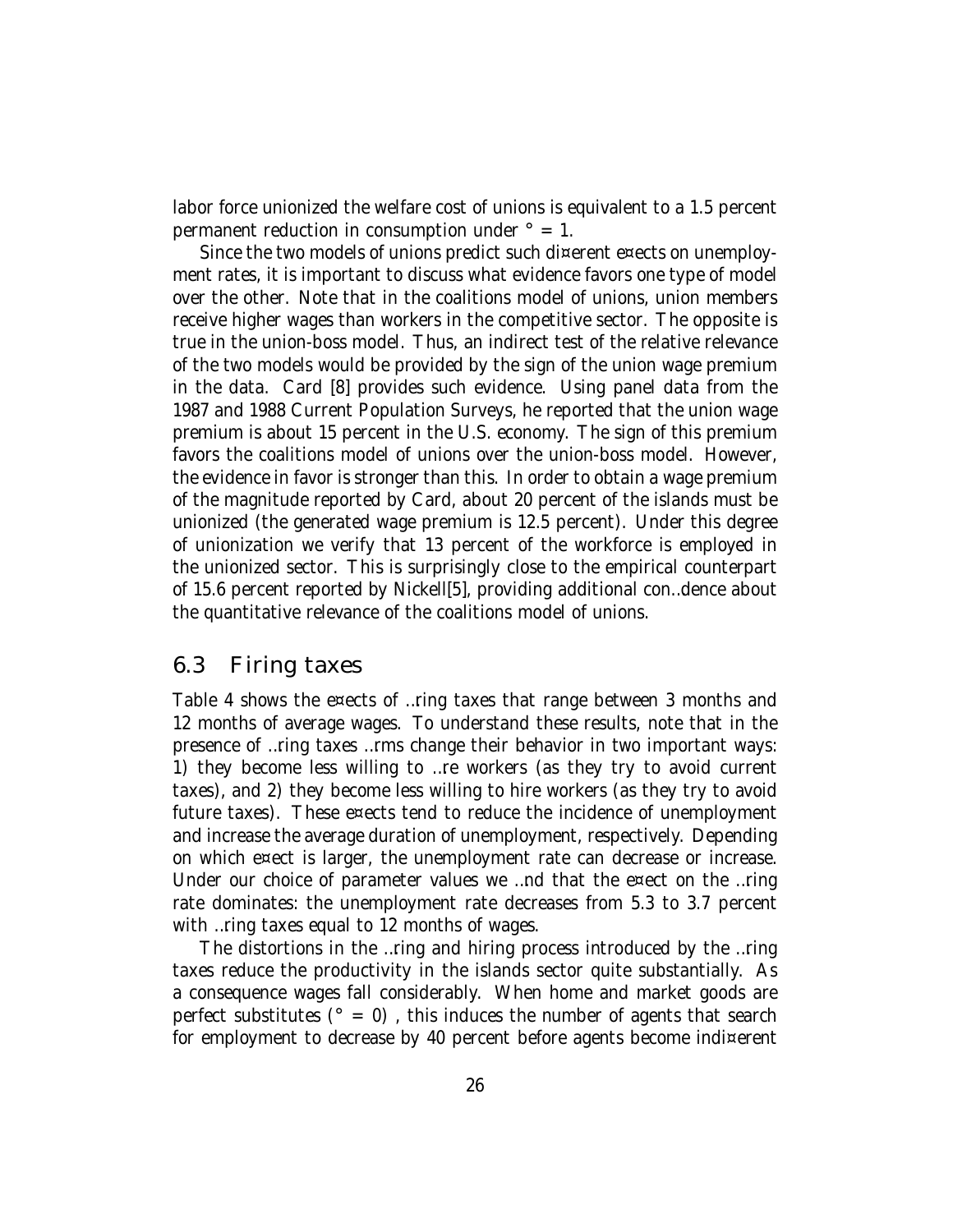between searching and staying at home. The fall in the total number of agents unemployed is so dramatic that drags employment with it, despite the decrease in the unemployment rate. In particular, employment decreases by 13.9 percent. The consequent fall in labor force participation increases home output by 47.3 percent. On the other hand, market output decreases by 12 percent both because of the decrease in employment and the distortions introduced in the job reallocation process.

When  $\degree$  = 8, the decrease in market output is so large that the marginal utility of market goods increases quite dramatically. This induces agents to substitute away from home activities towards market activities. As a consequence the total number of agents unemployed only falls by 16.7 percent. This is a small decrease compared to the fall in the unemployment rate, leading to an increase in employment of 3.9 percent. Labor force participation increases so much that home output falls by 7.2 percent. As a counterpart, market output falls only by 0.8 percent.

It is interesting to compare our results with those obtained by Hopenhayn and Rogerson [13] who calculated the costs of ...ring taxes in a frictionless economy without unemployment, where labor could freely reallocate across production units. Since they considered log preferences we restrict our discussion to the  $\degree$  = 1 case.

Table 3 in Hopenhayn and Rogerson [13] reports that a …ring tax equivalent to one year of wages lowers output by 4.6 percent, decreases employment by 2.5 percent, and lowers welfare by 2.8 percent in terms of consumption in their model economy. Table 4 in this paper shows that the same policy produces a fall of 4.5 percent in output, a decrease in employment of 2.1 percent and a welfare cost of 2.3 percent in our model economy. These results are surprisingly similar and consequently, they are robust to the search frictions introduced. However they are not robust to the preference parameter °: As in Hopenhayn and Rogerson [13] the e¤ects of …ring taxes on employment and output depend on the income and substitution e¤ects on the labor supply. If the substitution e¤ect dominates –as in the  $\degree$  = 0 case– employment decreases, if the income e¤ect dominates –as in the case  $\degree$  = 8 case– employment increases.

#### 6.4 Unemployment insurance

In Table 5 we analyze the e¤ect of introducing unemployment compensations with di¤erent expected discounted value of bene…ts into the laissez-faire econ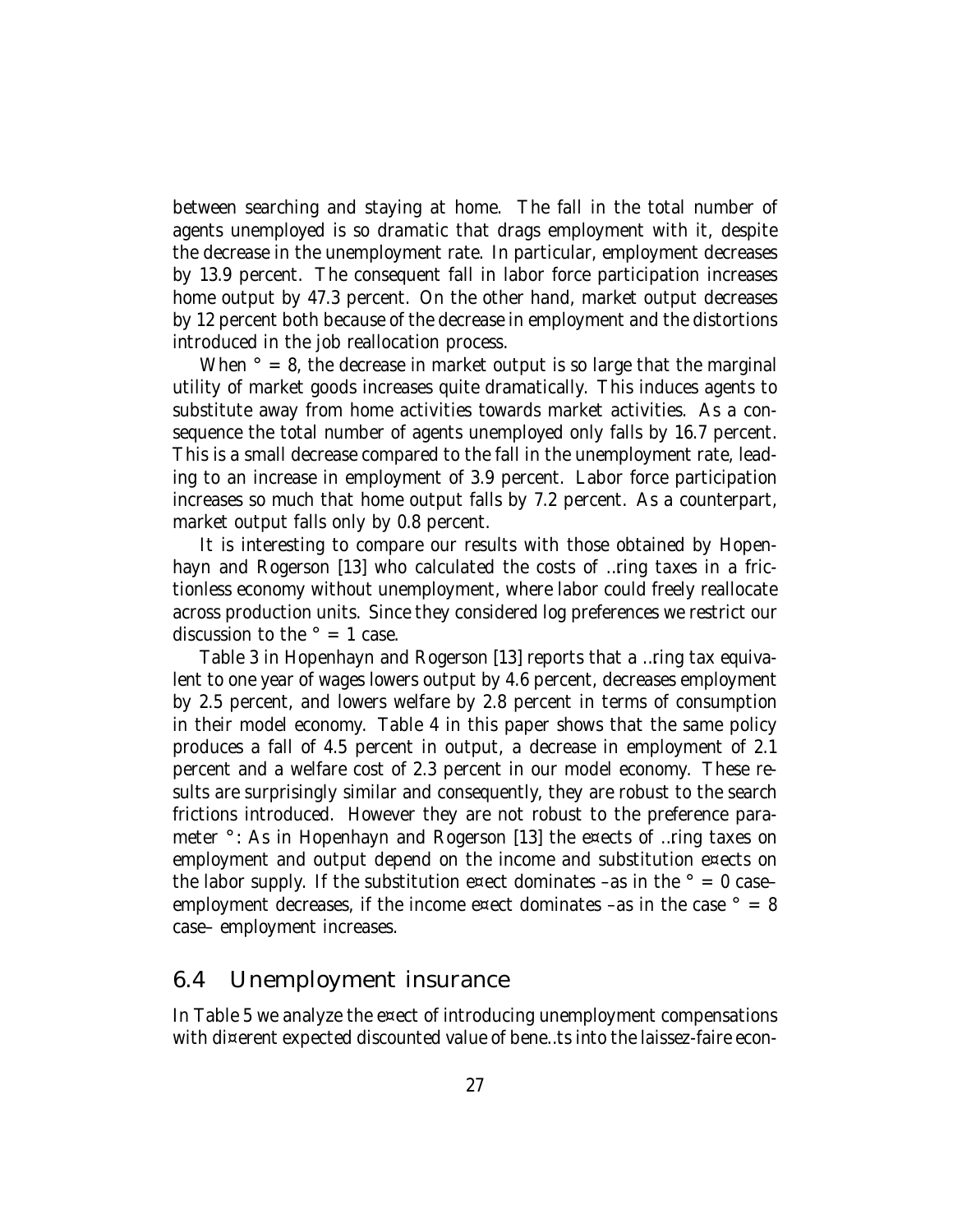omy. We measure the generosity of the UI system by the present value of UI bene…ts p, given by  $\cdot \frac{b}{1}$  $\frac{b}{1}$ ; where  $\cdot$  is the fraction of separations that quali…ed for UI bene…ts, b are the bene…ts per period, Ã is the per period probability of maintaining the UI bene…ts, and ¯ is the reciprocal of the gross interest rate. In Table 5 we calculate the equilibrium for di¤erent values of p, starting with the one that corresponds to our depiction of U.S. policies (see the section on calibration for the details). Recall that for the U.S. we select p to be 0.28 of average model period wages, where the model period equals one and a half months. The other values of p considered are 0.5, 0.75, 1.0, and 1.25 model period of wages.

As the size of the UI bene…ts increase, workers are more willing to leave an island after a bad shock. This increases the rate of incidence into unemployment. On the other hand, there are two e¤ects on the average duration of unemployment. First, agents tend to accept employment more easily since they obtain eligibility for UI bene…ts. This leads to a decrease average duration. Second, since searching for a job becomes more attractive than staying at home without UI bene…ts, the number of agents that search (U) must increase until agents are once again indi¤erent between both activities (i.e. equality in equation 8 is restored). This leads to an increase in the average duration of unemployment. In Table 5 we observe that this general equilibrium e¤ect dominates: larger UI bene…ts increase the average duration of unemployment. Since both the rate of incidence and the average duration of unemployment increase, the unemployment rate increases quite substantially. We see that a present value of UI bene…ts equivalent to one model period of wages increases the unemployment rate from 5.3 percent to 11.9 percent.

When market goods and home goods are perfect substitutes ( $\degree = 0$ ), the general equilibrium e¤ect described above is large: the total number of unemployed (U) increases by 179.4 percent when moving from laissez faire to a present value of UI bene…ts equivalent to 1 model period of wages. This increase in the total number of unemployed is so important that employment increases by 15.2 percent despite the increase in the unemployment rate. This leads to such an increase in labor force participation that home output falls by 73.5 percent. As a counterpart, market output increases by 12.1 percent.

Under  $\degree$  = 8, the higher market output decreases the marginal utility of market goods inducing agents to substitute away from market activities. As a consequence, the total number of unemployed (U) increases by a more moderate 136.4 percent and employment falls by 2.5 percent. The lower labor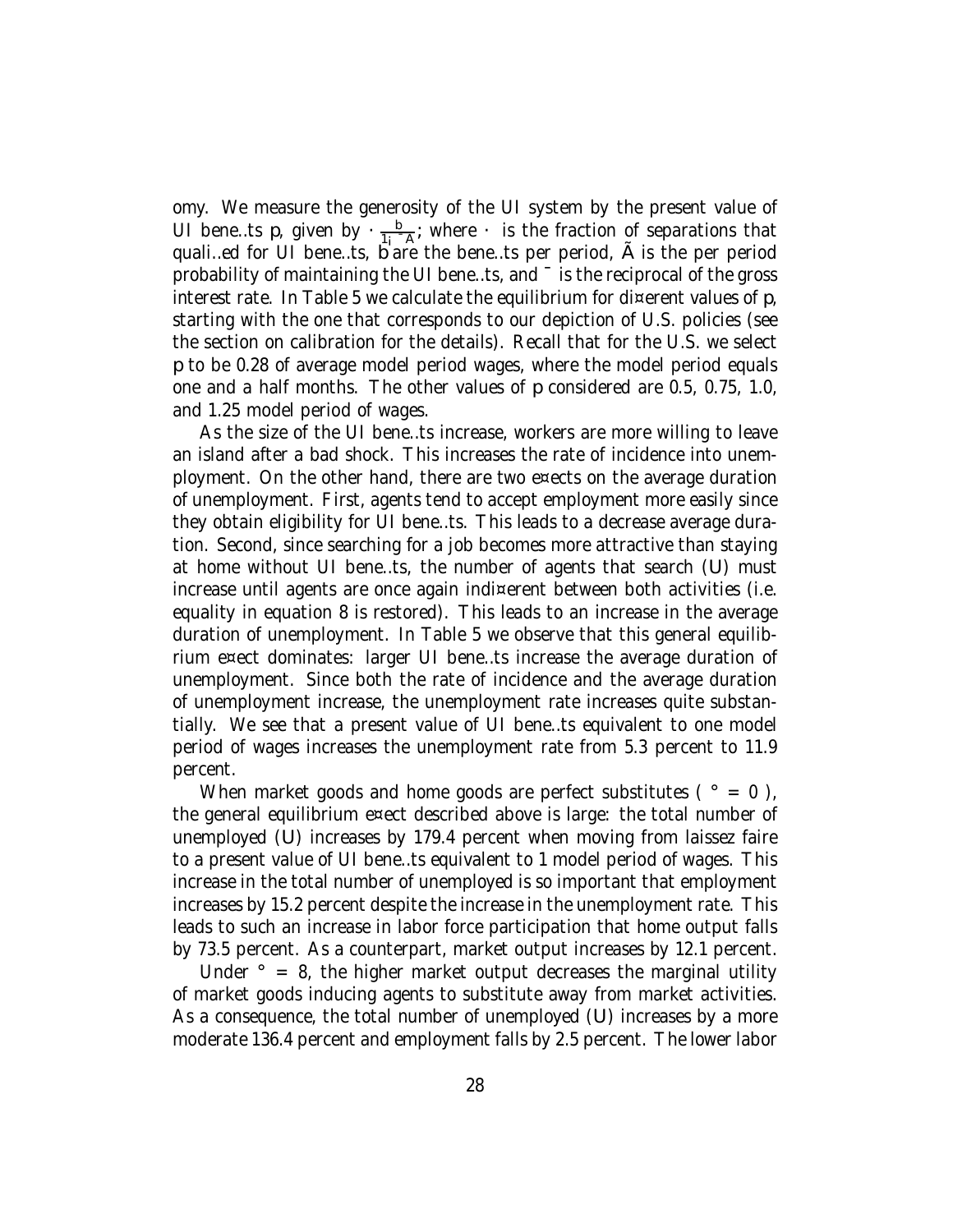force participation dampens the fall in home output to only 17.5 percent. On the other hand, market output increases by merely 0.8 percent.

The welfare costs of introducing UI bene…ts are quite large: a present value of UI bene…ts equivalent to 1 model period of wages reduces welfare by 2.5 percent in terms of consumption under  $\degree$  = 1.

## 7 A comparison with the empirical evidence

We end the paper by contrasting our results with some of the empirical evidence available on the e¤ect of di¤erent policies/regimes.

### 7.1 Minimum wages

While empirical studies for the U.S. economy have traditionally found that minimum wages a¤ect teenage employment with an elasticity of about  $\mu$  0:1, the evidence has become more tenuous over time (see Card and Krueger [9]). The evidence that minimum wages a¤ect adult employment is even weaker, suggesting that minimum wages have little impact on the aggregate unemployment rate and employment level.

Card and Krueger [9] observe that in the U.S. economy only 5 percent of workers are paid the minimum wage. Since in Table 2a the economy with a minimum wage equal to 80 percent of average wages generates a similar proportion of recipients, we identify it with the U.S.<sup>12</sup> Given the little di¤erences between that economy and laissez-faire, we …nd our results to be broadly consistent with the empirical evidence.

While a large empirical literature has investigated the e¤ects of minimum wages on income inequality, we consider that our model is not well suited to address those issues. The only heterogeneity that our model generates is due to time variation in wages: all agents face the same stochastic process for wages. As a consequence, the wage distribution that the model produces is too concentrated compared to the data (the standard deviation of wages in the benchmark US case is only 13%). To analyze distributional issues we

<sup>&</sup>lt;sup>12</sup> In order for 5 percent of workers to be subject to the minimum wage, the minimum wage has to be 80 percent of average wages in the model economy. In the U.S. the minimum wage is only 26 percent of average wages (see Card and Krueger [9]). The reason for the di¤erence is that the wage distribution is too concentrated in the model compared to the data. See the comments in the next paragraph.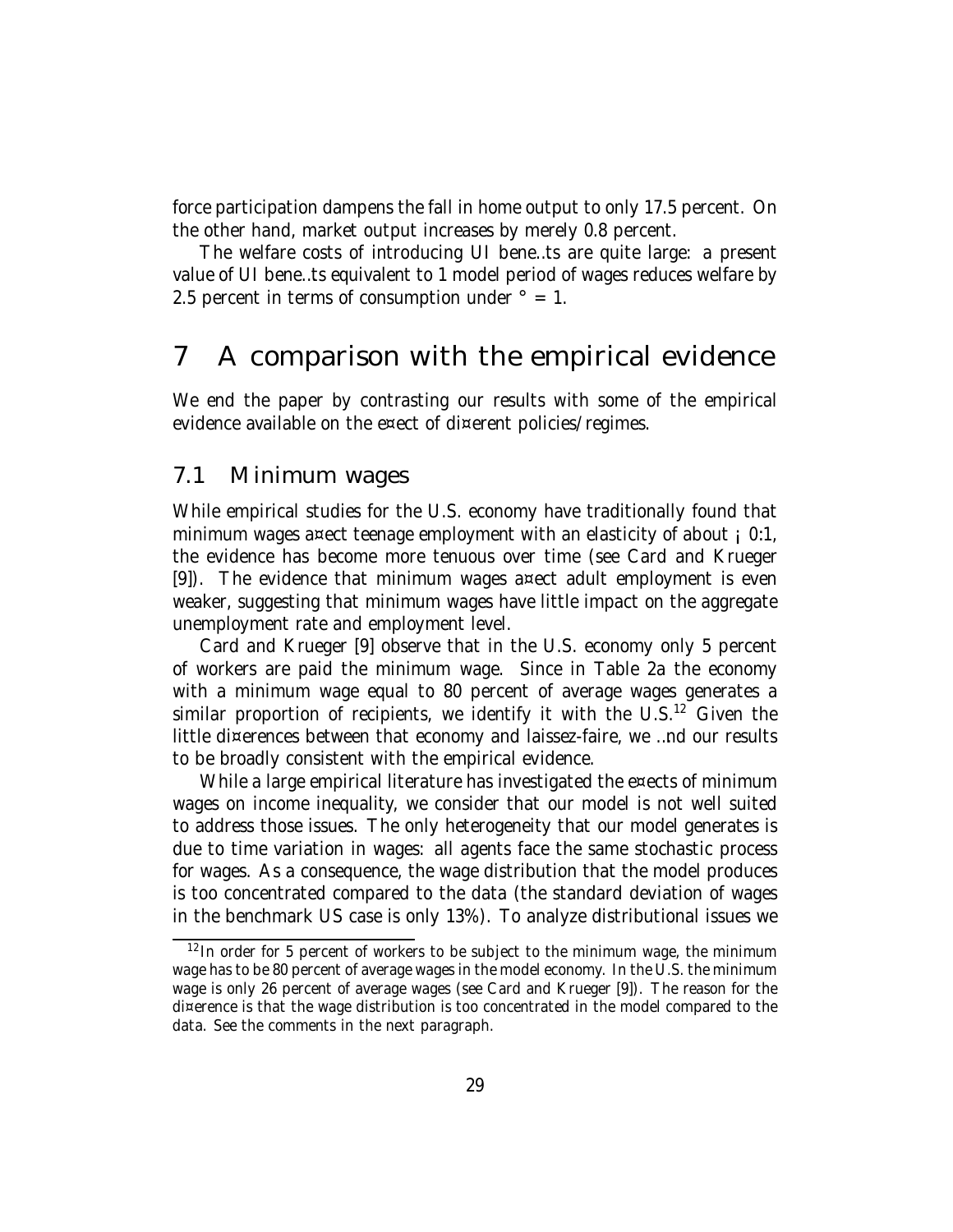would have to incorporate di¤erent income groups, but that would complicate the model considerably and is outside the scope of this paper.

### 7.2 Unions

In Section 6.2 we argued in favor of the coalitions model of unions over the union-boss model due to its ability to jointly generate an empirically relevant union wage premium and degree of unionization. We now compare its predictions with some of the estimates found in the empirical literature.

Nickell [5] reports that union densities vary widely across countries: from 9.8 percent in France and 11 percent in Spain, up to 72 percent in Finland and 82.5 percent in Sweden. Table 3.a. considered degrees of unionization within this empirical range and found that unions produce large variations in unemployment rates: from 7.1 percent to 16.3 percent. We consider the magnitude of these e¤ects to be consistent with empirical …ndings. In particular, the coe¢cients in Nickell's regressions indicate that the elasticity of the unemployment rate with respect to union density is about 0.48. The corresponding elasticity underlying Table 3.a is 0.38, which is very close to Nickell's estimate. 13

Nickell's regression coe¢cients also indicate an elasticity of employment relative to union density of about -0.05. Di Tella and MacCulloch [11] provide a similar estimate. As has been previously discussed, the corresponding elasticity in the model economy depends on the substitutability between home and market goods given by the parameter  $\degree$ . For  $\degree$  = 1 the model elasticity is -0.03 which is also close to Nickell' s estimate.

### 7.3 Firing taxes

Table 4 reported the e¤ects of …ring taxes between three months and one year of wages. We saw that …ring taxes equal to one year of wages decreased the unemployment rate from 5.3 percent to 3.7 percent and decreased employment by 2.1 percent in the benchmark case  $(° = 1)$ . These are large e¤ects. However, …ring taxes equal to one year of wages are large compared to observed policies in OECD countries. Table 6 reports the sum of advance notice and severance payments (adjusted by tenure) as multiples of average

 $13$  We calculated each of the elasticities of change relative to the economy with 20 percent of unionization, and then we averaged them.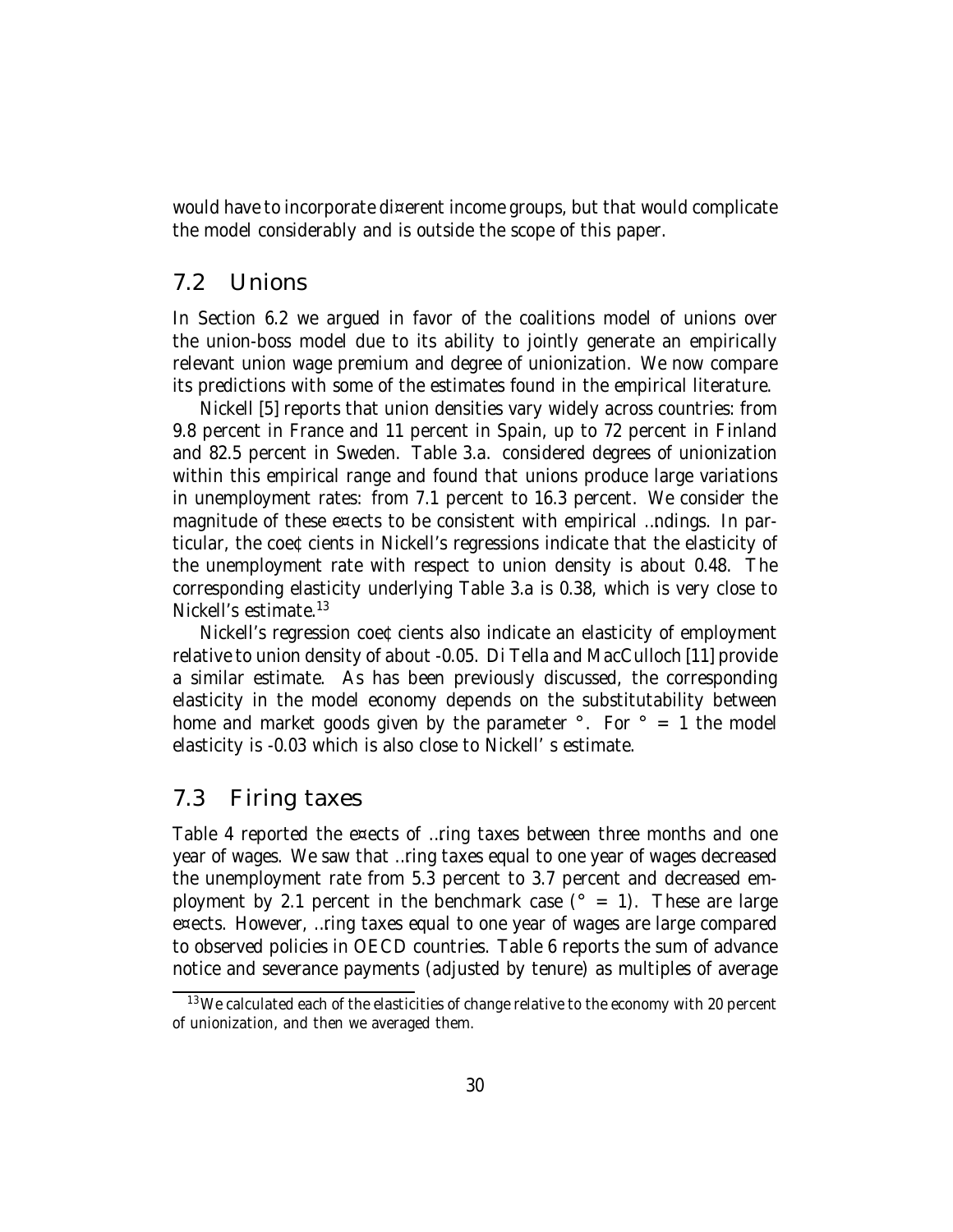model period wages. According to this measure, one year of …ring taxes (equal to 8 model periods) is at the upper end of what is observed. 14

The sign of the relation between unemployment rate and …ring taxes in the model economy is consistent with Nickell's results: in his regression of unemployment rate he …nds a negative coe¢cient on a measure of employment protection. On the other hand, Lazear [14] reports a positive coe¢cient for severance payments. Neither of the two coe¢cients are statistically signi…cantly di¤erent from zero. Di Tella and MacCulloch [11] …nd a negative e¤ect of labor market ‡exibility on unemployment rate controlling for random e¤ects, but the result are not signi…cant when they control for both country and year …xed e¤ects.

Nickell [5], Lazear [14] and Di Tella and MacCulloch [11] …nd that larger employment protection reduces aggregate employment. In our model economy, the sign of that relation depends on the degree of substitution between home and market goods. However, for the benchmark economy ( $\degree$  = 1) we …nd a negative relation. Lazear [14] reports that moving from laissez faire to three months of severance payments reduces the employment-population ratio by about 1 percent. In our benchmark case of  $\degree$  = 1 we ...nd that three months of severance payments reduce the employment to population ratio from 73.6 percent to 72.7 percent, which is consistent with Lazear's estimate.

### 7.4 Unemployment Insurance

Table 5 reported how changes in the present value of UI bene…ts a¤ect unemployment rates and employment levels. We found large e¤ects. But the present values considered ranged up to 5 times the benchmark value for the U.S. economy. While we evaluated relatively large present values of UI bene- …ts, we consider that the responsiveness of the model to UI bene…ts is within what the empirical evidence suggests.

Nickell [5] reports regression coe¢cients that imply an elasticity of the

<sup>&</sup>lt;sup>14</sup> Moreover, as explained at the end of the section on unemployment insurance, in the model economy severance payments can be undone perfectly. To the extent that in actual economies severance payments can be partially undone, the relevant measure of …ring taxes would be lower than those shown in Table 6. For instance, if severance payments can be undone perfectly, …ring taxes would only include expected legal costs of litigation. For Germany, Italy, France and UK, Bentolila and Bertola [4] report that these costs are well below one month of wages.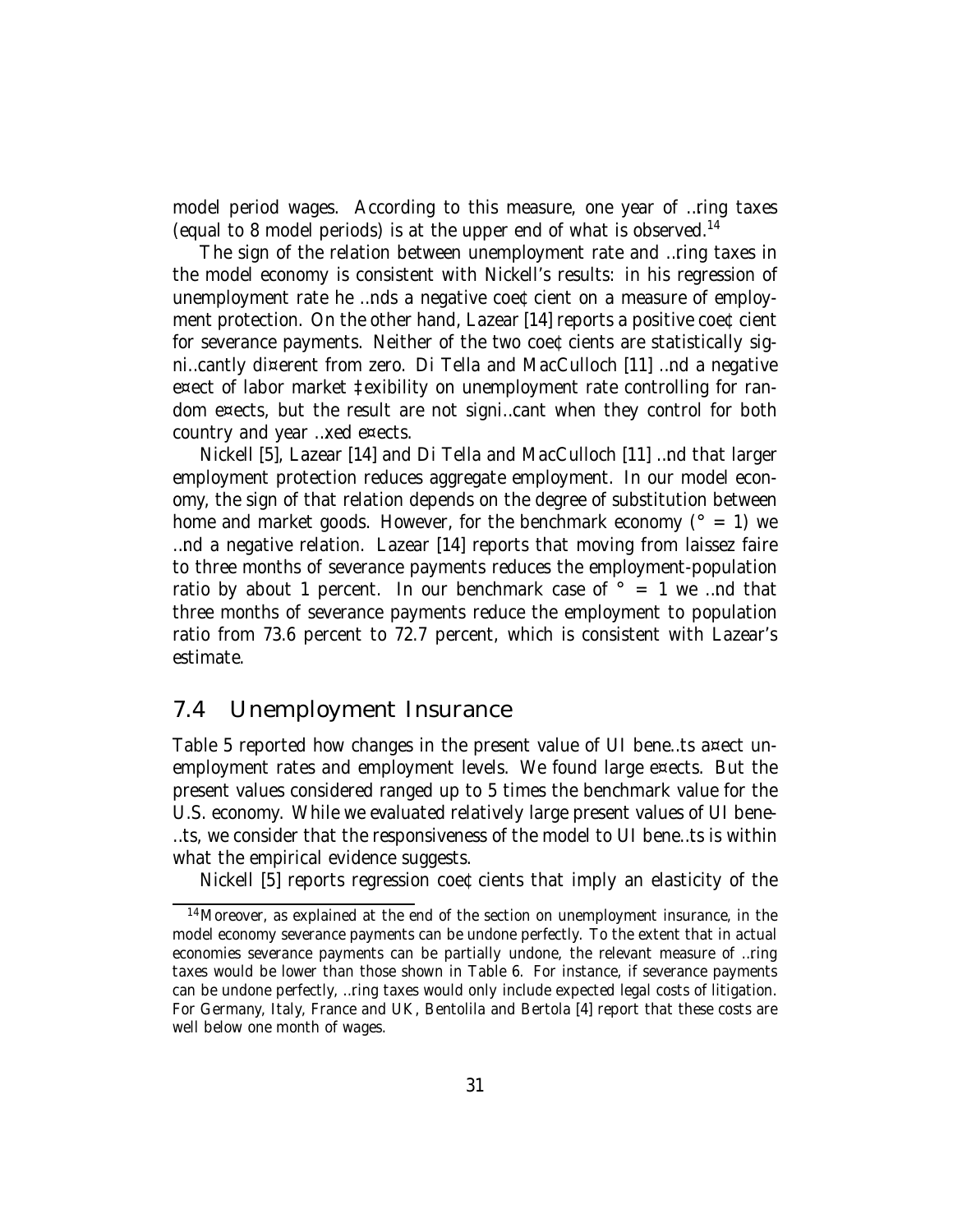unemployment rate with respect to UI bene…ts replacement ratio of about 0.62. The average elasticity in Table 5 is 0.34, which is smaller than Nickell's estimate, but is of the right order of magnitude. Observe that our theory predicts that the elasticity of the unemployment rate with respect to the replacement ratio is the same as with respect to bene…ts duration (see equation 13). The elasticity that Nickell reports with respect to bene…ts duration is about 0.20, which is lower than his estimated elasticity with respect to the replacement ratio. However, his coe¢cient on bene…ts duration is estimated with a larger standard deviation.

The elasticity of employment with respect to UI bene…ts in Nickell's calculations is -0.02.<sup>15</sup> While the results in the model economy depend on the substitutability between market and home goods, for the benchmark economy ( $\degree$  = 1) the average elasticity in Table 5 is -0.01. This elasticity is lower than Nickell's estimate but again is of the correct order of magnitude.

## References

- [1] Alvarez, F. and Veracierto, Marcelo, "Search, Self-Insurance and Job Security Provisions," Working Paper 98-2, Federal Reserve Bank of Chicago, April 1998.
- [2] Alvarez, F. and Veracierto, Marcelo, "Equilibrium search and labor market policies: a theoretical analysis", working paper, 1999.
- [3] Anderson, P. and Meyer, B., "The E¤ects of Unemployment Insurance Taxes and Bene…ts on Layo¤s Using Firm and Individual Data", Working Paper, Northwestern University, 1993.
- [4] Bentolila, S. and Bertola, Giuseppe, "Firing Costs and Labour Demand: How Bad Is Eurosclerosis?," Review of Economic Studies, v57 n3 July 1990, pp.381-402.
- [5] Nickell, S., "Unemployment and Labor Market Rigidities: Europe versus North America," Journal of Economic Perspectives v11 n3 Summer 1997, pp. 55-74.

 $15$ Di Tella and MacCulloch [11] also estimate negative elasticities.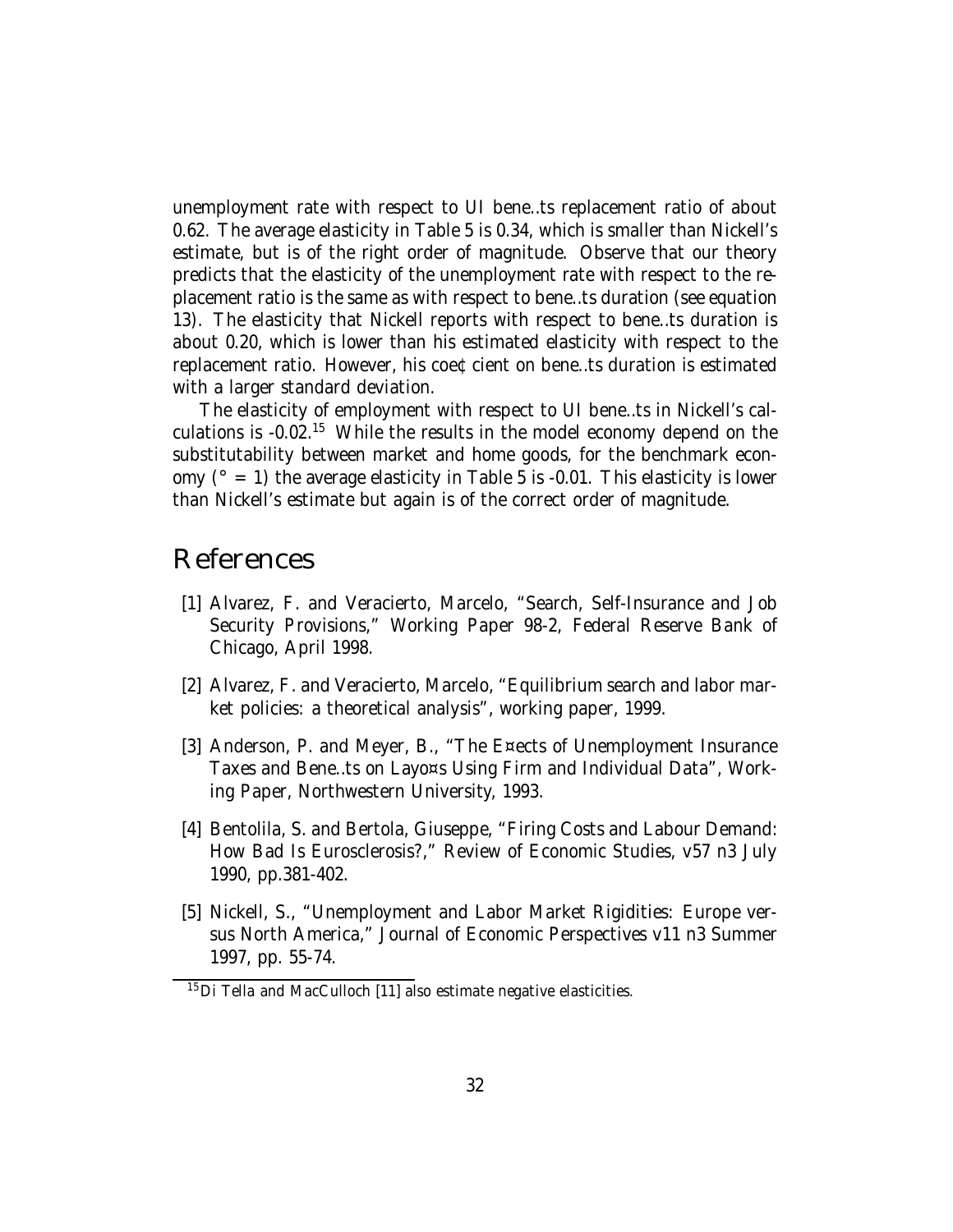- [6] Bertola, G. and Caballero, Ricardo J., "Cross-Sectional E¢ciency and Labour Hoarding in a Matching Model of Unemployment", Review of Economic Studies v61 n3 July 1994, pp. 435-56.
- [7] Campbell, J. and Fisher, Jonas, "Aggregate Employment Fluctuations with Microeconomic Asymmetries," National Bureau of Economic Research Working Paper 5767, September 1996, pp. 23.
- [8] Card, D., "The E¤ects of Unions on the Structure of Wages: A Longitudinal Analysis", Econometrica, v64 n4, July 1996, pp 957-979.
- [9] Card, D. and Krueger, A., 1995, "Myth and Measurement: The New Economics of the Minimum Wage", Princeton University Press.
- [10] Costain, J., "Unemployment Insurance in a General Equilibrium Model of Job Search and Precautionary Saving", Ph.D. Thesis, University of Chicago 1997.
- [11] Di Tella, R. and MacCulloch, Robert, 1999, "The Consequences of Labor Market Flexibility: Panel Evidence Based on Survey Data", Harvard Business School.
- [12] Hansen, G. and Imrohoroglu, Ayse, "The Role of Unemployment Insurance in an Economy with Liquidity Constraints and Moral Hazard," Journal of Political Economy v100 n1 February 1992, pp. 118-42.
- [13] Hopenhayn, H. and Rogerson, Richard, "Job Turnover and Policy Evaluation: A General Equilibrium Analysis," Journal of Political Economy v101 n5 October 1993, pp. 915-38.
- [14] Lazear, E., "Job Security Provisions and Employment," Quarterly Journal of Economics, v105, pp. 699-726, 1990.
- [15] Lucas, R. and Prescott, Edward C. "Equilibrium Search and Unemployment," Journal of Economic Theory; v7 n2 Feb. 1974, pp. 188- 209.
- [16] Lundqvist, L. and Sargent, Thomas J. "The European Unemployment Dilemma," Journal of Political Economy v106 n3 June 1998, pp. 514-50.
- [17] McCall, J., "Economics of Information and Job Search," Quarterly Journal of Economics v84 n1 Feb.1970, pp. 113-26.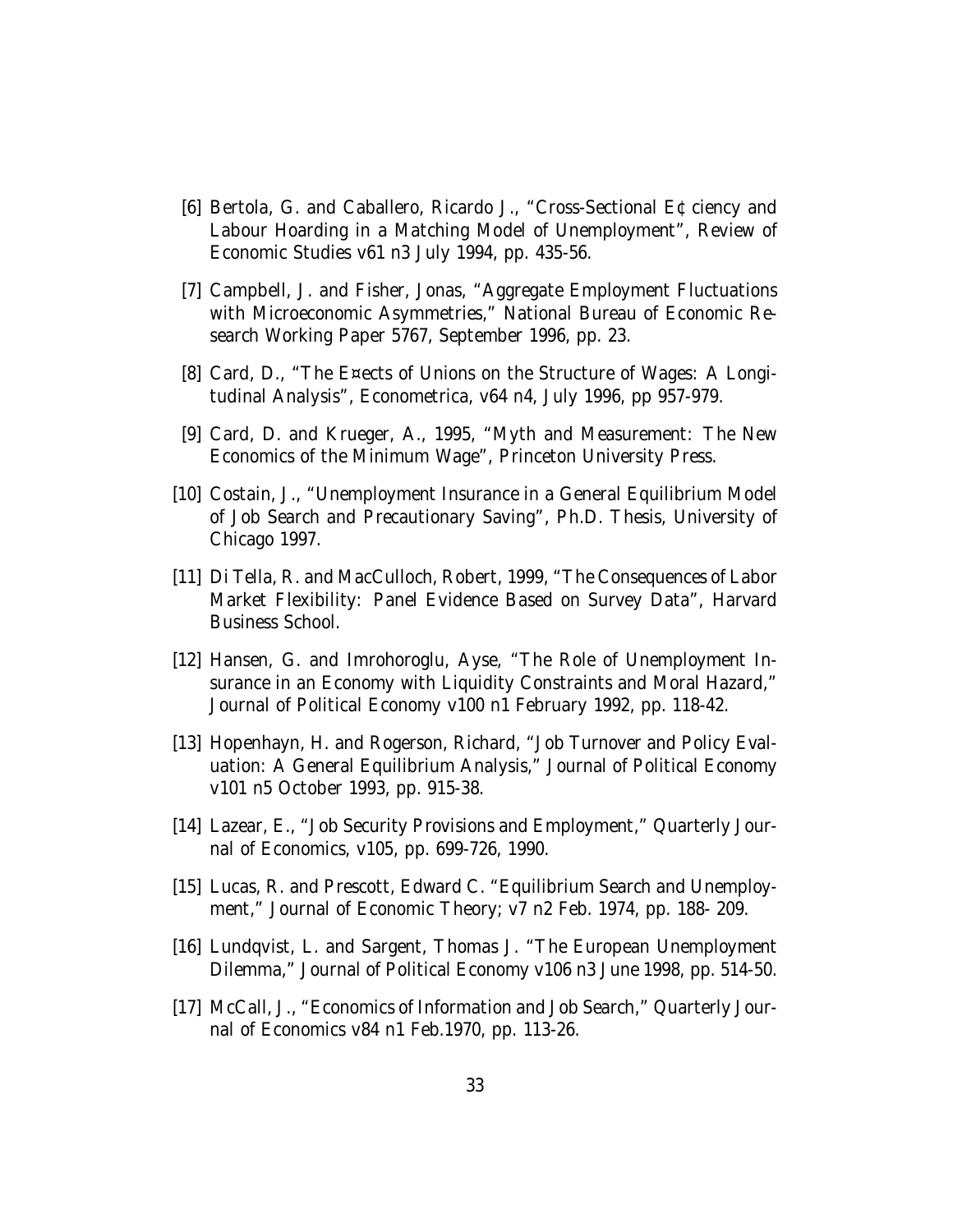- [18] Meyer, B., "Unemployment Insurance and Unemployment Spells", Econometrica, v58, pp. 757-782, 1990.
- [19] Millard, S. and Mortensen, Dale T. "The unemployment and welfare e¤ects of labor market policy: a comparison of the U.S. and U.K." in
- [20] Mortensen, D. "Job Search and Labor Market Analysis" in Ashenfelter and Layard eds., Handbook of labor economics, Elsevier Science, New York 1986, pp.849-919.
- [21] OECD, "Jobs Study", 1994.
- [22] Bene…t recipients per unemployed is from panel B in table 8.4 of OECD Jobs Study 1994, percentage of unemployment bene…ciaries to LFS unemployment
- [23] Prescott, Edward C, and Rios-Rull, Jose-Victor,. "Classical Competitive Analysis of Economies with Islands" , Journal of Economic Theory, v57 n1 June 1992, pp. 73-98.
- [24] Veracierto, M., Essays on Job Creation and Job Destruction, Ph.D. Thesis, University of Minnesota 1995.
- [25] Wolpin, K. "Estimating a Structural Search Model: The Transition from School to Work," Econometrica v55 n4 July 1987, pp. 801-17.
- [26] Valdivia, V., "Policy Evaluation in Heterogeneous Agent Economies: The Welfare Impact of Unemployment Insurance," Ph.D. Thesis, Northwestern University 1996.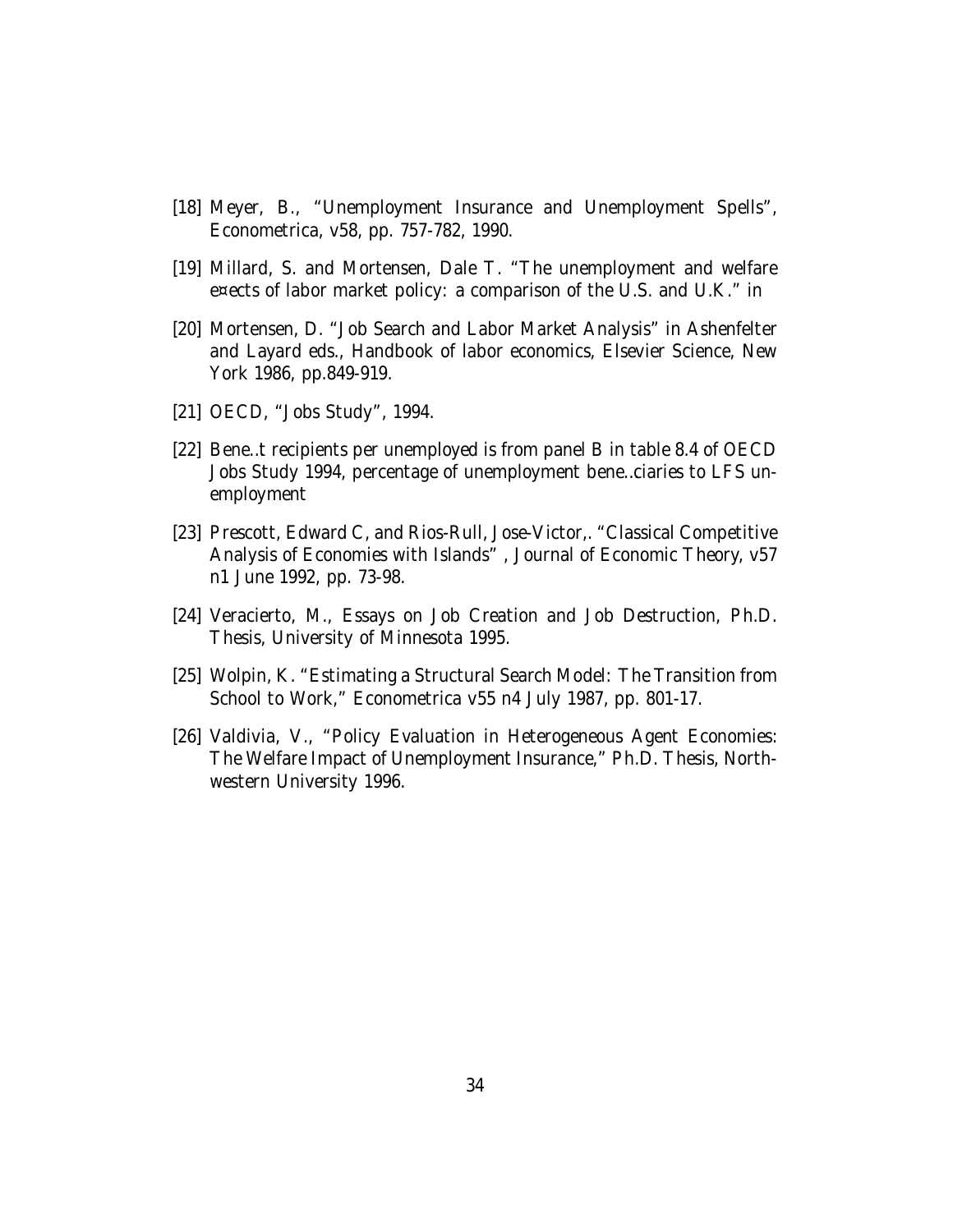# Table 1

### Parameters

| ®              | Cobb-Douglas parameter                     | 0.64    |
|----------------|--------------------------------------------|---------|
|                | time preference                            | 0.9951  |
| $\circ$        | substitution between market vs. home goods |         |
| $\frac{1}{2}$  | persistence of z                           | 0.98724 |
| $4^{3}/4^2$    | innovation variance of z                   | 0.00838 |
| w <sup>h</sup> | productivity at home                       | .817    |

### US Observations

| Labor Share                                 | 0.64           |
|---------------------------------------------|----------------|
| Interest Rate                               | $4\%$ (annual) |
| Employment/Population                       | 0.79           |
| Average Duration of Unemployment   4 months |                |
| Unemployment Rate                           | 6.2%           |

### US Policies

| Average duration of U.I. benets collected $\parallel$ 3 months $\parallel$ |         |
|----------------------------------------------------------------------------|---------|
| U.I. recipients / Unemployed                                               | 35 %    |
| Replacement Ratio                                                          | $166\%$ |
| Experience Rating                                                          | 60 %    |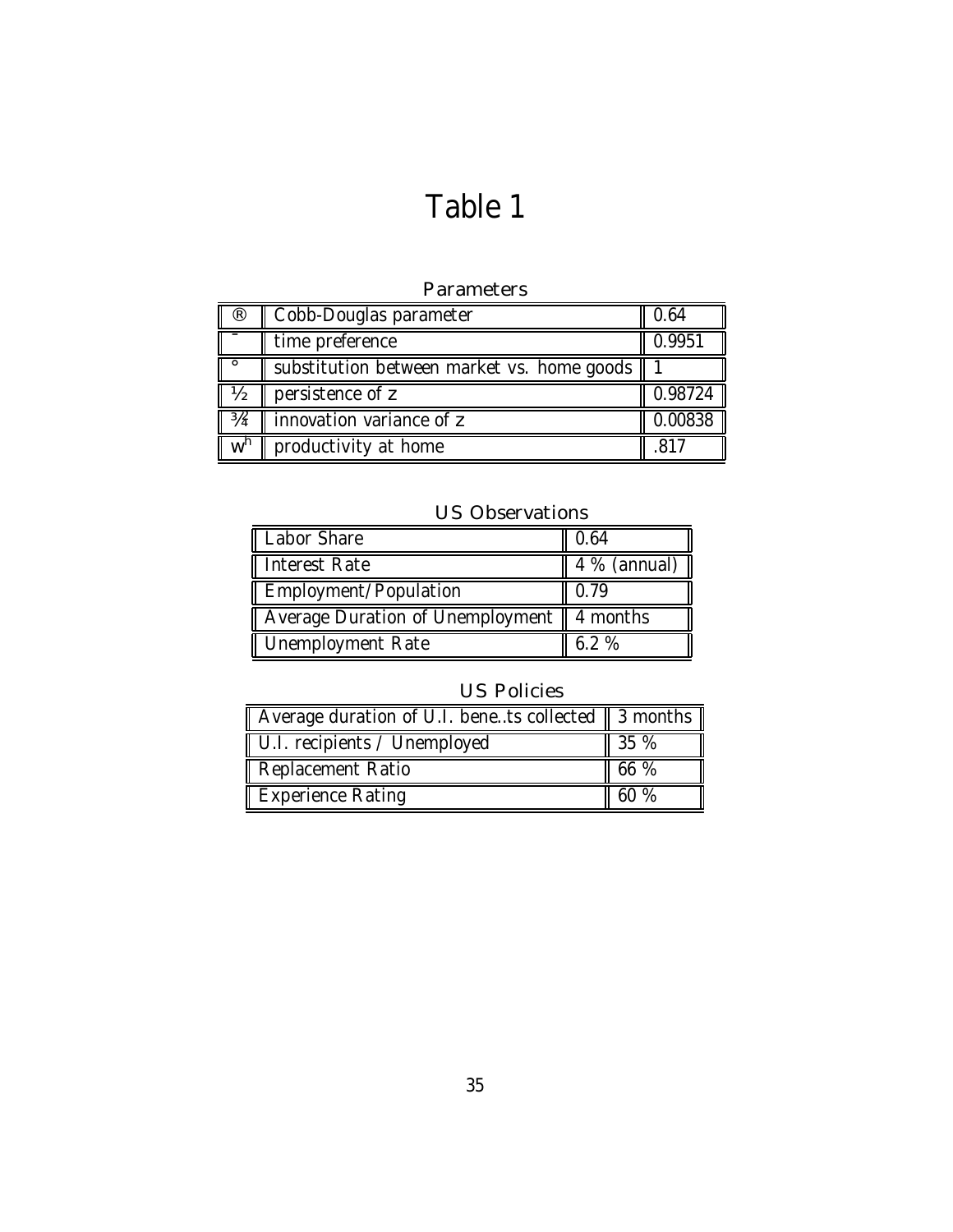## **TABLE 2.a. MINIMUM WAGES, NO PRIORITY (AS % OF AVG. WAGES)**

|                                       |               | <b>MINIMUM WAGE</b> |        |
|---------------------------------------|---------------|---------------------|--------|
|                                       | Laissez-Faire | 85%                 | 90%    |
|                                       |               |                     |        |
| <b>Unemployment Rate</b>              | 5.3           | 5.4                 | 6.6    |
| Avg. Duration of Unemp.               | 2.4           | 2.4                 | 2.8    |
| Incidence of Unemp.                   | 2.3           | 2.3                 | 2.6    |
| Gamma = $0.0$                         |               |                     |        |
| Employment                            | 100.0         | 99.9                | 98.1   |
| Unemployment                          | 100.0         | 102.1               | 124.7  |
| <b>Market Output</b>                  | 100.0         | 100.0               | 99.5   |
| <b>Home Output</b>                    | 100.0         | 100.1               | 101.8  |
| Change in Welfare (% of cons. vs. LF) | 0.0           | 0.0                 | $-0.2$ |
| Gamma = $1.0$                         |               |                     |        |
| Employment                            | 100.0         | 99.9                | 98.6   |
| Unemployment                          | 100.0         | 102.1               | 125.4  |
| <b>Market Output</b>                  | 100.0         | 100.0               | 99.8   |
| <b>Home Output</b>                    | 100.0         | 100.0               | 100.0  |
| Change in Welfare (% of cons. vs. LF) | 0.0           | 0.0                 | $-0.2$ |
| Gamma = $8.0$                         |               |                     |        |
| Employment                            | 100.0         | 99.9                | 98.9   |
| Unemployment                          | 100.0         | 102.3               | 126.0  |
| <b>Market Output</b>                  | 100.0         | 100.0               | 100.0  |
| <b>Home Output</b>                    | 100.0         | 100.0               | 99.0   |
| Change in Welfare (% of cons. vs. LF) | 0.0           | 0.0                 | $-0.1$ |
|                                       |               |                     |        |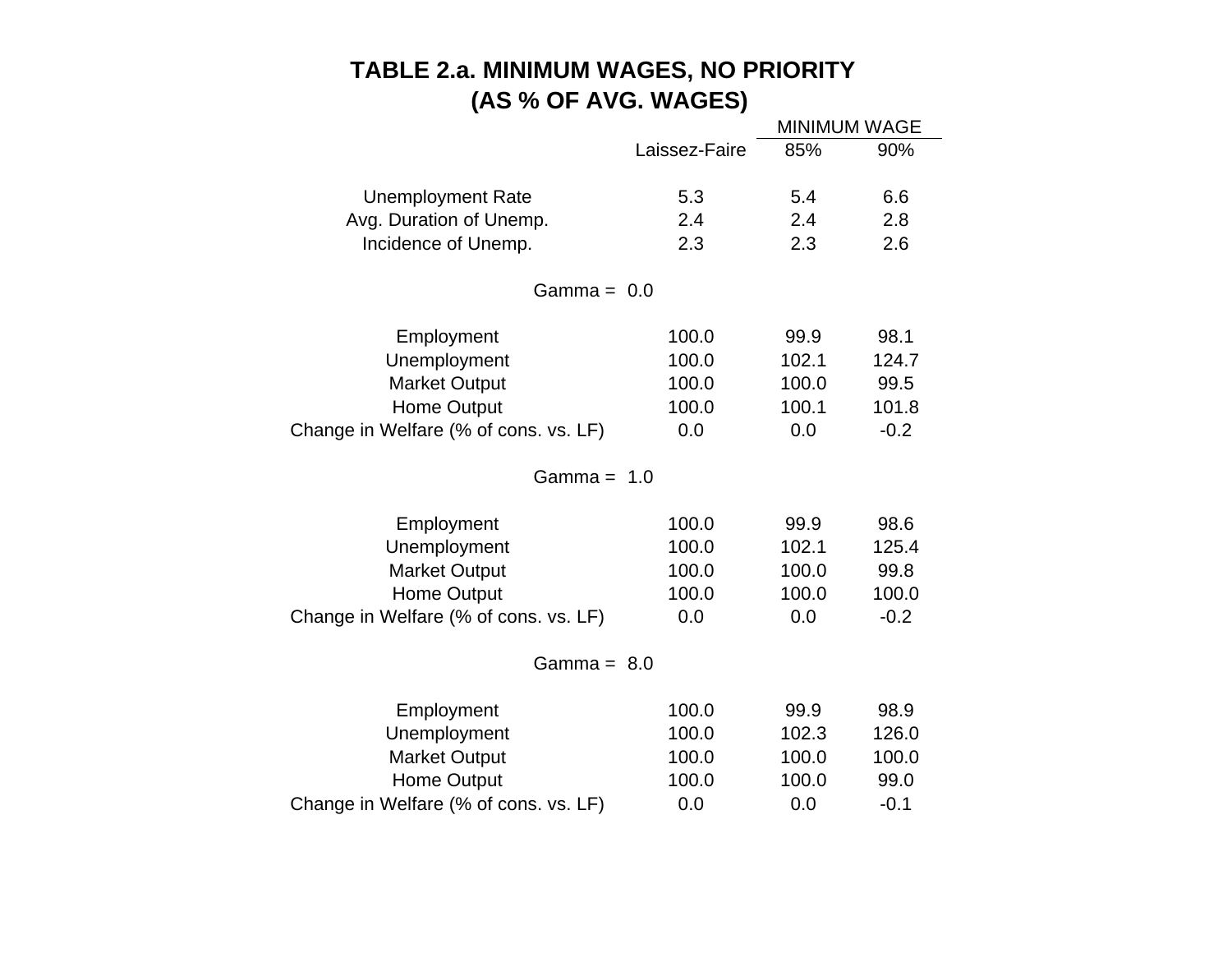## **TABLE 2.b. MINIMUM WAGES, PRIORITY (AS % OF AVG. WAGES)**

|                                       |               | <b>MINIMUM WAGE</b> |        |
|---------------------------------------|---------------|---------------------|--------|
|                                       | Laissez-Faire | 85%                 | 90%    |
|                                       |               |                     |        |
| <b>Unemployment Rate</b>              | 5.3           | 5.4                 | 6.6    |
| Avg. Duration of Unemp.               | 2.4           | 2.4                 | 2.8    |
| Incidence of Unemp.                   | 2.3           | 2.3                 | 2.5    |
| Gamma = $0.0$                         |               |                     |        |
| Employment                            | 100.0         | 100.0               | 97.8   |
| Unemployment                          | 100.0         | 102.3               | 124.8  |
| <b>Market Output</b>                  | 100.0         | 100.1               | 99.3   |
| <b>Home Output</b>                    | 100.0         | 99.8                | 102.5  |
| Change in Welfare (% of cons. vs. LF) | 0.0           | 0.0                 | $-0.2$ |
| Gamma = $1.0$                         |               |                     |        |
| Employment                            | 100.0         | 99.9                | 98.5   |
| Unemployment                          | 100.0         | 102.2               | 125.7  |
| <b>Market Output</b>                  | 100.0         | 100.0               | 99.7   |
| <b>Home Output</b>                    | 100.0         | 99.9                | 100.1  |
| Change in Welfare (% of cons. vs. LF) | 0.0           | 0.0                 | $-0.2$ |
| Gamma = $8.0$                         |               |                     |        |
| Employment                            | 100.0         | 100.0               | 98.9   |
| Unemployment                          | 100.0         | 101.4               | 125.6  |
| <b>Market Output</b>                  | 100.0         | 100.1               | 100.0  |
| Home Output                           | 100.0         | 99.7                | 98.9   |
| Change in Welfare (% of cons. vs. LF) | 0.0           | 0.0                 | $-0.2$ |
|                                       |               |                     |        |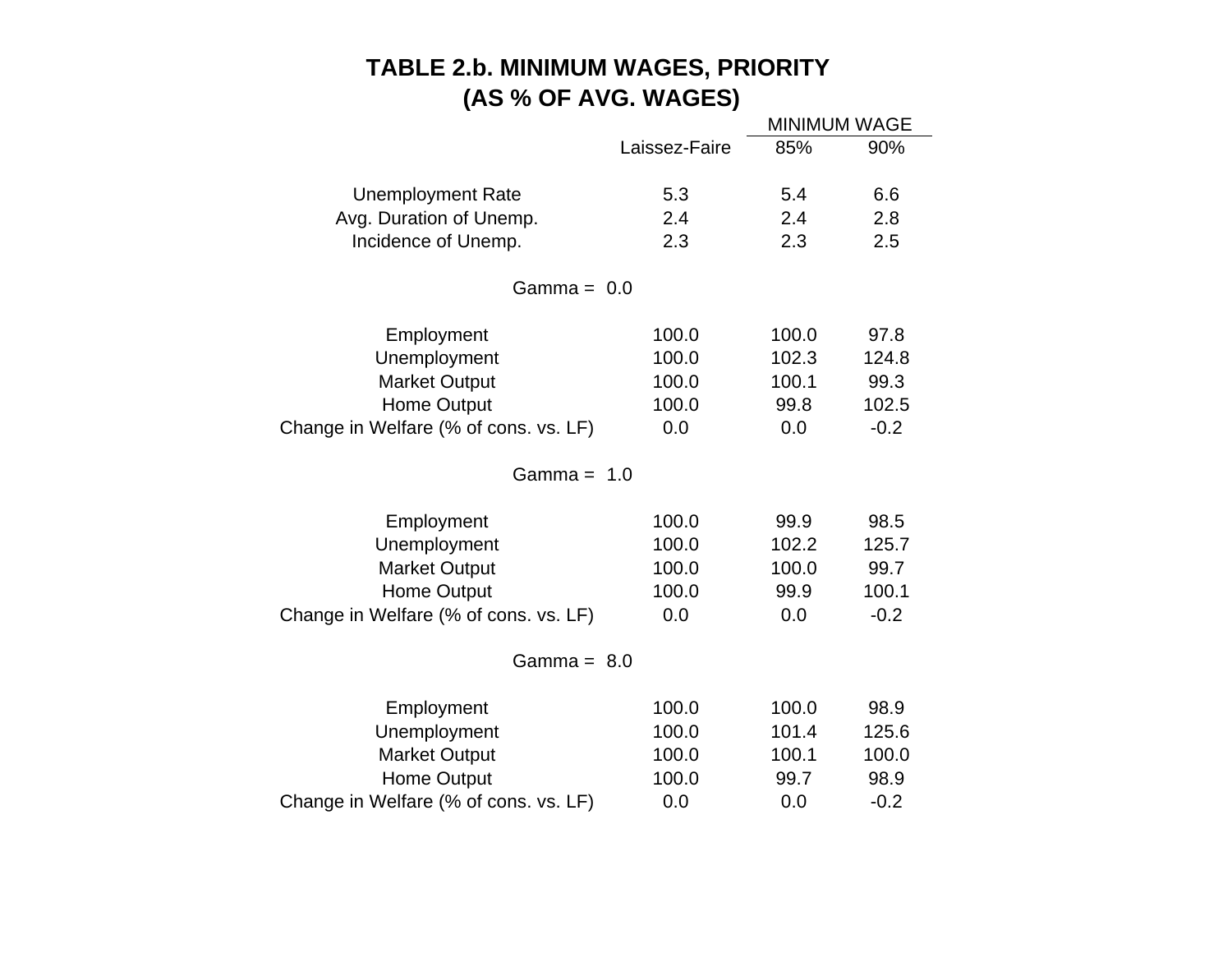## **TABLE 3.a. UNIONS AS COALITIONS**

|                                       | <b>ISLANDS UNIONIZED</b> |        |        |        |        |
|---------------------------------------|--------------------------|--------|--------|--------|--------|
|                                       | Laissez-Faire            | 20%    | 40%    | 60%    | 80%    |
|                                       |                          |        |        |        |        |
| <b>Unemployment Rate</b>              | 5.3                      | 7.1    | 9.5    | 12.5   | 16.3   |
| Avg. Duration of Unemp.               | 2.4                      | 3.0    | 3.6    | 4.5    | 5.5    |
| Incidence of Unemp.                   | 2.3                      | 2.7    | 3.0    | 3.4    | 3.7    |
| Wage Premium * (in %)                 |                          | 12.5   | 10.9   | 8.9    | 6.6    |
| Gamma = $0.0$                         |                          |        |        |        |        |
| Employment                            | 100.0                    | 96.5   | 91.0   | 83.9   | 75.6   |
| Unemployment                          | 100.0                    | 132.8  | 171.7  | 215.9  | 264.5  |
| <b>Market Output</b>                  | 100.0                    | 98.3   | 95.1   | 90.7   | 85.5   |
| <b>Home Output</b>                    | 100.0                    | 105.2  | 114.9  | 128.4  | 144.7  |
| Change in Welfare (% of cons. vs. LF) | 0.0                      | $-0.7$ | $-1.9$ | $-3.4$ | $-5.3$ |
| Gamma = $1.0$                         |                          |        |        |        |        |
| Employment                            | 100.0                    | 98.2   | 95.7   | 92.5   | 88.5   |
| Unemployment                          | 100.0                    | 135.2  | 180.6  | 238.0  | 309.3  |
| <b>Market Output</b>                  | 100.0                    | 99.4   | 98.2   | 96.6   | 94.5   |
| Home Output                           | 100.0                    | 99.6   | 99.4   | 99.5   | 99.6   |
| Change in Welfare (% of cons. vs. LF) | 0.0                      | $-0.7$ | $-1.9$ | $-3.5$ | $-5.6$ |
| Gamma = $8.0$                         |                          |        |        |        |        |
| Employment                            | 100.0                    | 99.0   | 97.9   | 96.7   | 95.0   |
| Unemployment                          | 100.0                    | 136.4  | 184.8  | 248.8  | 332.2  |
| <b>Market Output</b>                  | 100.0                    | 99.9   | 99.7   | 99.3   | 98.9   |
| Home Output                           | 100.0                    | 96.5   | 90.9   | 82.9   | 72.5   |
| Change in Welfare (% of cons. vs. LF) | 0.0                      | $-0.7$ | $-1.8$ | $-3.2$ | $-4.8$ |

\* Average earning per union member / average competitive wages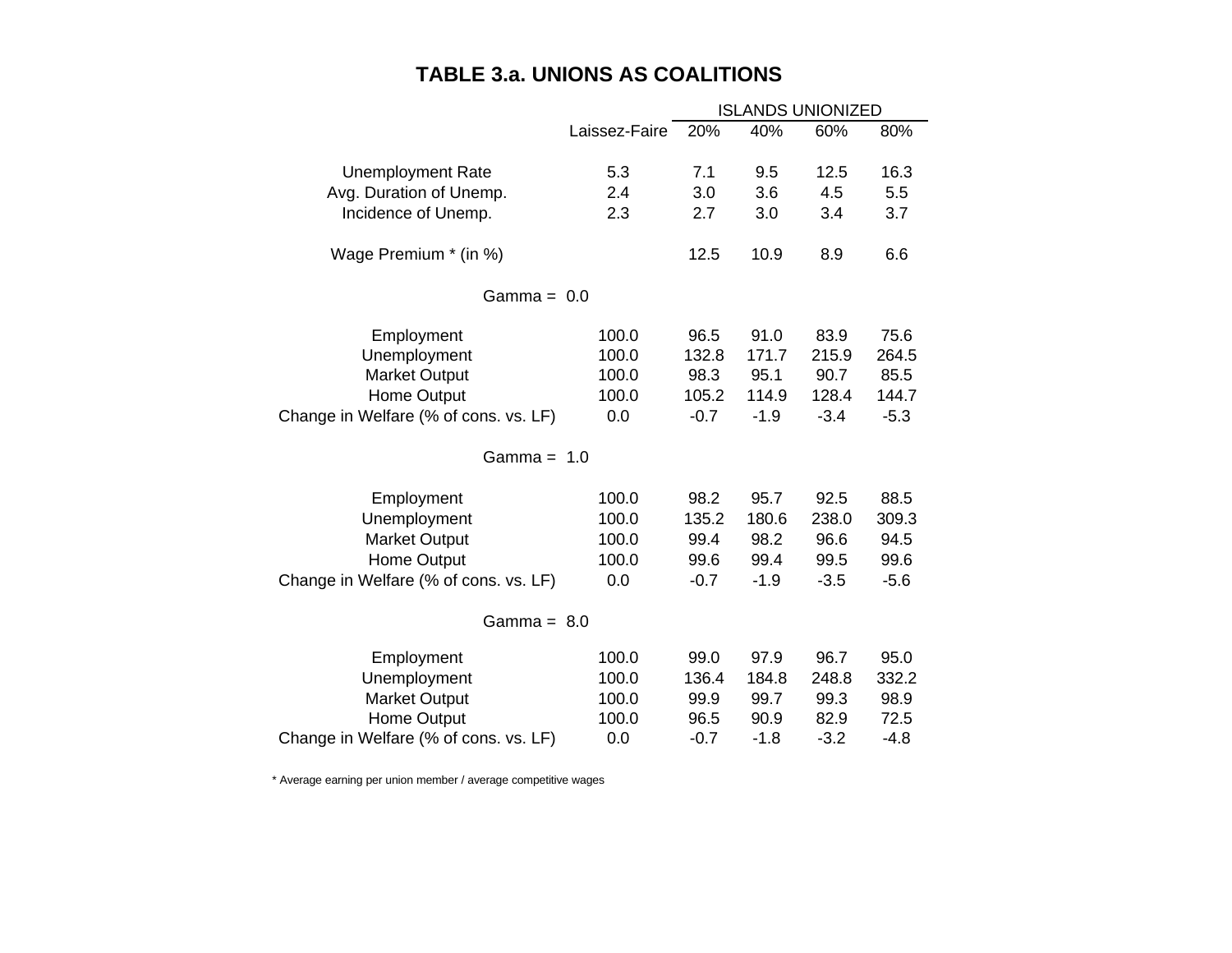# **Table 3.a. (cont.) COMPETITIVE vs. UNIONIZED ISLANDS**

|                            |      | ISLANDS UNIONIZED |      |      |  |  |
|----------------------------|------|-------------------|------|------|--|--|
|                            | 20%  | 40%               | 60%  | 80%  |  |  |
| <b>COMPETITIVE ISLANDS</b> |      |                   |      |      |  |  |
| <b>Unemployment Rate</b>   | 6.6  | 8.0               | 9.6  | 11.3 |  |  |
| Avg. Duration of Unemp.    | 2.7  | 3.1               | 3.6  | 4.0  |  |  |
| Incidence of Unemp.        | 2.6  | 2.8               | 3.0  | 3.2  |  |  |
| UNIONIZED ISLANDS          |      |                   |      |      |  |  |
| Unemployment Rate          | 10.6 | 13.0              | 15.6 | 18.3 |  |  |
| Avg. Duration of Unemp.    | 3.8  | 4.4               | 5.1  | 5.8  |  |  |
| Incidence of Unemp.        | 3.1  | 3.4               | 3.6  | 3.8  |  |  |
| <b>WHOLE ECONOMY</b>       |      |                   |      |      |  |  |
| Unemployment Rate          | 7.1  | 9.5               | 12.5 | 16.3 |  |  |
| Avg. Duration of Unemp.    | 3.0  | 3.6               | 4.5  | 5.5  |  |  |
| Incidence of Unemp.        | 2.7  | 3.0               | 3.4  | 3.7  |  |  |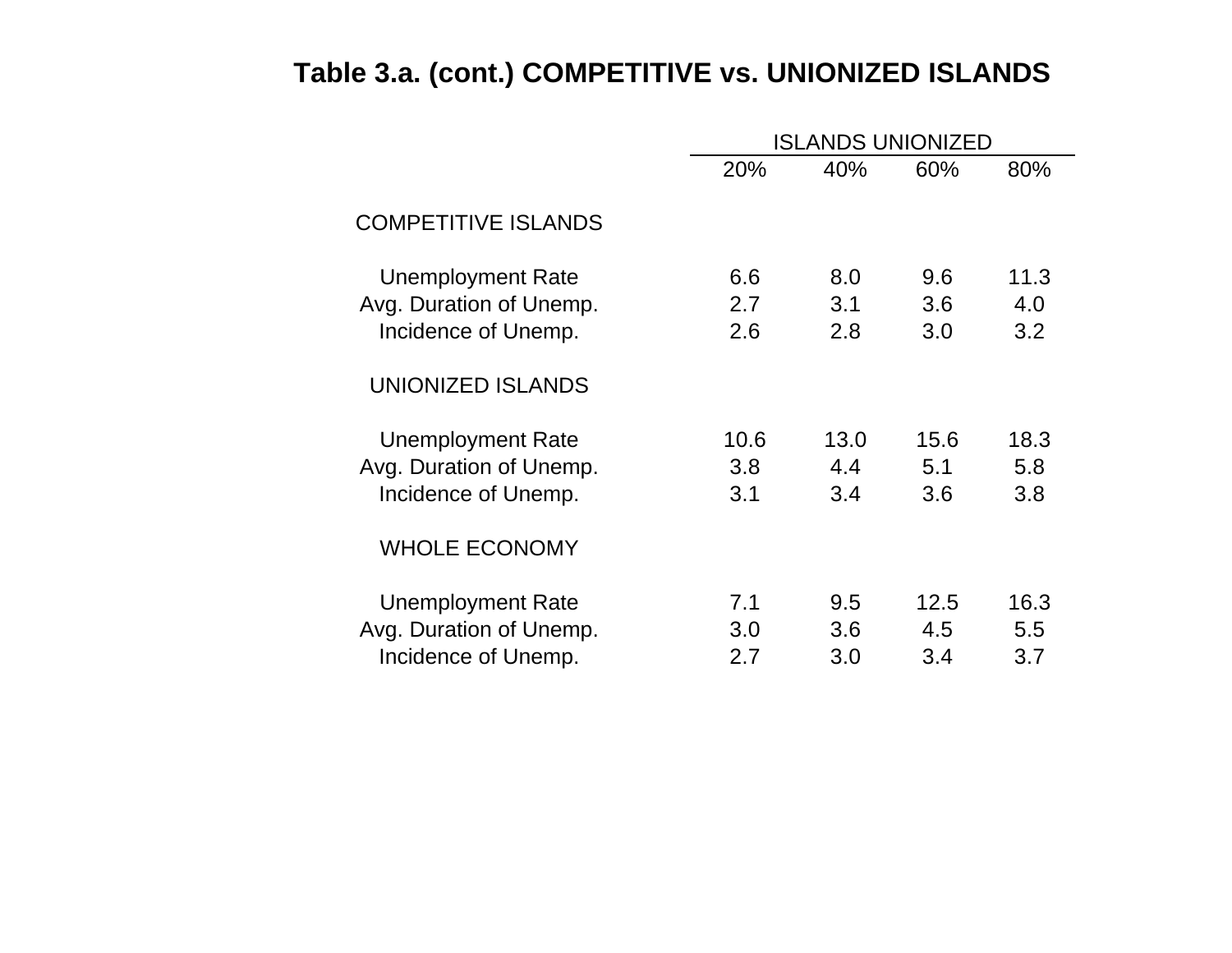## **TABLE 3.b. "UNION BOSS" MODEL**

|                                       | <b>ISLANDS UNIONIZED</b> |        |        |        |        |
|---------------------------------------|--------------------------|--------|--------|--------|--------|
|                                       | Laissez-Faire            | 20%    | 40%    | 60%    | 80%    |
| <b>Unemployment Rate</b>              | 5.3                      | 4.8    | 4.2    | 3.5    | 2.4    |
| Avg. Duration of Unemp.               | 2.4                      | 2.3    | 2.2    | 2.0    | 1.7    |
| Incidence of Unemp.                   | 2.3                      | 2.2    | 2.1    | 1.9    | 1.5    |
| Gamma = $0.0$                         |                          |        |        |        |        |
| Employment                            | 100.0                    | 92.2   | 82.9   | 71.0   | 53.3   |
| Unemployment                          | 100.0                    | 83.5   | 65.8   | 46.1   | 23.5   |
| <b>Market Output</b>                  | 100.0                    | 94.4   | 87.6   | 78.6   | 64.1   |
| <b>Home Output</b>                    | 100.0                    | 125.8  | 155.9  | 193.7  | 249.3  |
| Change in Welfare (% of cons. vs. LF) | 0.0                      | $-0.3$ | $-1.0$ | $-2.2$ | $-5.2$ |
| Gamma = $1.0$                         |                          |        |        |        |        |
| Employment                            | 100.0                    | 97.6   | 94.6   | 90.4   | 83.1   |
| Unemployment                          | 100.0                    | 88.5   | 75.1   | 58.6   | 36.7   |
| <b>Market Output</b>                  | 100.0                    | 97.9   | 95.3   | 91.7   | 85.2   |
| <b>Home Output</b>                    | 100.0                    | 109.9  | 122.3  | 139.1  | 167.1  |
| Change in Welfare (% of cons. vs. LF) | 0.0                      | $-0.3$ | $-0.7$ | $-1.5$ | $-3.7$ |
| Gamma = $8.0$                         |                          |        |        |        |        |
| Employment                            | 100.0                    | 100.2  | 100.5  | 101.0  | 101.9  |
| Unemployment                          | 100.0                    | 90.8   | 79.8   | 65.5   | 44.9   |
| <b>Market Output</b>                  | 100.0                    | 99.6   | 99.1   | 98.4   | 97.1   |
| Home Output                           | 100.0                    | 101.2  | 102.2  | 103.6  | 104.2  |
| Change in Welfare (% of cons. vs. LF) | 0.0                      | $-0.2$ | $-0.5$ | $-1.1$ | $-2.4$ |
|                                       |                          |        |        |        |        |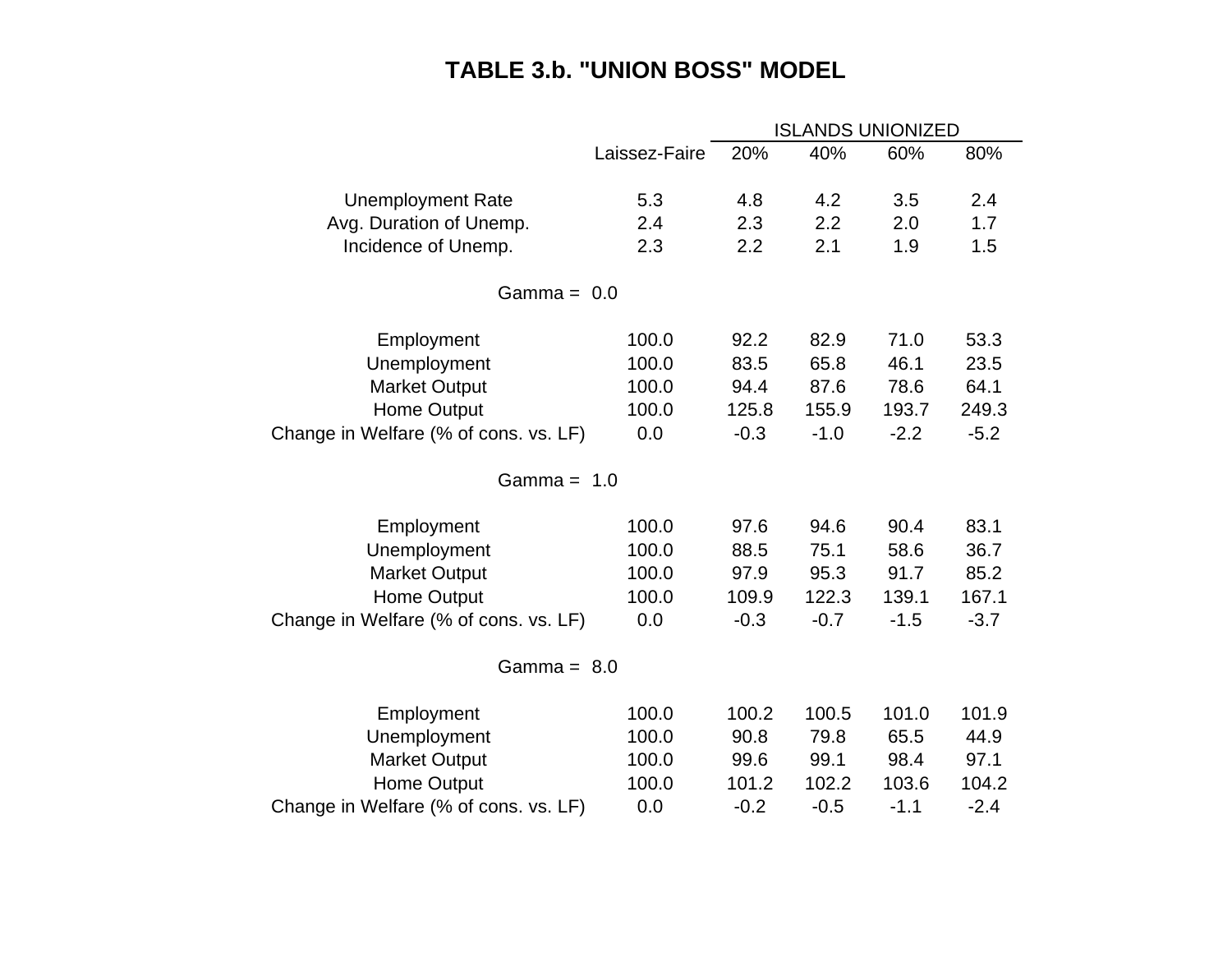# **Table 3.b. (cont.) COMPETITIVE vs. UNIONIZED ISLANDS**

|                                                                            | <b>ISLANDS UNIONIZED</b>       |                   |                   |                   |  |  |
|----------------------------------------------------------------------------|--------------------------------|-------------------|-------------------|-------------------|--|--|
|                                                                            | 20%                            | 40%               | 60%               | 80%               |  |  |
| <b>COMPETITIVE ISLANDS</b>                                                 |                                |                   |                   |                   |  |  |
| <b>Unemployment Rate</b><br>Avg. Duration of Unemp.<br>Incidence of Unemp. | 4.6<br>$2.2^{\circ}$<br>2.2    | 3.8<br>2.0<br>2.0 | 2.9<br>1.8<br>1.7 | 1.7<br>1.5<br>1.2 |  |  |
| <b>UNIONIZED ISLANDS</b>                                                   |                                |                   |                   |                   |  |  |
| Unemployment Rate<br>Avg. Duration of Unemp.<br>Incidence of Unemp.        | 6.0<br>2.6<br>2.4              | 5.1<br>2.4<br>2.2 | 4.0<br>2.1<br>2.0 | 2.6<br>1.7<br>1.6 |  |  |
| <b>WHOLE ECONOMY</b>                                                       |                                |                   |                   |                   |  |  |
| <b>Unemployment Rate</b><br>Avg. Duration of Unemp.<br>Incidence of Unemp. | 4.8<br>2.3<br>$2.2\phantom{0}$ | 4.2<br>2.2<br>2.1 | 3.5<br>2.0<br>1.9 | 2.4<br>1.7<br>1.5 |  |  |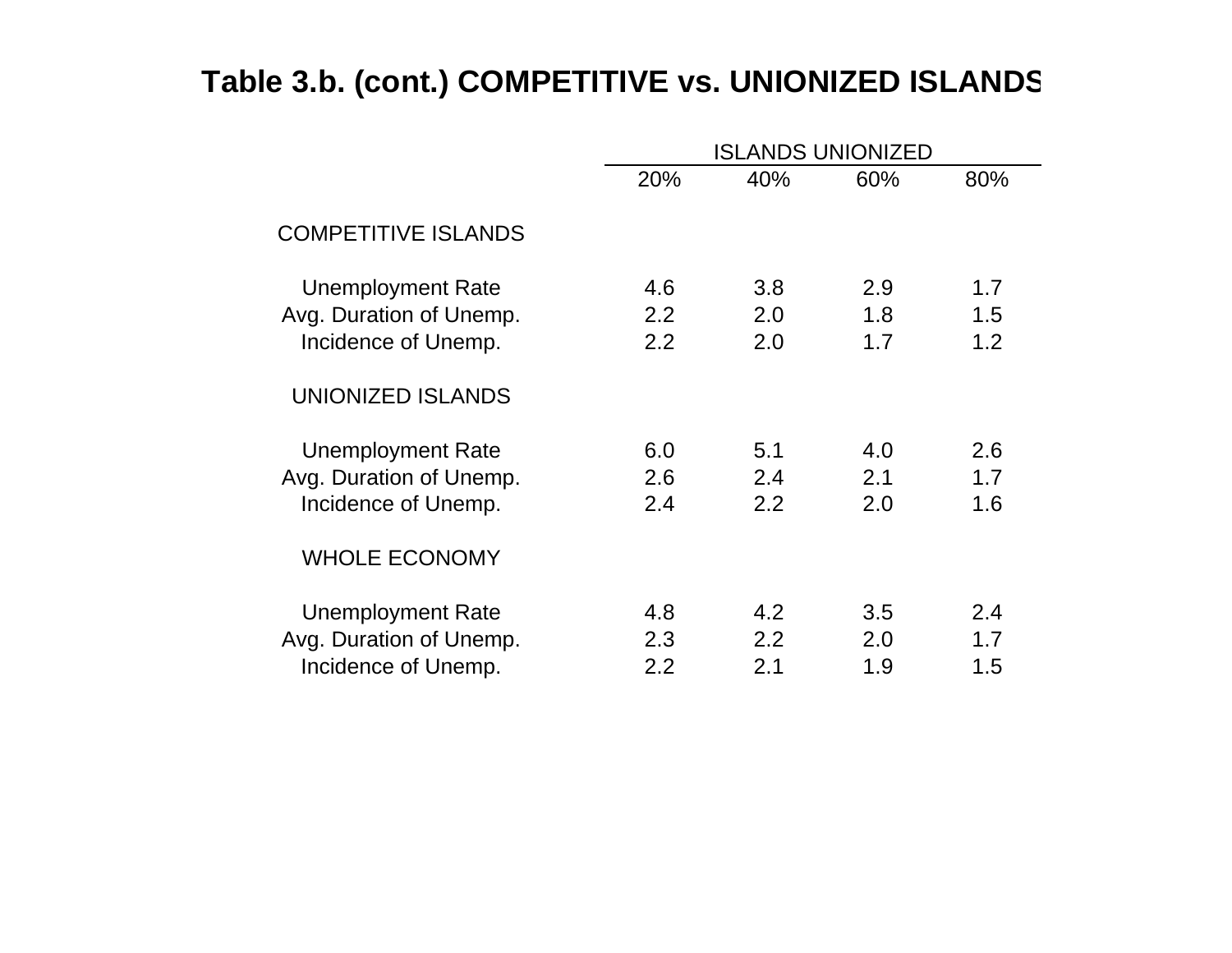## **TABLE 4. FIRING TAXES (IN MONTHS OF AVG. WAGES)**

|                                       | <b>FIRING TAX</b> |        |        |        |  |
|---------------------------------------|-------------------|--------|--------|--------|--|
|                                       | Laissez-Faire     | 3.0    | 6.0    | 12.0   |  |
| <b>Unemployment Rate</b>              | 5.3               | 4.6    | 4.2    | 3.7    |  |
| Avg. Duration of Unemp.               | 2.4               | 3.7    | 4.2    | 5.1    |  |
| Incidence of Unemp.                   | 2.3               | 1.3    | 1.1    | 0.1    |  |
| Gamma = $0.0$                         |                   |        |        |        |  |
| Employment                            | 100.0             | 93.7   | 90.1   | 86.1   |  |
| Unemployment                          | 100.0             | 81.0   | 71.5   | 60.0   |  |
| <b>Market Output</b>                  | 100.0             | 94.9   | 91.9   | 88.0   |  |
| <b>Home Output</b>                    | 100.0             | 121.6  | 133.7  | 147.3  |  |
| Change in Welfare (% of cons. vs. LF) | 0.0               | $-0.6$ | $-1.2$ | $-2.3$ |  |
| Gamma = $1.0$                         |                   |        |        |        |  |
| Employment                            | 100.0             | 98.7   | 98.1   | 97.9   |  |
| Unemployment                          | 100.0             | 85.3   | 77.8   | 68.2   |  |
| <b>Market Output</b>                  | 100.0             | 98.1   | 97.0   | 95.5   |  |
| <b>Home Output</b>                    | 100.0             | 106.8  | 110.3  | 112.7  |  |
| Change in Welfare (% of cons. vs. LF) | 0.0               | $-0.6$ | $-1.2$ | $-2.3$ |  |
| Gamma = $8.0$                         |                   |        |        |        |  |
| Employment                            | 100.0             | 101.2  | 102.1  | 103.9  |  |
| Unemployment                          | 100.0             | 87.4   | 80.9   | 72.3   |  |
| <b>Market Output</b>                  | 100.0             | 99.7   | 99.5   | 99.2   |  |
| Home Output                           | 100.0             | 98.5   | 96.6   | 91.8   |  |
| Change in Welfare (% of cons. vs. LF) | 0.0               | $-0.6$ | $-1.1$ | $-2.1$ |  |
|                                       |                   |        |        |        |  |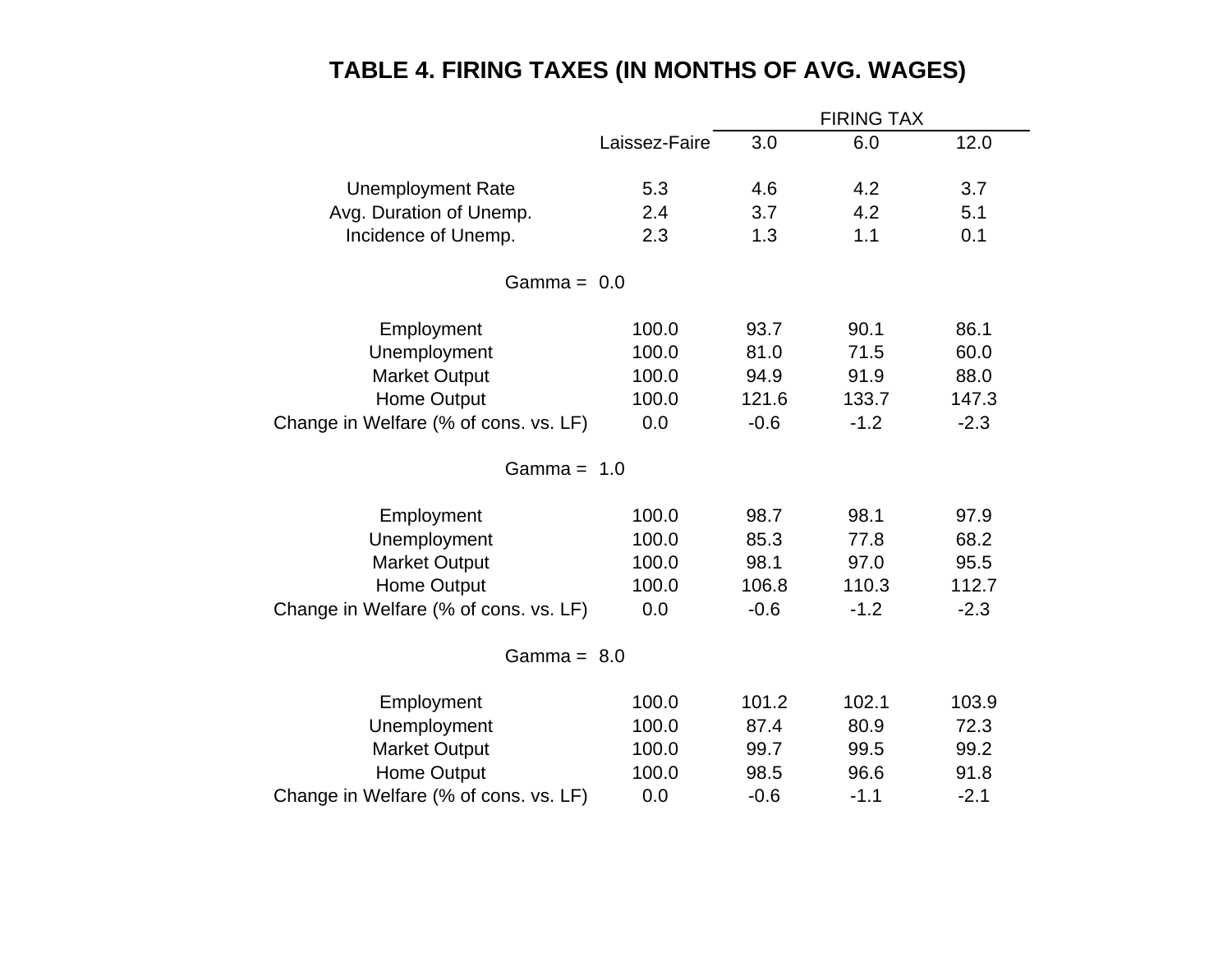## **TABLE 5. UNEMPLOYMENT BENEFITS (PV, IN MODEL PERIODS OF AVG. WAGES)**

|                                       | PV OF UNEMP.BENEFITS |       |        |        |        |        |  |  |
|---------------------------------------|----------------------|-------|--------|--------|--------|--------|--|--|
|                                       | Laissez-Faire        | 0.28  | 0.50   | 0.75   | 1.00   | 1.25   |  |  |
| <b>Unemployment Rate</b>              | 5.3                  | 6.2   | 7.3    | 9.1    | 11.9   | 15.0   |  |  |
| Avg. Duration of Unemp.               | 2.4                  | 2.7   | 2.9    | 3.4    | 4.1    | 5.0    |  |  |
| Incidence of Unemp.                   | 2.3                  | 2.5   | 2.7    | 2.9    | 3.3    | 3.6    |  |  |
| Gamma = $0.0$                         |                      |       |        |        |        |        |  |  |
| Employment                            | 100.0                | 105.0 | 108.0  | 111.6  | 115.2  | 118.5  |  |  |
| Unemployment                          | 100.0                | 125.5 | 153.3  | 201.9  | 279.4  | 377.8  |  |  |
| <b>Market Output</b>                  | 100.0                | 103.8 | 106.2  | 109.2  | 112.1  | 114.7  |  |  |
| <b>Home Output</b>                    | 100.0                | 81.2  | 68.0   | 49.5   | 26.5   | 0.7    |  |  |
| Change in Welfare (% of cons. vs. LF) | 0.0                  | 0.0   | $-0.3$ | $-1.2$ | $-3.0$ | $-5.6$ |  |  |
| Gamma = $1.0$                         |                      |       |        |        |        |        |  |  |
| Employment                            | 100.0                | 101.2 | 101.7  | 102.2  | 102.7  | 103.3  |  |  |
| Unemployment                          | 100.0                | 120.9 | 144.3  | 184.9  | 249.2  | 329.2  |  |  |
| <b>Market Output</b>                  | 100.0                | 101.4 | 102.2  | 103.2  | 104.2  | 105.1  |  |  |
| Home Output                           | 100.0                | 92.4  | 86.5   | 77.2   | 63.7   | 47.2   |  |  |
| Change in Welfare (% of cons. vs. LF) | 0.0                  | 0.0   | $-0.3$ | $-1.0$ | $-2.5$ | $-4.6$ |  |  |
| Gamma = $8.0$                         |                      |       |        |        |        |        |  |  |
| Employment                            | 100.0                | 99.4  | 98.9   | 98.2   | 97.5   | 97.0   |  |  |
| Unemployment                          | 100.0                | 118.8 | 140.3  | 177.6  | 236.4  | 309.0  |  |  |
| <b>Market Output</b>                  | 100.0                | 100.2 | 100.4  | 100.6  | 100.8  | 100.9  |  |  |
| Home Output                           | 100.0                | 98.7  | 96.4   | 91.6   | 82.5   | 70.2   |  |  |
| Change in Welfare (% of cons. vs. LF) | 0.0                  | 0.0   | $-0.2$ | $-0.8$ | $-2.1$ | $-3.6$ |  |  |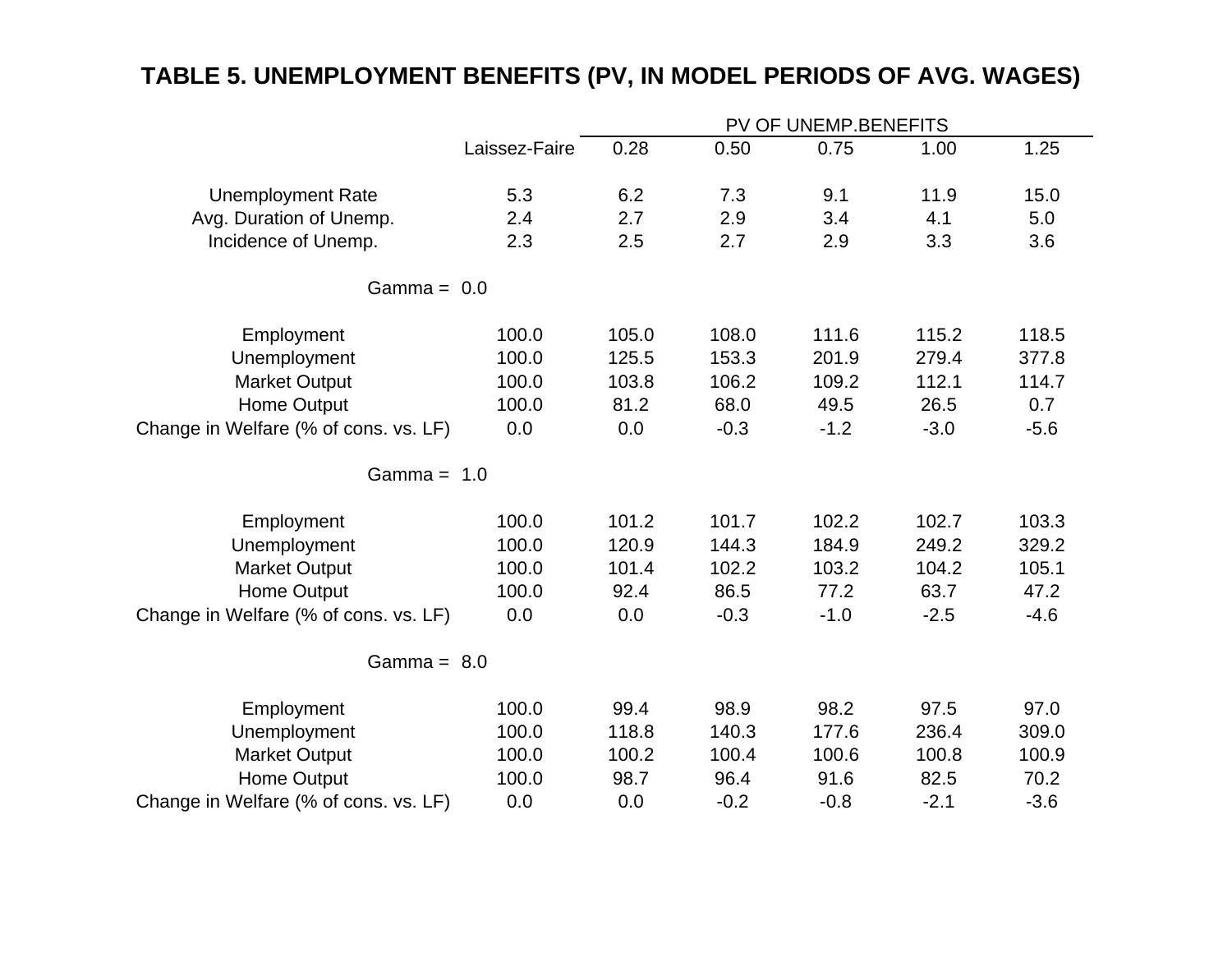# **Figure 1**



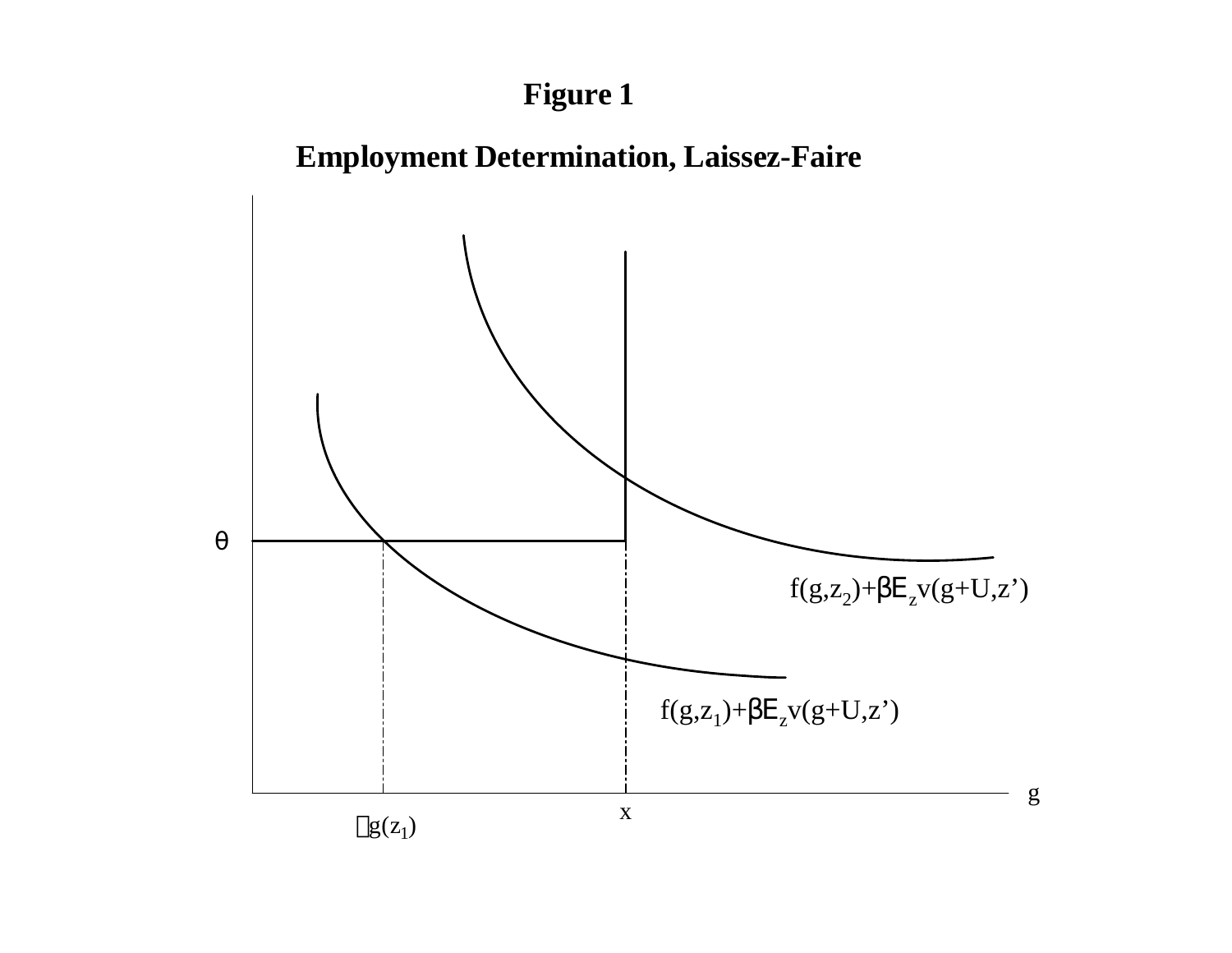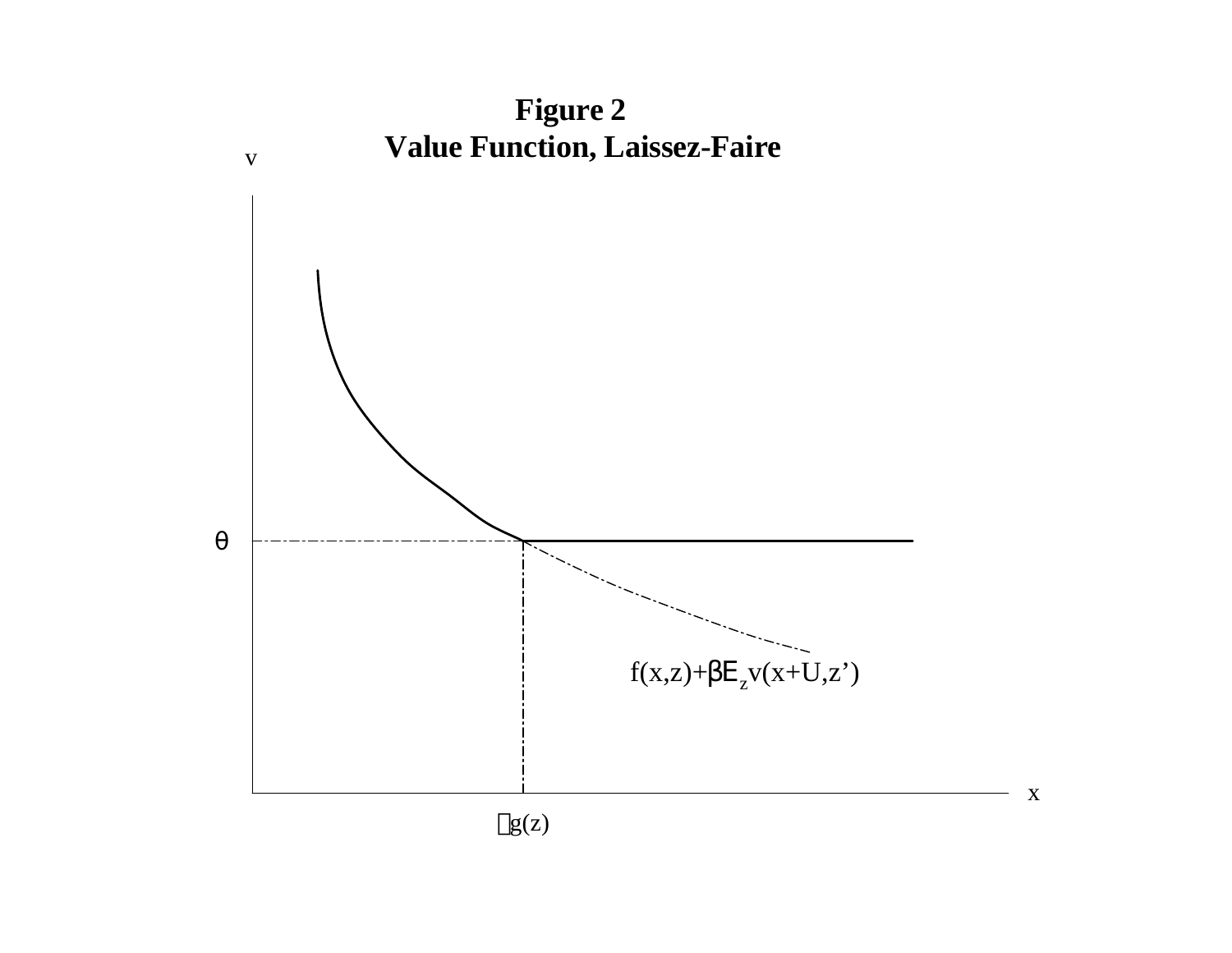# **Employment Policy, Laissez-Faire Figure 3**

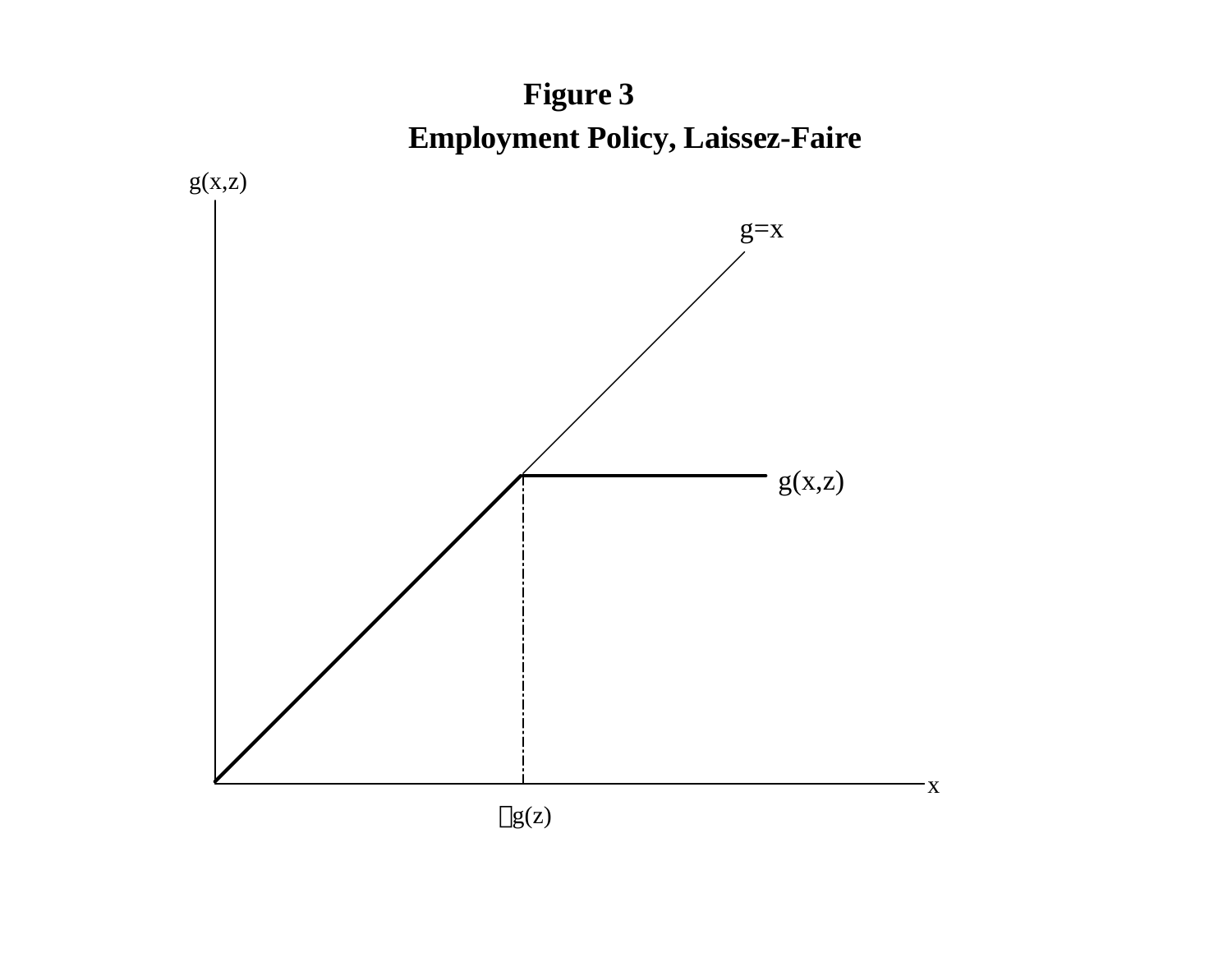# **Figure 4**

# **Employment Determination, Minimum Wages**

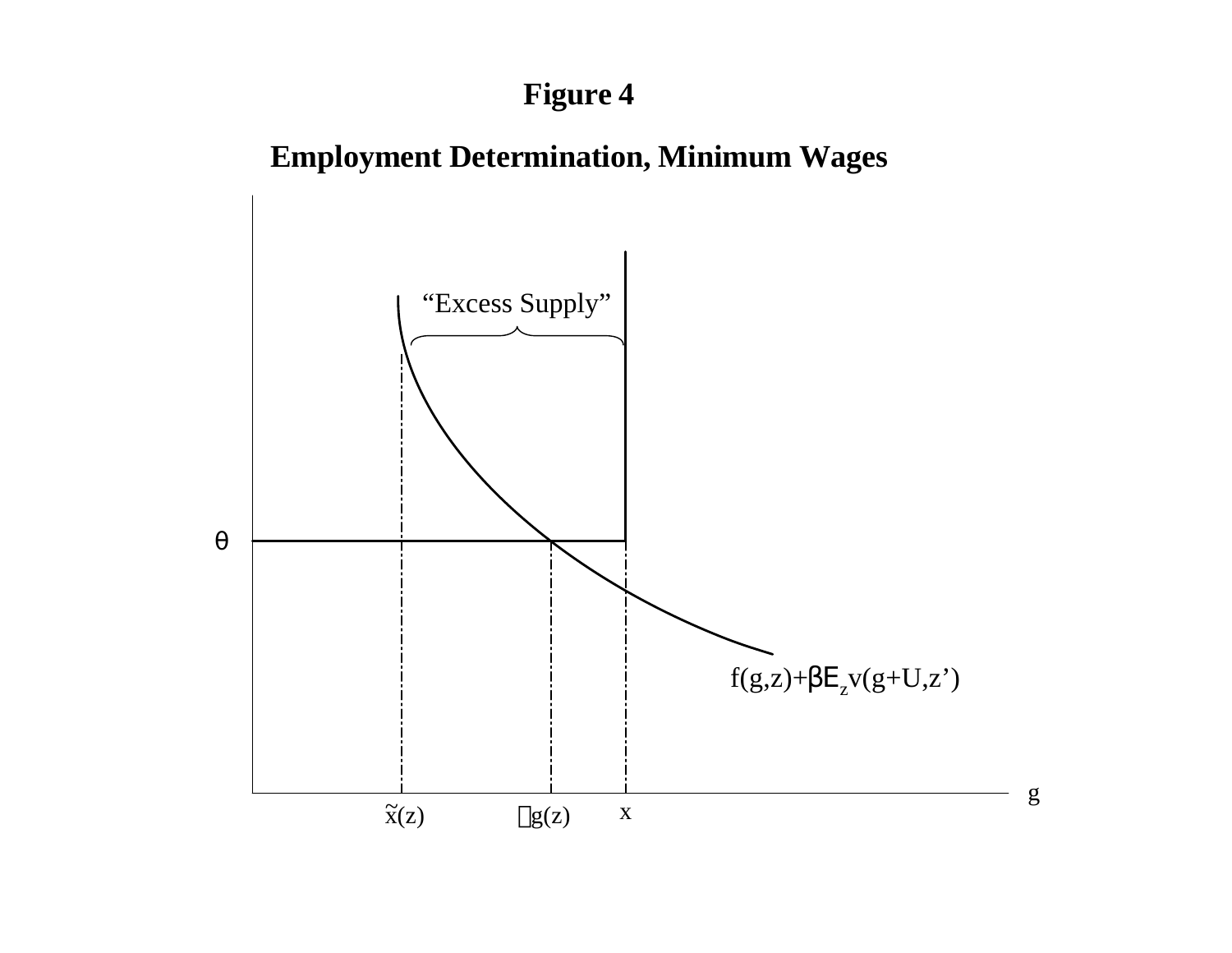![](_page_49_Figure_0.jpeg)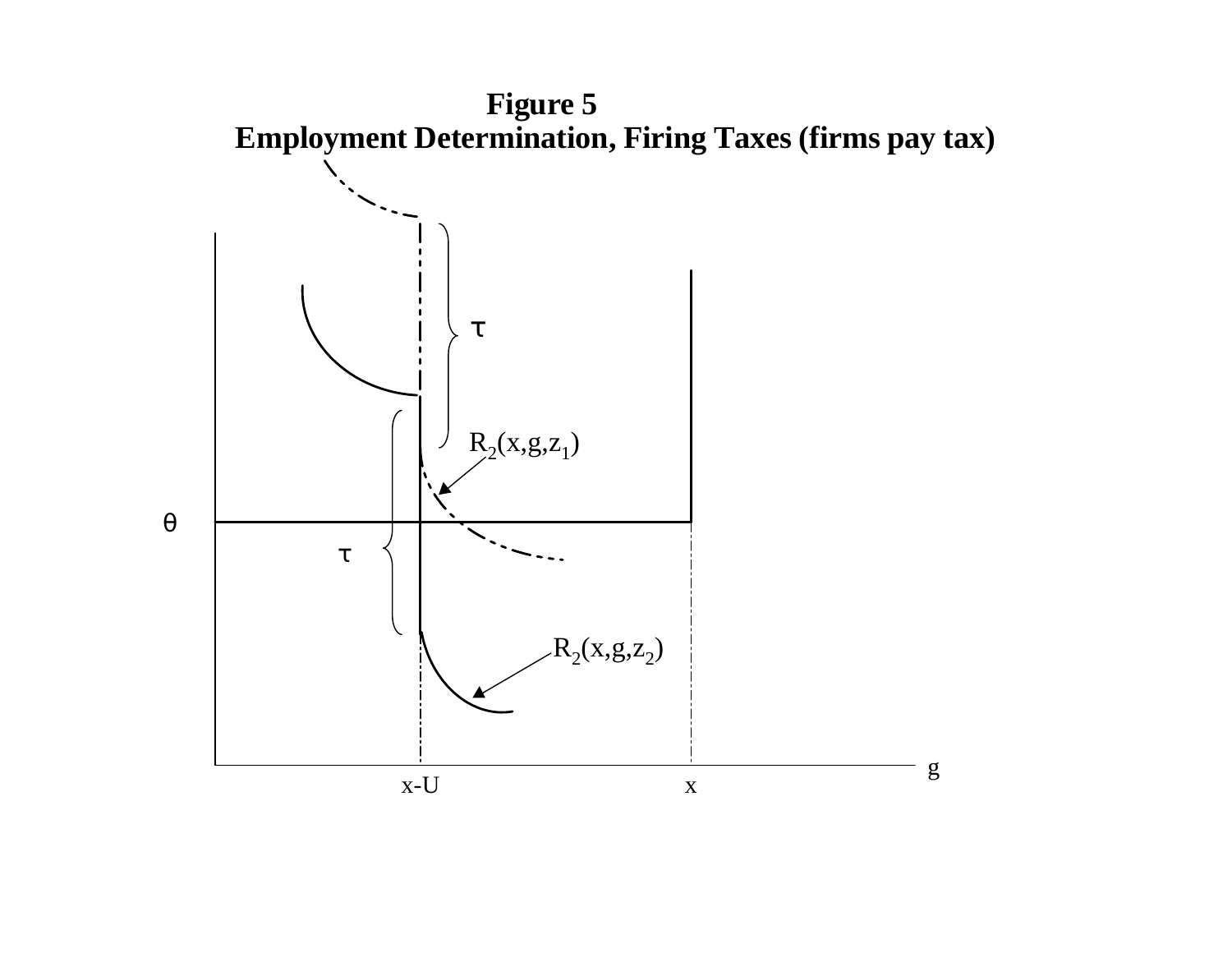## **Working Paper Series**

A series of research studies on regional economic issues relating to the Seventh Federal Reserve District, and on financial and economic topics.

| FDICIA After Five Years: A Review and Evaluation<br>George J. Benston and George G. Kaufman                                                          | WP-97-1         |
|------------------------------------------------------------------------------------------------------------------------------------------------------|-----------------|
| Money, Sticky Wages, and the Great Depression<br>Michael D. Bordo, Christopher J. Erceg and Charles L. Evans                                         | <b>WP-97-2</b>  |
| Price Pass-Through and Minimum Wages<br>Daniel Aaronson                                                                                              | <b>WP-97-3</b>  |
| Habit Persistence and Asset Returns in an Exchange Economy<br>Michele Boldrin, Lawrence J. Christiano and Jonas D.M. Fisher                          | <b>WP-97-4</b>  |
| North-South Terms of Trade: An Empirical Investigation<br>Michael A. Kouparitsas                                                                     | WP-97-5         |
| Interactions Between the Seasonal and Business Cycles<br>in Production and Inventories<br>Steven G. Cecchetti, Anil K. Kashyap and David W. Wilcox   | WP-97-6         |
| APeso Problem≅ Explanations for Term Structure Anomalies<br>Geert Bekaert, Robert J. Hodrick, and David A. Marshall                                  | <b>WP-97-7</b>  |
| The Big Problem of Small Change<br>Thomas J. Sargent, François R. Velde                                                                              | WP-97-8         |
| Bank Capital Standards for Market Risk: A Welfare Analysis<br>David Marshall and Subu Venkataraman                                                   | <b>WP-97-9</b>  |
| Monetary Policy and the Term Structure of Nominal Interest Rates:<br>Evidence and Theory<br>Charles L. Evans and David A. Marshall                   | WP-97-10        |
| <b>Employer Learning and Statistical Discrimination</b><br>Joseph G. Altonji and Charles R. Pierret                                                  | WP-97-11        |
| A Model of Commodity Money, With Applications to Gresham=s Law<br>and the Debasement Puzzle<br>François R. Velde, Warren E. Weber and Randall Wright | WP-97-12        |
| The Evolution of Small Change<br>Thomas J. Sargent and François R. Velde                                                                             | WP-97-13        |
| The Role of Credit Market Competition on Lending Strategies<br>and on Capital Accumulation<br>Nicola Cetorelli                                       | <b>WP-97-14</b> |
| Algorithms for Solving Dynamic Models with Occasionally Binding Constraints<br>Lawrence J. Christiano and Jonas Fisher                               | <b>WP-97-15</b> |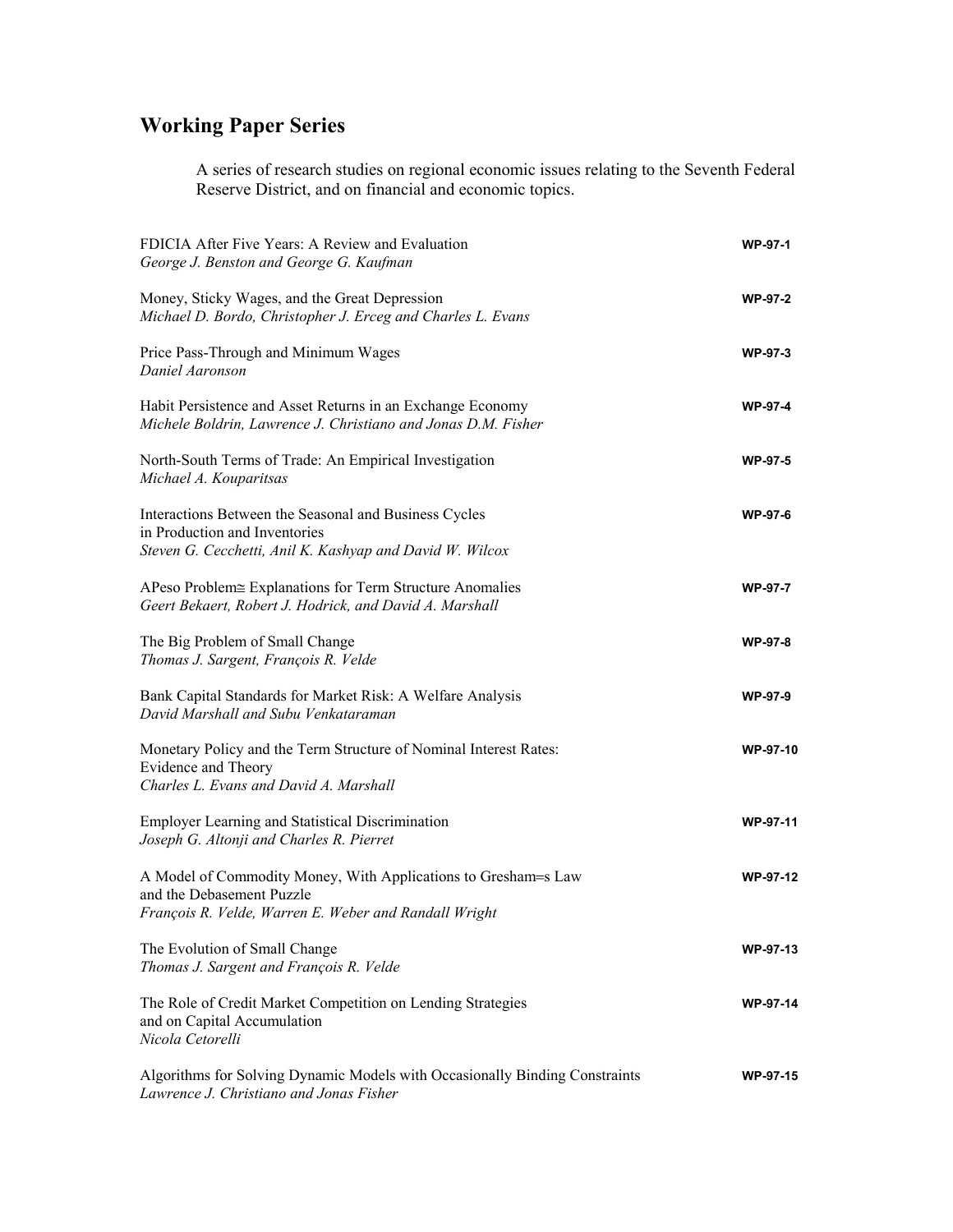| The Return from Community College Schooling for Displaced Workers<br>Louis S. Jacobson, Robert J. LaLonde and Daniel G. Sullivan                                                                  | WP-97-16        |
|---------------------------------------------------------------------------------------------------------------------------------------------------------------------------------------------------|-----------------|
| Modeling Money<br>Lawrence J. Christiano, Martin Eichenbaum and Charles L. Evans                                                                                                                  | WP-97-17        |
| Monetary Policy Shocks: What Have We Learned and to What End?<br>Lawrence J. Christiano, Martin Eichenbaum and Charles L. Evans                                                                   | WP-97-18        |
| Volunteer Labor Sorting Across Industries<br>Lewis M. Segal, Elizabeth Mauser and Burton A. Weisbrod                                                                                              | WP-97-19        |
| Would Freetrade Have Emerged in North America without NAFTA?<br>Michael A. Kouparitsas                                                                                                            | WP-97-20        |
| The Role of the Financial Services Industry in the Local Economy<br>Douglas D. Evanoff, Philip R. Israilevich and Graham R. Schindler                                                             | WP-97-21        |
| The Trojan Horse or the Golden Fleece? Small Business Investment<br><b>Companies and Government Guarantees</b><br>Elijah Brewer III, Hesna Genay, William E. Jackson III and Paula R. Worthington | WP-97-22        |
| Temporary Services Employment Durations: Evidence from State UI Data<br>Lewis M. Segal and Daniel G. Sullivan                                                                                     | WP-97-23        |
| The Determinants of State Food Manufacturing Growth: 1982-92<br>Mike Singer                                                                                                                       | <b>WP-97-24</b> |
| Requiem for a Market Maker: The Case of Drexel Burnham Lambert<br>and Below-Investment-Grade Bonds<br>Elijah Brewer III and William E. Jackson III                                                | WP-97-25        |
| Plant Level Irreversible Investment and Equilibrium Business Cycles<br>Marcelo Veracierto                                                                                                         | <b>WP-98-1</b>  |
| Search, Self-Insurance and Job-Security Provisions<br>Fernando Alvarez and Marcelo Veracierto                                                                                                     | <b>WP-98-2</b>  |
| Could Prometheus Be Bound Again? A Contribution to the Convergence Controversy<br>Nicola Cetorelli                                                                                                | <b>WP-98-3</b>  |
| The Informational Advantage of Specialized Monitors:<br>The Case of Bank Examiners<br>Robert DeYoung, Mark J. Flannery, William W. Lang and Sorin M. Sorescu                                      | <b>WP-98-4</b>  |
| Prospective Deficits and the Asian Currency Crisis<br>Craig Burnside, Martin Eichenbaum and Sergio Rebelo                                                                                         | <b>WP-98-5</b>  |
| Stock Market and Investment Good Prices: Implications of Microeconomics<br>Lawrence J. Christiano and Jonas D. M. Fisher                                                                          | <b>WP-98-6</b>  |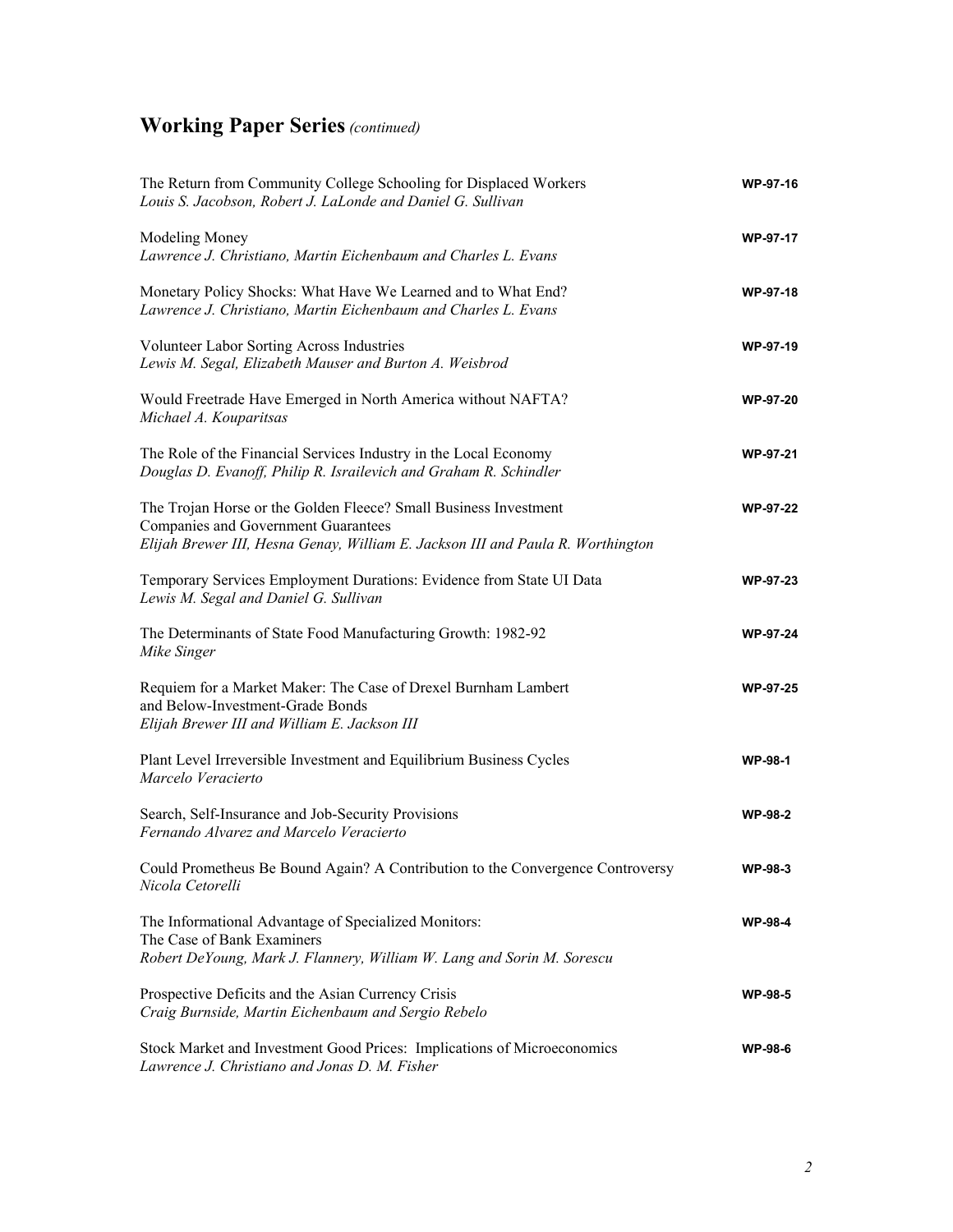| Understanding the Effects of a Shock to Government Purchases<br>Wendy Edelberg, Martin Eichenbaum and Jonas D. M. Fisher                                             | <b>WP-98-7</b>  |
|----------------------------------------------------------------------------------------------------------------------------------------------------------------------|-----------------|
| A Model of Bimetallism<br>Francois R. Velde, and Warren E. Weber                                                                                                     | <b>WP-98-8</b>  |
| An Analysis of Women=s Return-to-Work Decisions Following First Birth<br>Lisa Barrow                                                                                 | <b>WP-98-9</b>  |
| The Quest for the Natural Rate: Evidence from a Measure of Labor Market Turbulence<br>Ellen R. Rissman                                                               | WP-98-10        |
| School Finance Reform and School District Income Sorting<br>Daniel Aaronson                                                                                          | WP-98-11        |
| Central Banks, Asset Bubbles, and Financial Stability<br>George G. Kaufman                                                                                           | WP-98-12        |
| Bank Time Deposit Rates and Market Discipline in Poland:<br>The Impact of State Ownership and Deposit Insurance Reform<br>Thomas S. Mondschean and Timothy P. Opiela | WP-98-13        |
| Projected U.S. Demographics and Social Security<br>Mariacristina De Nardi, Selahattin ∕mrohoro⊡u and Thomas J. Sargent                                               | WP-98-14        |
| Dynamic Trade Liberalization Analysis: Steady State, Transitional and<br>Inter-industry Effects<br>Michael Kouparitsas                                               | <b>WP-98-15</b> |
| Can the Benefits Principle Be Applied to State-local Taxation of Business?<br>William H. Oakland and William A. Testa                                                | WP-98-16        |
| Geographic Concentration in U.S. Manufacturing: Evidence from the U.S.<br><b>Auto Supplier Industry</b><br>Thomas H. Klier                                           | <b>WP-98-17</b> |
| Consumption-Based Modeling of Long-Horizon Returns<br>Kent D. Daniel and David A. Marshall                                                                           | WP-98-18        |
| Can VARs Describe Monetary Policy?<br>Charles L. Evans and Kenneth N. Kuttner                                                                                        | WP-98-19        |
| Neighborhood Dynamics<br>Daniel Aaronson                                                                                                                             | <b>WP-98-20</b> |
| Inventories and output volatility<br>Paula R. Worthington                                                                                                            | WP-98-21        |
| Lending to troubled thrifts: the case of FHLBanks<br>Lisa K. Ashley and Elijah Brewer III                                                                            | <b>WP-98-22</b> |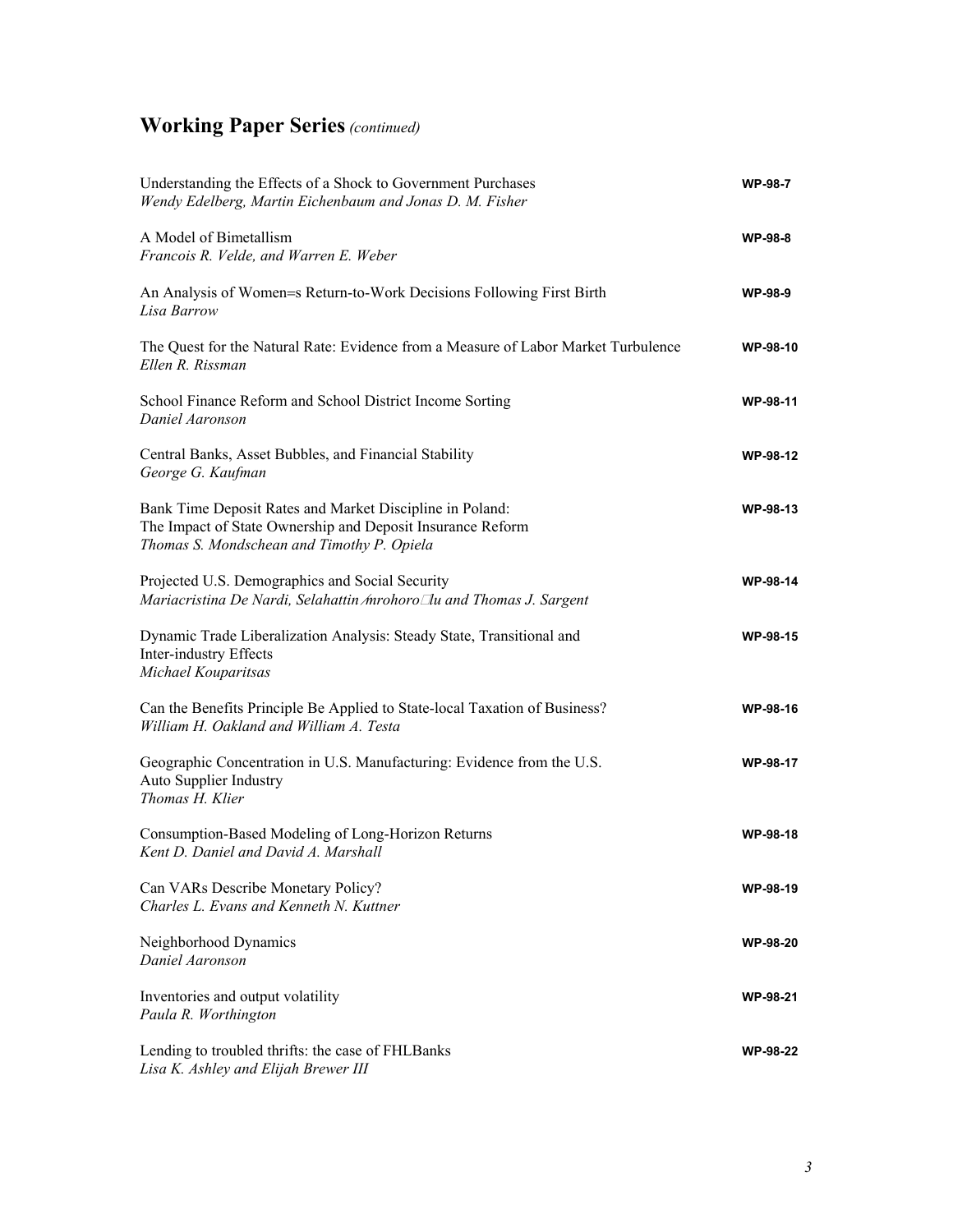| Wage Differentials for Temporary Services Work:<br>Evidence from Administrative Data<br>Lewis M. Segal and Daniel G. Sullivan                   | <b>WP-98-23</b> |
|-------------------------------------------------------------------------------------------------------------------------------------------------|-----------------|
| Organizational Flexibility and Employment Dynamics at Young and Old Plants<br>Jeffrey R. Campbell and Jonas D. M. Fisher                        | <b>WP-98-24</b> |
| Extracting Market Expectations from Option Prices:<br>Case Studies in Japanese Option Markets<br>Hisashi Nakamura and Shigenori Shiratsuka      | <b>WP-99-1</b>  |
| Measurement Errors in Japanese Consumer Price Index<br>Shigenori Shiratsuka                                                                     | <b>WP-99-2</b>  |
| Taylor Rules in a Limited Participation Model<br>Lawrence J. Christiano and Christopher J. Gust                                                 | <b>WP-99-3</b>  |
| Maximum Likelihood in the Frequency Domain: A Time to Build Example<br>Lawrence J.Christiano and Robert J. Vigfusson                            | <b>WP-99-4</b>  |
| Unskilled Workers in an Economy with Skill-Biased Technology<br>Shouyong Shi                                                                    | <b>WP-99-5</b>  |
| Product Mix and Earnings Volatility at Commercial Banks:<br>Evidence from a Degree of Leverage Model<br>Robert DeYoung and Karin P. Roland      | <b>WP-99-6</b>  |
| School Choice Through Relocation: Evidence from the Washington D.C. Area<br>Lisa Barrow                                                         | <b>WP-99-7</b>  |
| Banking Market Structure, Financial Dependence and Growth:<br>International Evidence from Industry Data<br>Nicola Cetorelli and Michele Gambera | WP-99-8         |
| Asset Price Fluctuation and Price Indices<br>Shigenori Shiratsuka                                                                               | <b>WP-99-9</b>  |
| Labor Market Policies in an Equilibrium Search Model<br>Fernando Alvarez and Marcelo Veracierto                                                 | WP-99-10        |
| Hedging and Financial Fragility in Fixed Exchange Rate Regimes<br>Craig Burnside, Martin Eichenbaum and Sergio Rebelo                           | <b>WP-99-11</b> |
| Banking and Currency Crises and Systemic Risk: A Taxonomy and Review<br>George G. Kaufman                                                       | WP-99-12        |
| Wealth Inequality, Intergenerational Links and Estate Taxation<br>Mariacristina De Nardi                                                        | WP-99-13        |
| Habit Persistence, Asset Returns and the Business Cycle<br>Michele Boldrin, Lawrence J. Christiano, and Jonas D.M Fisher                        | <b>WP-99-14</b> |
| Does Commodity Money Eliminate the Indeterminacy of Equilibria?                                                                                 | WP-99-15        |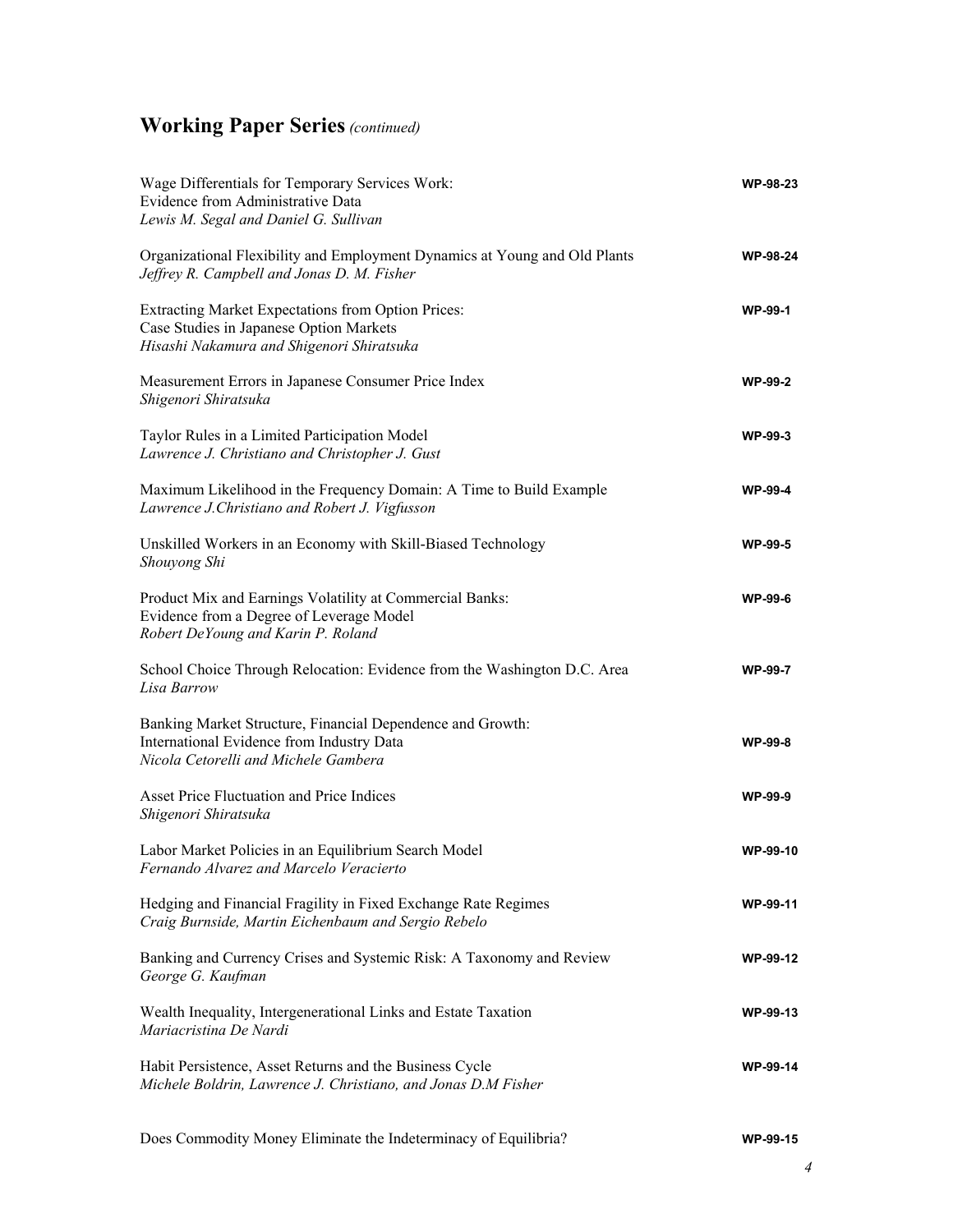#### *Ruilin Zhou*

| A Theory of Merchant Credit Card Acceptance<br>Sujit Chakravorti and Ted To                                                                                                              | WP-99-16        |
|------------------------------------------------------------------------------------------------------------------------------------------------------------------------------------------|-----------------|
| Who's Minding the Store? Motivating and Monitoring Hired Managers at<br>Small, Closely Held Firms: The Case of Commercial Banks<br>Robert DeYoung, Kenneth Spong and Richard J. Sullivan | WP-99-17        |
| Assessing the Effects of Fiscal Shocks<br>Craig Burnside, Martin Eichenbaum and Jonas D.M. Fisher                                                                                        | WP-99-18        |
| Fiscal Shocks in an Efficiency Wage Model<br>Craig Burnside, Martin Eichenbaum and Jonas D.M. Fisher                                                                                     | WP-99-19        |
| Thoughts on Financial Derivatives, Systematic Risk, and Central<br>Banking: A Review of Some Recent Developments<br>William C. Hunter and David Marshall                                 | <b>WP-99-20</b> |
| Testing the Stability of Implied Probability Density Functions<br>Robert R. Bliss and Nikolaos Panigirtzoglou                                                                            | WP-99-21        |
| Is There Evidence of the New Economy in the Data?<br>Michael A. Kouparitsas                                                                                                              | <b>WP-99-22</b> |
| A Note on the Benefits of Homeownership<br>Daniel Aaronson                                                                                                                               | WP-99-23        |
| The Earned Income Credit and Durable Goods Purchases<br>Lisa Barrow and Leslie McGranahan                                                                                                | WP-99-24        |
| Globalization of Financial Institutions: Evidence from Cross-Border<br><b>Banking Performance</b><br>Allen N. Berger, Robert DeYoung, Hesna Genay and Gregory F. Udell                   | <b>WP-99-25</b> |
| Intrinsic Bubbles: The Case of Stock Prices A Comment<br>Lucy F. Ackert and William C. Hunter                                                                                            | WP-99-26        |
| Deregulation and Efficiency: The Case of Private Korean Banks<br>Jonathan Hao, William C. Hunter and Won Keun Yang                                                                       | <b>WP-99-27</b> |
| Measures of Program Performance and the Training Choices of Displaced Workers<br>Louis Jacobson, Robert LaLonde and Daniel Sullivan                                                      | <b>WP-99-28</b> |
| The Value of Relationships Between Small Firms and Their Lenders<br>Paula R. Worthington                                                                                                 | <b>WP-99-29</b> |
| Worker Insecurity and Aggregate Wage Growth<br>Daniel Aaronson and Daniel G. Sullivan                                                                                                    | WP-99-30        |
| Does The Japanese Stock Market Price Bank Risk? Evidence from Financial                                                                                                                  | WP-99-31        |